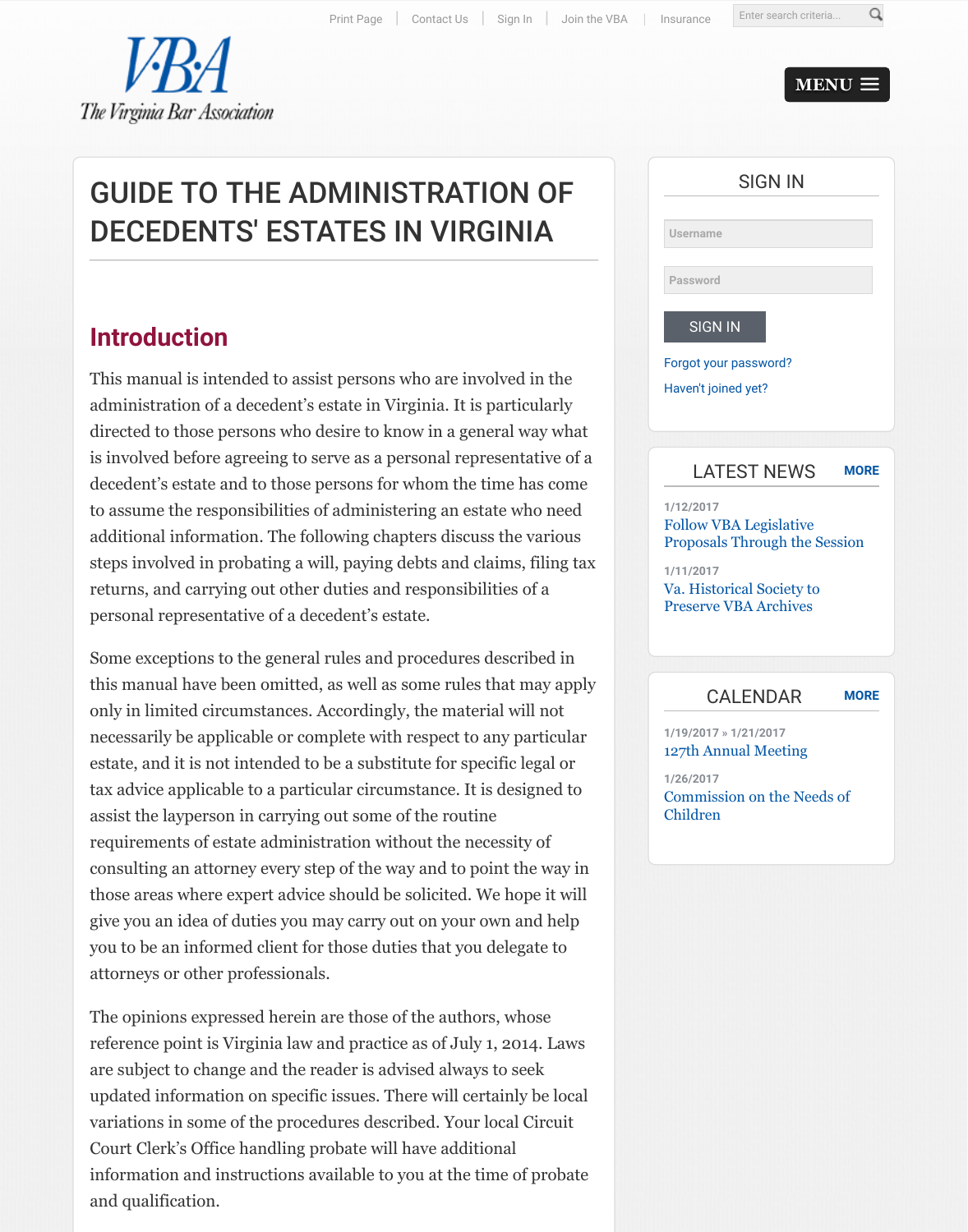#### **Table of Contents**

- Acknowledgements
- **Ferminology**
- I. Funeral and Burial Arrangements; Pre-Qualification Responsibilities of the Executor
- II. Locating and Reading the XII. Compensation and Will
- III. Probate and **Oualification**
- [IV. Notifying the](http://www.vba.org/resource/resmgr/Sections/VBA_2015_guide_to_administra.pdf) Beneficiaries
- V. Rights of the Surviving Spouse and Children
- [VI. Administration o](http://www.vba.org/?page=guide_estates#acknowledg)f Small **[Estates](http://www.vba.org/?page=guide_estates#terms)**
- VII. Paying Debts and Claims Against the Estate
- **[Acknowledgmen](http://www.vba.org/?page=guide_estates#funeral)ts**
- T[his manual was prepared as a](http://www.vba.org/?page=guide_estates#will) coo[perative project of the W](http://www.vba.org/?page=guide_estates#comp)ills, Trusts & Estates Section and the Wills, Trusts & Estates Legislative C[ommittee of The](http://www.vba.org/?page=guide_estates#probate) Virginia Bar Association as a public service. The subcommittee in charge of the project r[ecognizes](http://www.vba.org/?page=guide_estates#advisors) and appreciates t[he assistance of pa](http://www.vba.org/?page=guide_estates#beneficiaries)st and current chair[persons of the Wills,](http://www.vba.org/?page=guide_estates#conflicts) Trusts & Estates Section of The Virginia B[ar Association and its Leg](http://www.vba.org/?page=guide_estates#checklist)islative C[ommittee; and the many o](http://www.vba.org/?page=guide_estates#spouse)ther members, past and present, of the
- VIII. Paying Taxes
- IX. Responsibilities, Powers, and Rights of the Personal Representative
- X. Estates of Decedents Who Die Without a Will
- XI. Special Assets
- Reimbursement of the Personal Representative
- XIII. Advisors
- XIV. Conflicts of Interest
- XV. An Estate Administration Checklist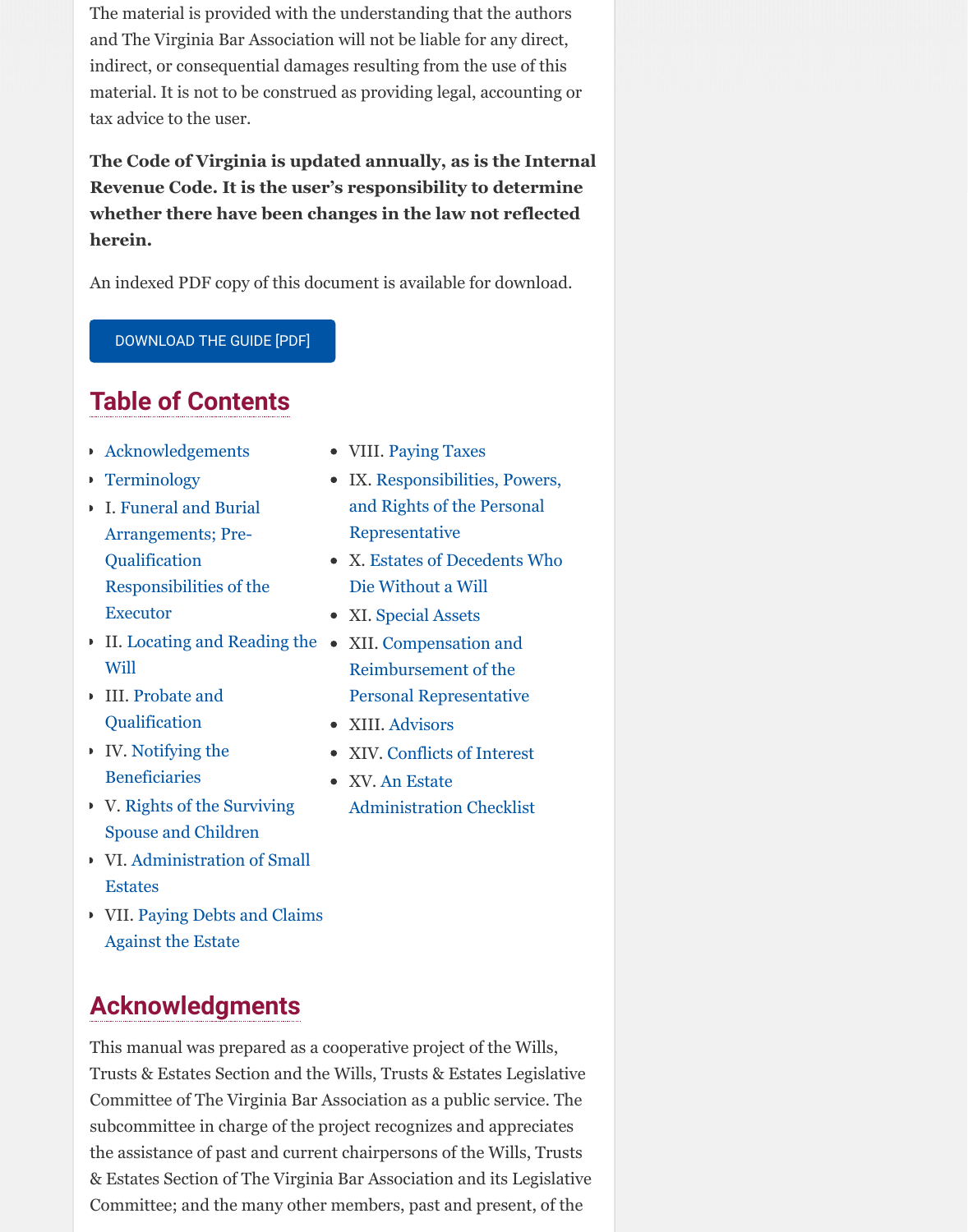Legislative Committee who proofed, edited and commented on the text, in its various editions.

The first (1996) and second (1998) printings of this publication were financially assisted by the Virginia Law Foundation.

The Subcommittee,

Nan L. Coleman Roanoke

Robert H. Powell, III Norfolk

Fielding L. Williams, Jr. Richmond

## **© 2015 (Revised) The Virginia Bar Association**

## **Terminology**

Some of the words or phrases used in the following chapters may be unfamiliar to the reader but are frequently used in the context of estate administration. Many of these terms are explained in the text, but in case the reader reviews only certain chapters or skips about in the manual, a brief definition of some of the key words used in the manual is provided below:

**Administrator:** the person appointed by, and qualified before, the Clerk to administer the decedent's estate when the decedent has no will or has a will that does not name an executor or all executors named decline to serve.

**Beneficiary:** a person or entity entitled to receive a portion of the estate.

**Bond:** a written promise, recorded in the Clerk's Office, by the administrator to perform his or her obligations and duties.

**Certificate of Qualification:** the written document created by the Clerk, under seal, at the time the personal representative qualifies to administer the estate. Sometimes referred to as "letters testamentary."

**Clerk or Clerk's Office:** the Clerk of the Circuit Court that has jurisdiction to probate the will and appoint the administrator or executor of the estate.

**Commissioner of Accounts:** the person appointed by the Court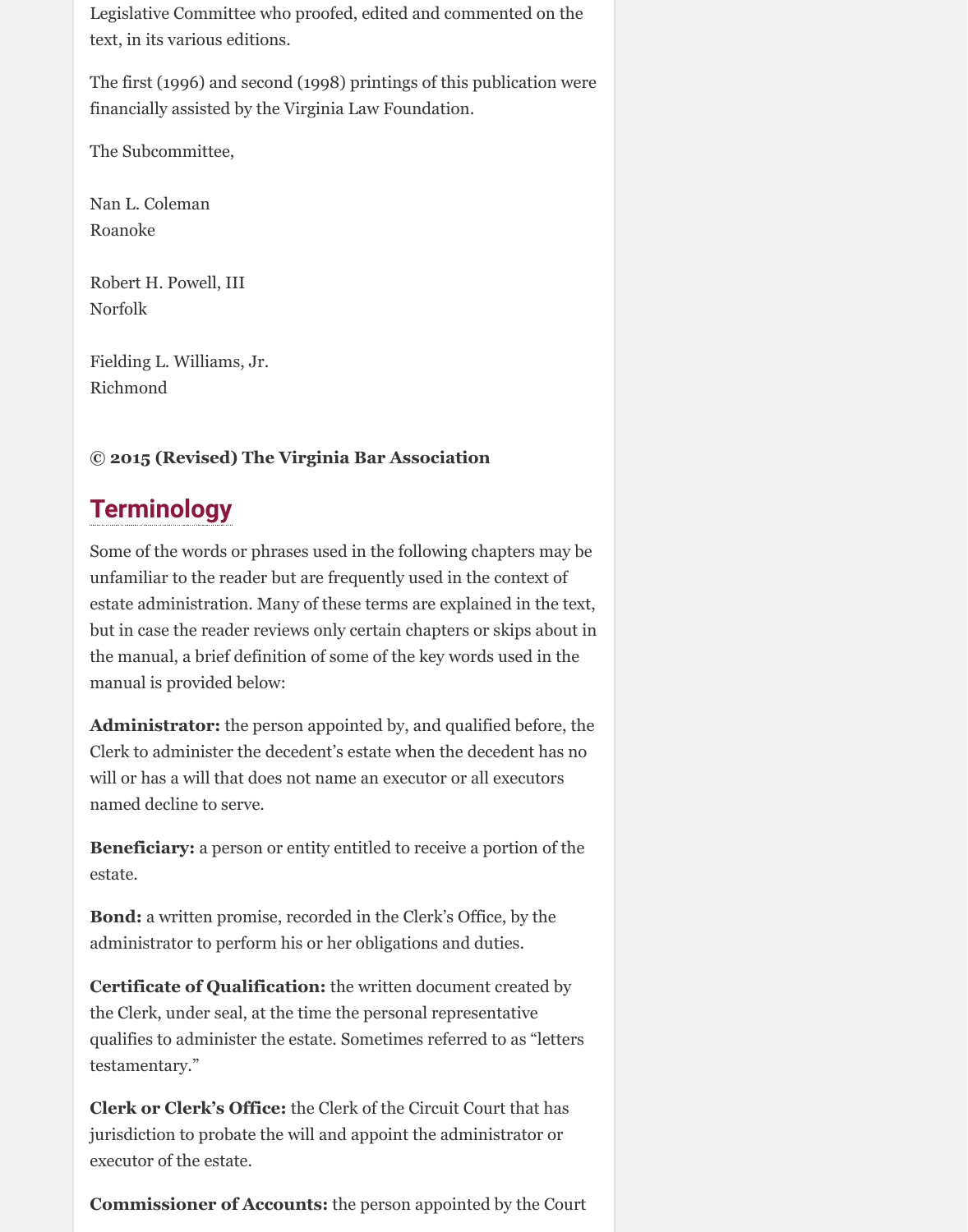property; a general term used to refer to executor, administrator or trustee.

**Heirs/Heirs at Law:** the persons who would inherit the decedent's estate if the decedent died intestate, as determined by law at the time of the decedent's death.

**Intestate:** dying without a will.

**Intestate Succession:** the order in which family members are to inherit property from a decedent who dies intestate, as set forth at Virginia Code Sections 64.2-200 and 64.2-201.

**Inventory:** the list or schedule describing the decedent's assets over which the personal representative has authority. (Clerk will provide a printed form.)

**Legatee:** a person who may inherit property under a will; a more technical name for beneficiary.

**Notice of Probate:** the required notice of certain information given to beneficiaries and heirs. (Clerk will provide a printed form.)

**Personal Representative:** a term used to mean either the executor or the administrator of the estate, as the context requires.

**Probate:** the procedure whereby a will is admitted to record in the Clerk's Office; the process of qualifying a person as executor or administrator of an est[ate; also s](http://law.lis.virginia.gov/vacode/title64.2/chapter2/section64.2-200/)ome[times use](http://law.lis.virginia.gov/vacode/title64.2/chapter2/section64.2-201/)d generally to refer to the entire process of administering an estate.

**Qualification:** the procedure whereby a person is appointed by the Clerk to serve as executor or administrator of a decedent's estate.

**Self-Proving Affidavit:** an affidavit, given under oath, by the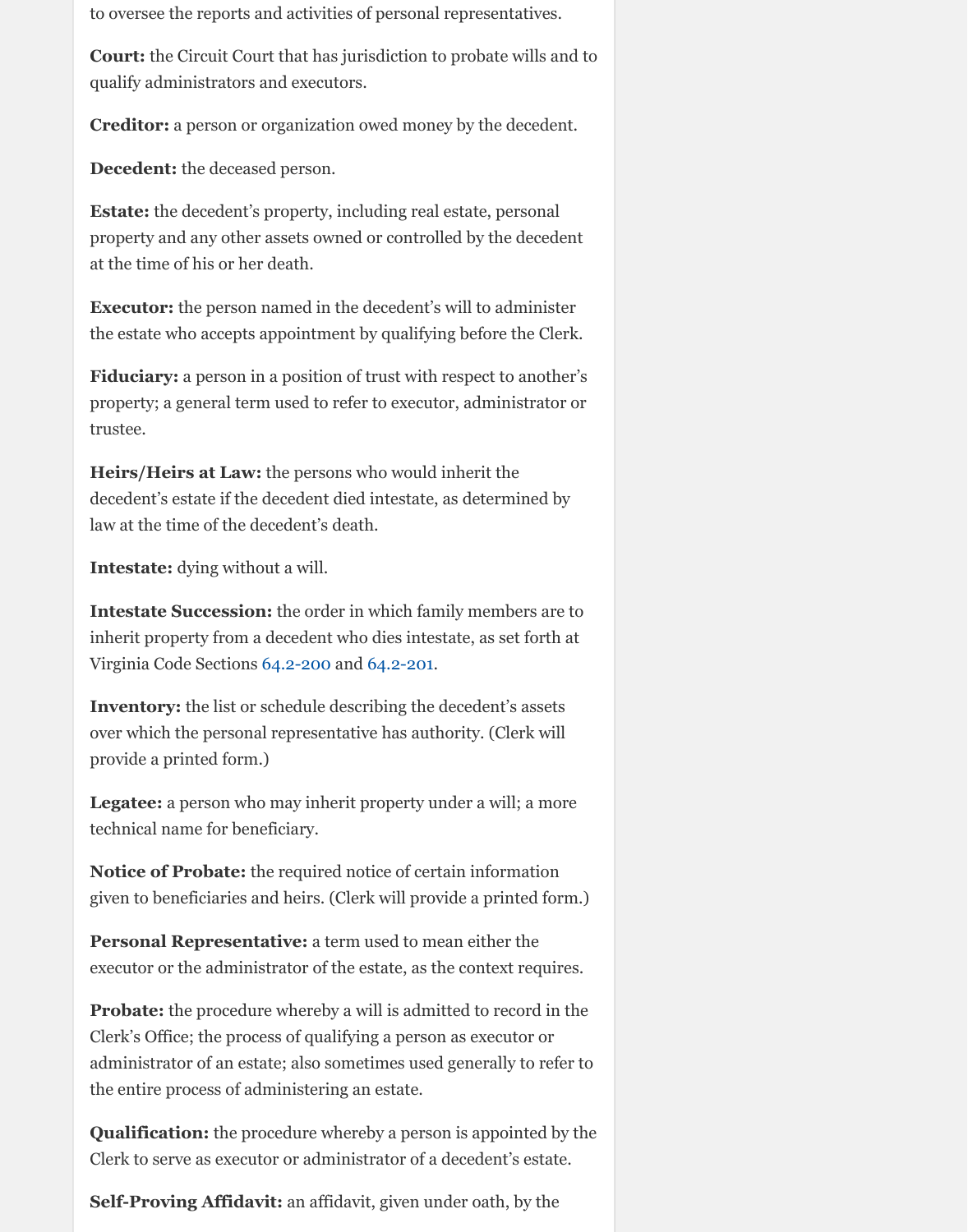## **Pre-Qualification Responsibilities of the Executor**

## **Q: Who is responsible for making the funeral arrangements and how should funeral arrangements be handled?**

**A:** Virginia Code Section 54.1-2825 provides that any person may designate, in a signed and notarized writing that has been accepted in writing by the person so designated, an individual to make arrangements for his or her funeral and the disposition of his or her [remains upon death. The d](http://www.vba.org/?page=guide_estates#contents)esignated individual, if any, is responsible for making the arrangements.

If there is no designation made under Section 54.1-2825, and if the decedent's next of kin disagree on the funeral arrangement or disposition of remains, then any of the next of kin may petition the Court to determine who has authority to do so. Virginia Code Section 54.1-2807.01. If there is no next of kin, then Section 54.1- 2807.02 sets forth the order in which certain persons are authorized to make such decisions.

Otherwise, if the decedent gives instructions in a will or in a separate letter to the exe[cutor or to](http://law.lis.virginia.gov/vacode/title54.1/chapter28/section54.1-2825/) a family member, the body should be buried in accordance with those instructions to the extent practical and reasonable under the circumstances. The person named in a will as executor has the power to provide for the burial even before qualifying as executor to administer the estate.

If no instructions are found regarding the disposition of the body or if arrangements were not made in advance, the surviving spouse or next of kin should make the funeral arrangements. Payment is discussed in the next question.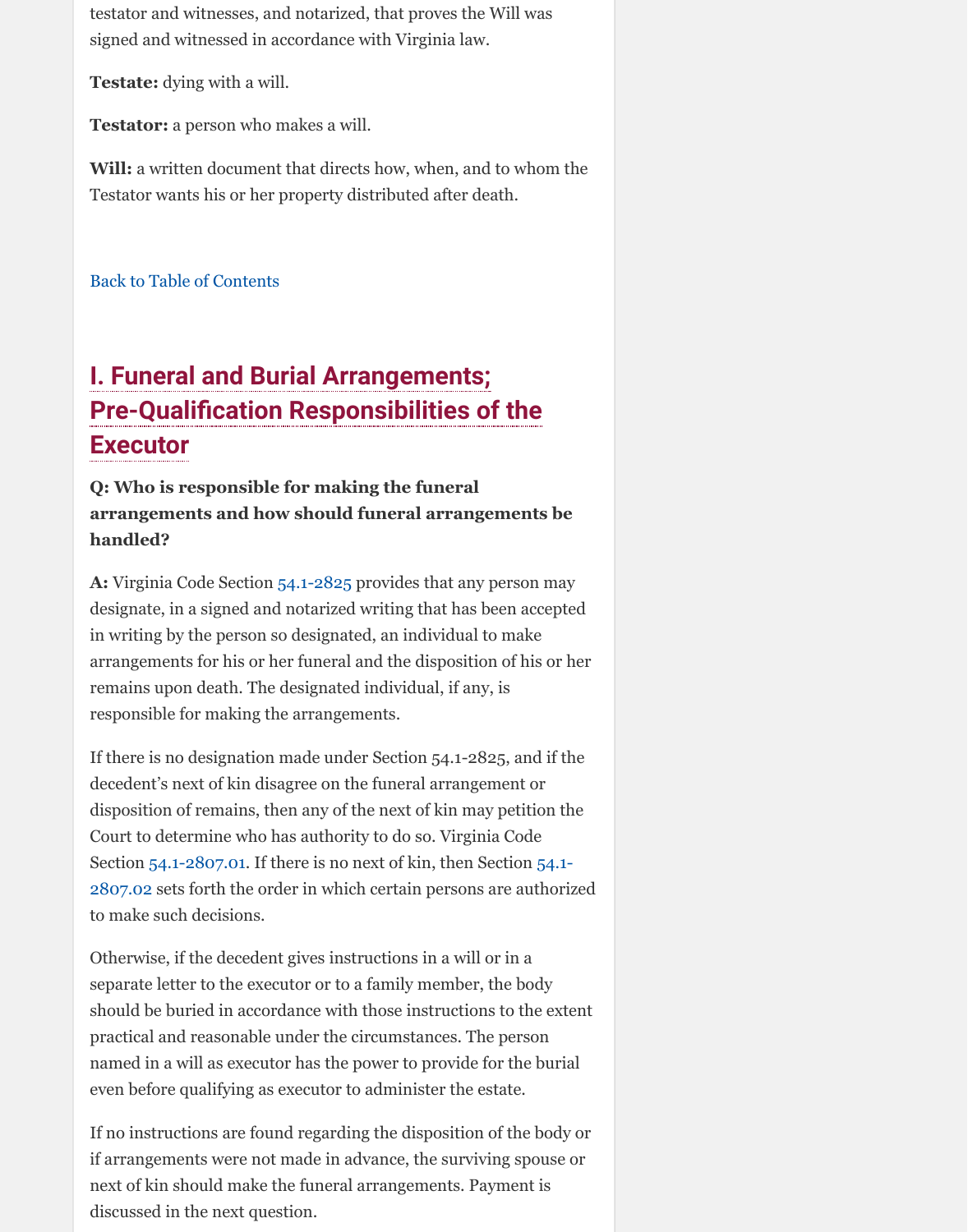As a practical matter, if there is no will and no other means of access to the decedent's accounts, a family member usually advances the necessary funds and then seeks reimbursement from the person who later qualifies as administrator and who then is authorized to use the decedent's assets to pay the bill or to reimburse the family member who advanced the money.

If the decedent has left no funeral or burial instructions, the person making arrangements with the funeral home should be careful about the amount of funeral expenses incurred for which that person will later seek reimbursement from the decedent's estate. Normally the expenses should be "reasonable," which will depend upon the decedent's financial and personal situation. However, if there is reason to think that the decedent's debts are greater than his or her assets, then it is possible that reimbursement of t[he](http://law.lis.virginia.gov/vacode/title64.2/chapter5/section64.2-511/) funeral expenses from the estate will be limited to \$4,000.00 (or such other amount set forth in Virginia Code Section 64.2-528) and no further reimbursement or payment can be made by the personal representative of the estate for funeral expenses. The limitation on the amount of estate assets that can be used to cover funeral and burial expenses occurs when the assets of a decedent's estate are not sufficient to satisfy all of the demands and claims against the estate. In such case, Virginia law specifies an order of priority for payment of debts, set out in Virginia Code Section 64.2-528. Failure to follow the order of payment set by law can make the personal representative personally liable to creditors of the decedent. If the estate is insolvent but there are funds remaining after priority payments have been made, remaining funds may be shares on a pro rata basis by the general creditors, and among these could be the person who advanced funeral costs in excess of \$4,000.00.

#### **Q: What should be done to keep the decedent'[s assets](http://law.lis.virginia.gov/vacode/title64.2/chapter5/section64.2-528/) safe?**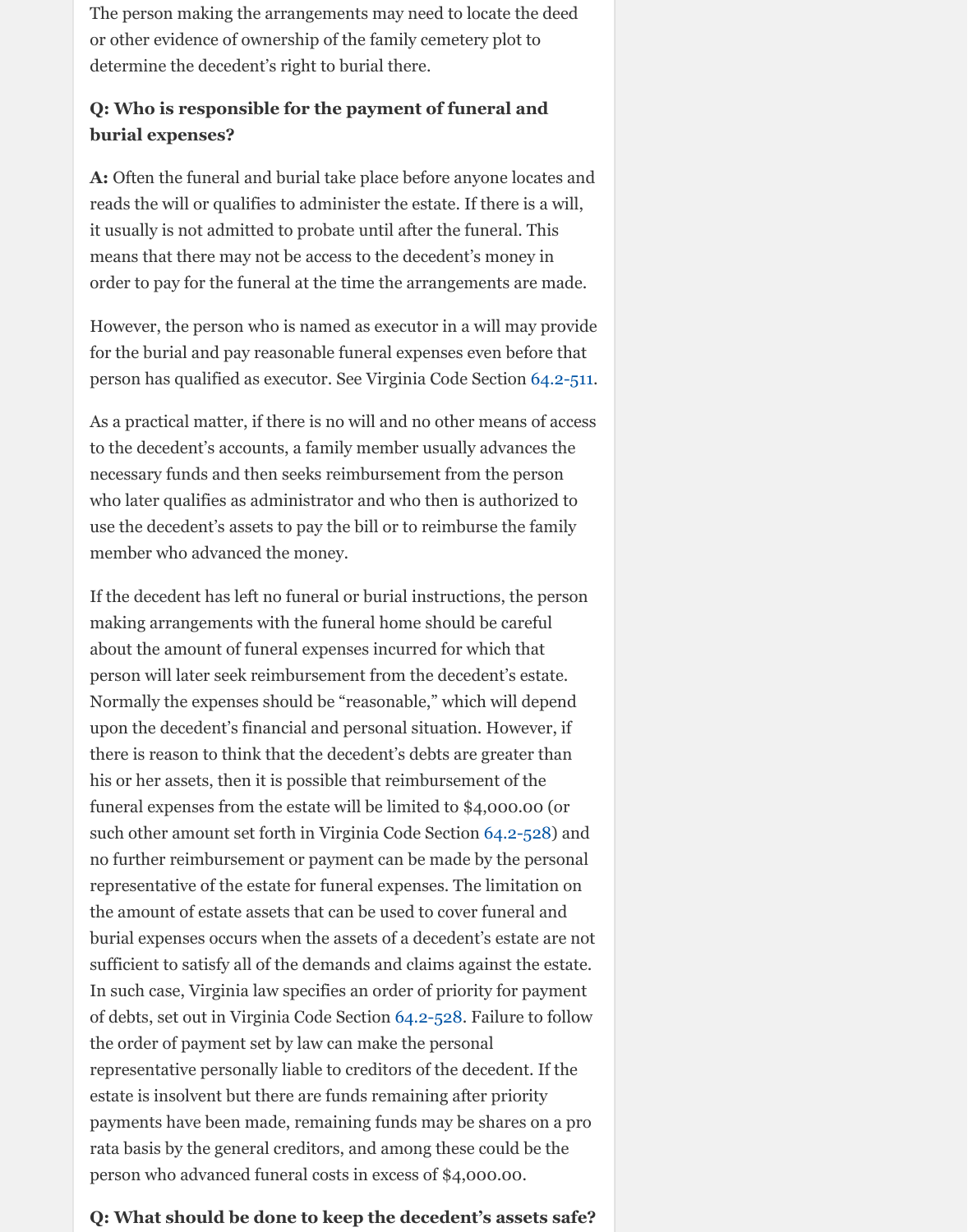necessary, direct the post office to withhold delivery of the decedent's mail until the personal representative has been appointed.

## **Q: Who should be notified of the fact of death?**

**A:** The requirement to notify beneficiaries and heirs at law is discussed in Chapter IV. In addition, the Social Security Administration, the Department of Veterans' Affairs (for any deceased veteran) and other similar agencies should be notified to discontinue any payments to the decedent. The decedent's heirs may be entitled to death benefits from the Social Security Administration or the Department of Veterans Affairs that will be processed only after notice is given.

Insurance companies with which the decedent maintained life insurance policies should be notified so that the company can contact the named beneficiaries and process the insurance claims. The personal representative should request from each life insurance company a completed IRS Form 712: Life Insurance Statement.

Consider sending a letter to all creditors notifying them of a possible delay in payments owed the creditors because of the death. Request verification [and evidenc](http://www.vba.org/?page=guide_estates#beneficiaries)e of the nature and amount owed each creditor.

Contact the decedent's last employer to determine whether any death benefits are payable by the company, such as retiree life insurance benefits, or survivor pensions.

If the decedent executed any powers of attorney during lifetime the agent named in the power of attorney should be notified that the agent's rights and powers under the power of attorney terminated as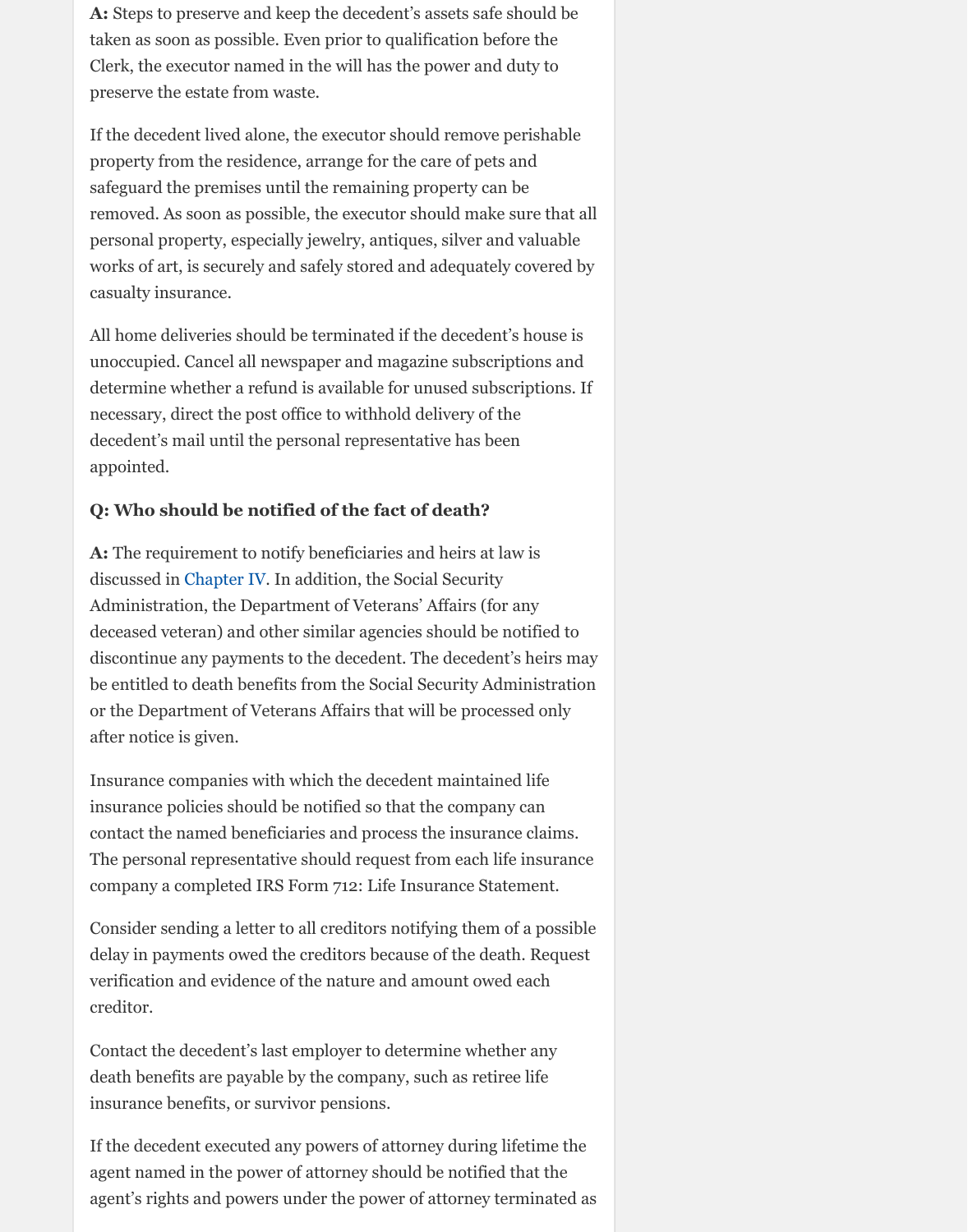check it. If anyone other than the decedent was authorized to enter the box, that person is entitled to open the box after the decedent's death to look for the will. If only the decedent (or the agent acting [under a power of attorney](http://www.vba.org/?page=guide_estates#contents) whose authority terminated at the decedent's death) had access to the box, Virginia law allows a bank to permit certain other people access to the box for the sole purpose of locating the will and delivering it to the Court for probate.

After the personal representative is appointed, he or she will be allowed into the safe deposit box for the purpose of inventorying, removing, and securing any papers or property in the box.

If the decedent had no safe deposit box, or its location is undetermined, check with other family members, financial and legal advisors, local bank personnel, and friends to determine where a will might have been kept. It is possible that the decedent made more than one will, or modified the will by codicil, without destroying the older versions. If a will is found, inquiries should still be made with legal advisors and others to determine if the will that was found is in fact the latest will of the decedent, or if there might be a later codicil. Most wills contain provisions for the decedent to make a list for the disposition of items of tangible personal property. If the will so provides, try to locate this list.

If no will is found but the family believes that the decedent had a will, a family member or other person may have to call or write all local banks, trust companies, and lawyers' offices to inquire whether the decedent left a will in their safekeeping.

## **Q: What happens if the will cannot be found?**

**A:** If the original of the will cannot be found but it is believed that it was signed and never revoked or destroyed by the decedent, there is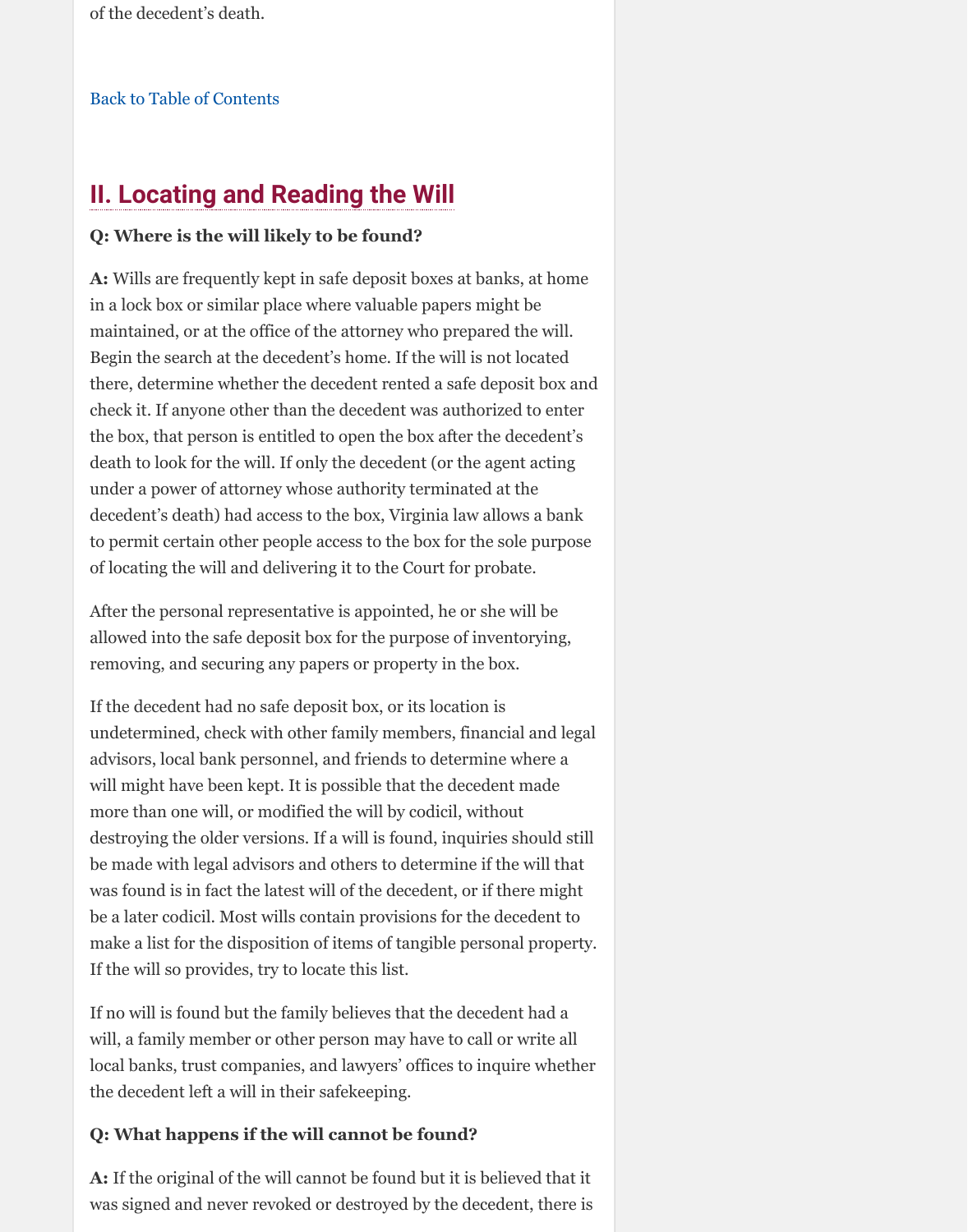something is being hidden. The legal requirements for notifying heirs and beneficiaries named in the will and making copies of the will available are discussed in Chapter IV.

Back to Table of Contents

## **III. Probate and Qualification**

### **Q: What is probate?**

**A:** "Probate" refers to the action of submitting the will to the Clerk of the appropriate Circuit Court or to the Court itself and "proving" with appropriate documentation or testimony from witnesses that the will is valid (that is, it was properly signed and witnessed). The term "probate" is also used to refer in a general way to the process of qualifying as a personal repre[sentative, i.e](http://www.vba.org/?page=guide_estates#beneficiaries)., as an executor named in a will or as administrator if there is no will, to carry out the terms of the will and otherwise administer the decedent's estate. The term ["probate" is also used to r](http://www.vba.org/?page=guide_estates#contents)efer to the general process of administering an estate.

### **Q: How is a will probated?**

**A:** The person who intends to qualify as personal representative of the estate of the decedent takes the original will and a certified death certificate to the Clerk's Office of the Circuit Court that has jurisdiction over the will. Jurisdiction is determined by the decedent's residency at the time of his or her death and is discussed later in this Chapter. In proving that the will is valid, the Clerk or Deputy Clerk will review the provisions of the will and, more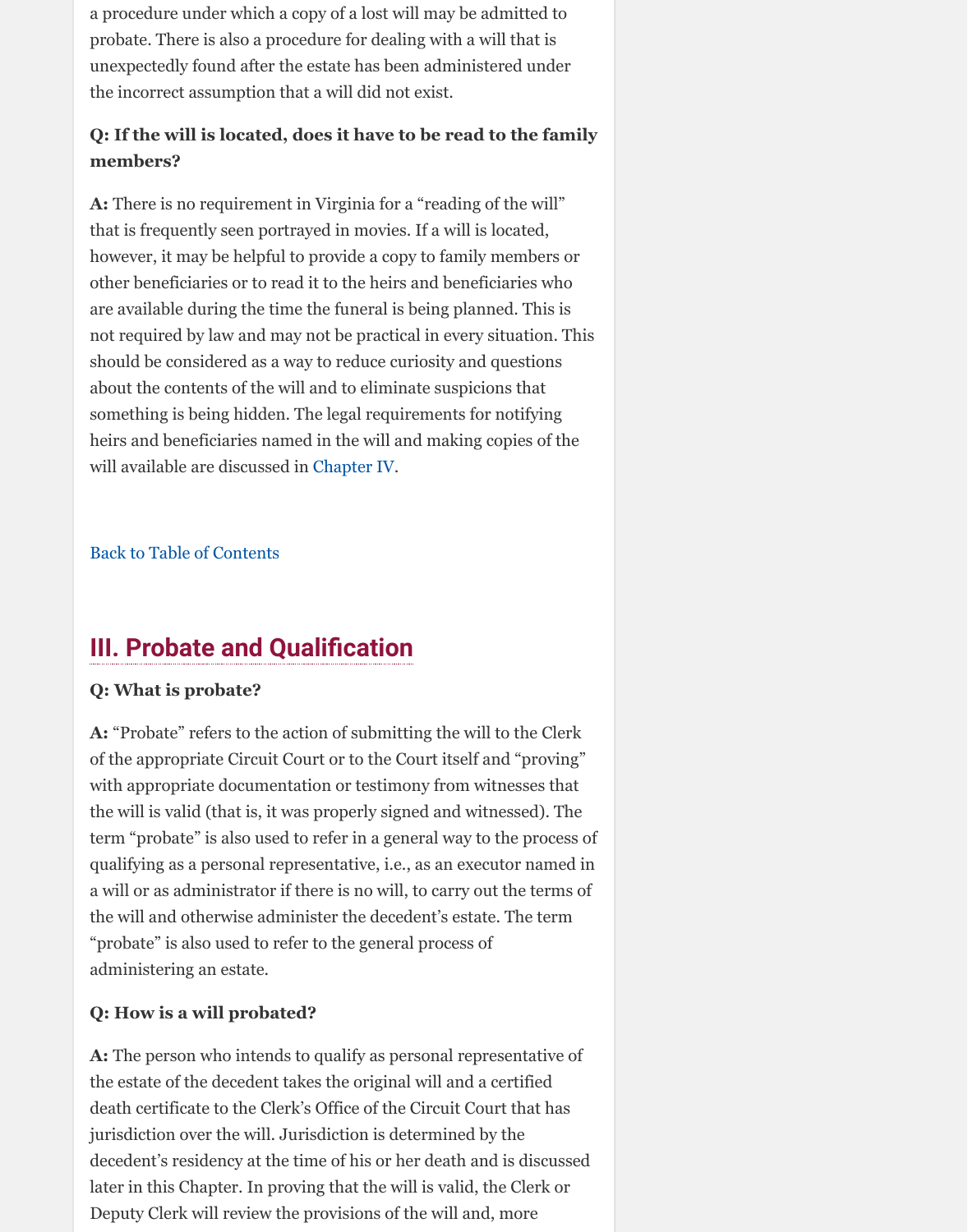particularly, the circumstances under which it was signed. If it appears from a self-proving affidavit (discussed later in this Chapter) attached to the will or from the testimony of witnesses that the decedent signed the will in proper fashion, the will is admitted to probate, or "probated." The probate process includes the completion and filing of several other forms which are discussed later in this Chapter. In most localities it is advisable to call the Clerk for an appointment for probate and to determine ahead of time whether there are any special procedures or requirements.

There are methods of probate, other than the procedure described in this Chapter, that require interested parties to appear before a judge in the Circuit Court rather than before the Clerk of Court. A probate proceeding before the Clerk is the method most frequently used.

#### **Q: When is probate required?**

**A:** The probate of a will is not always required. For example, there may be no property which passes by will. However, since it is a relatively simple process, the better approach is always to probate the will. If a person intentionally destroys or conceals a will in order to prevent its probate, that person is guilty of a felony, and if a person has custody of a will and refuses to produce it, the Court has the authority to summons that person and compel the production of the will.

### **Q: Who is responsible for presenting the will for probate?**

**A:** Anyone can present a will for probate. Usually the person who intends to qualify as executor is the one who presents the will for probate.

### **Q: What is required to prove a will?**

**A:** To be valid under Virginia law, the will must be in writing, and signed by the testator, or some other person in the testator's presence and by his or her direction, in a manner to make it clear that the name is intended as a signature. A will wholly in the testator's handwriting is valid if the handwriting and signature of the testator are proved by at least two disinterested witnesses. A will not wholly in the testator's handwriting is valid if the signature of the testator is made, or the will is acknowledged by the testator, in the presence of at least two competent witnesses who are present at the same time and who sign the will in the presence of the testator.

Some wills are "self-proved." A will may be made self-proved by the testator's acknowledgment and the affidavits of the witnesses made before a notary public. This is referred to as a "self-proving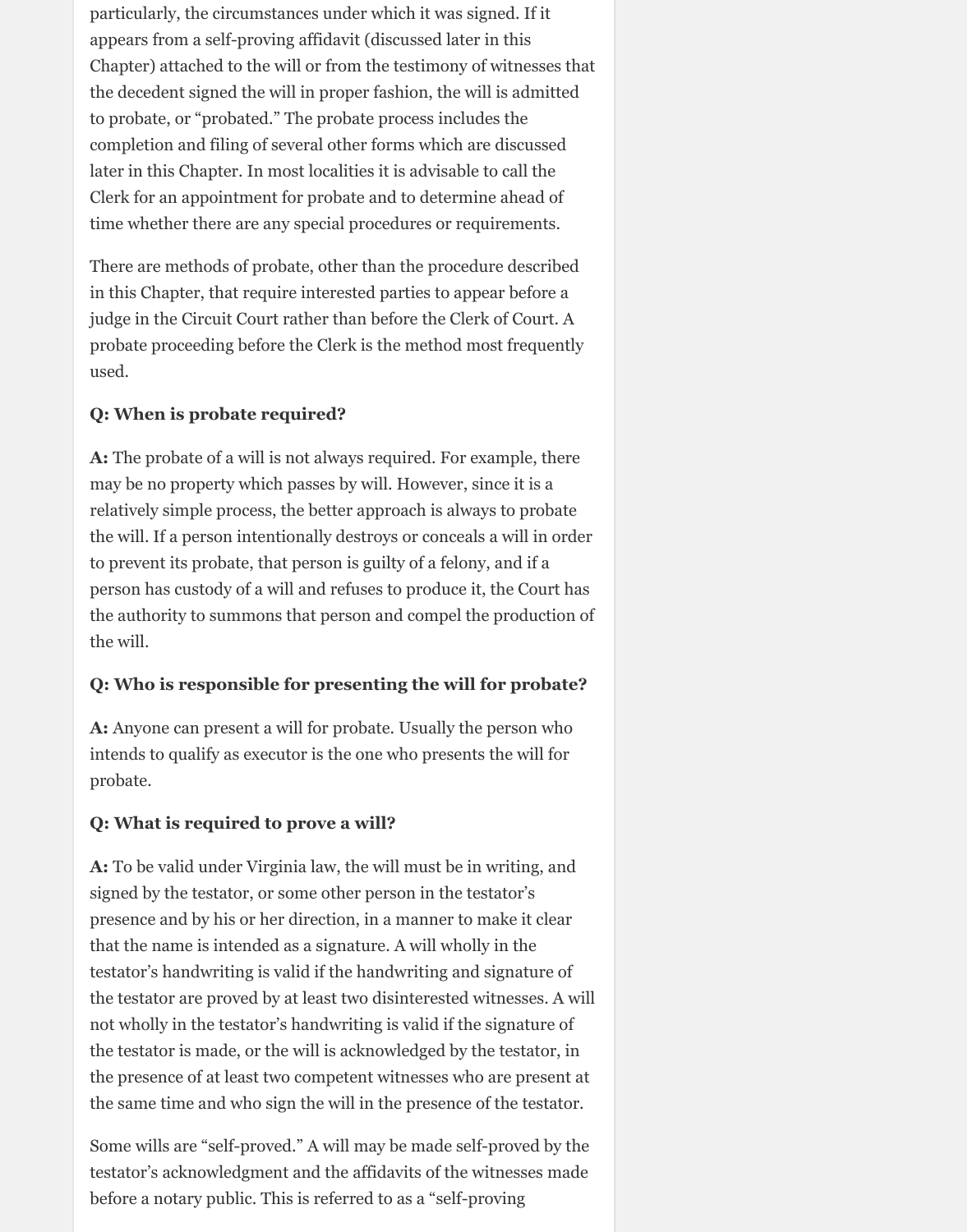- which can be found on the death certificate. Other information requested can be found in the will itself, if there is one. Certain personal information about the person seeking appointment is also requested.
- 2. *Probate Tax Return.* The Clerk will assess a tax, the "probate tax" (different from the "estate tax" discussed in Chapter VIII) on the value of the decedent's real estate in Virginia and the decedent's personal property, such as furniture, vehicles, machinery, cash, bank accounts, stock, bonds, etc. but excluding property owned with survivorship (explained in Chapter XI) and certain assets such as life insurance, IRAs and [retirement plan benefits that p](http://www.courts.state.va.us/forms/circuit/fiduciary.html)ass to a named beneficiary other than the decedent's estate. The probate tax return reports what the personal representative estimates to be the value of the assets subject to this tax. The probate tax must be paid at the time of probate. At present, the rate of tax is 10 cents for every \$100 of value, or fraction of \$100, and there is no tax if the value is \$15,000 or less, as provided in Virginia Code Section 58.1-1712. If the value does not exceed \$15,000, Virginia Code Section 58.1-1714 makes it unnecessary to file a probate tax return. Virginia Code Section 58.1-1[718 authorizes](http://www.vba.org/?page=guide_estates#taxes) the county or city in which the probate occurs also to assess a tax equal to one third of the amount of the state probate tax.
- 3. *List of Heirs.* The List of Heirs identifies the decedent's family members who would be entitled to inherit the estate if there [were no wil](http://www.vba.org/?page=guide_estates#assets)l. The names, addresses, ages (or at least a designation whether such persons are 18 or older) and degree of kinship of these persons must be provided. If the decedent is survived by a spouse, then the spouse is listed as the heir unless there are children of the decedent who are not also the children of the surviving spouse. In that case, all of the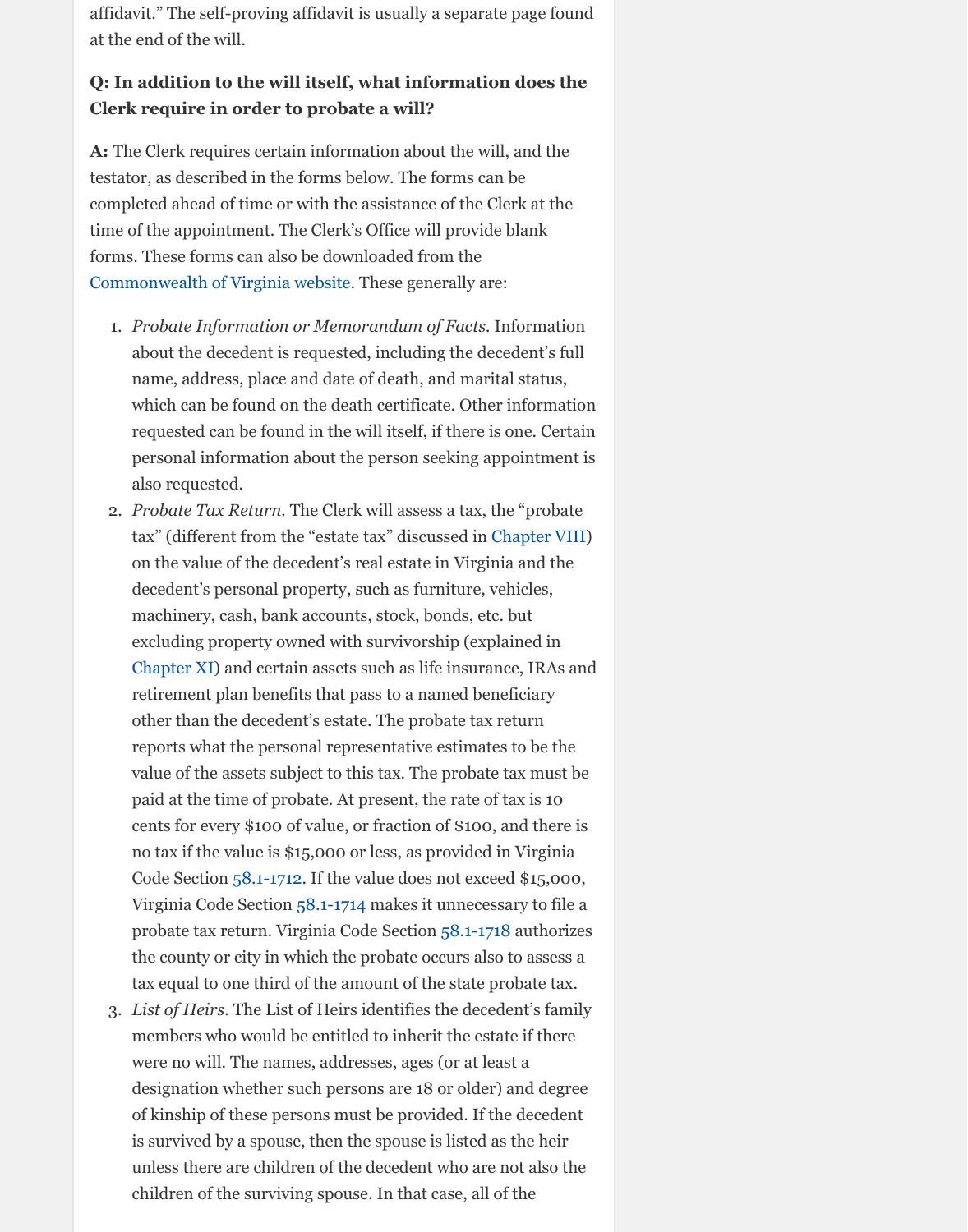If the will is not self-proving, check with the Clerk to determine whether the persons who witnessed the decedent's signing of the will must appear or whether the Clerk will accept a sworn statement from them. The Cl[erk will tel](http://www.vba.org/?page=guide_estates#nowill)l you whether one or two witnesses will be required and whether the testimony must be given in person or in a sworn statement. The p[rocedure b](http://law.lis.virginia.gov/vacode/title64.2/chapter2/section64.2-200/)y which witnesses give their testimony (whether in person or in a sworn statement) may differ from one Clerk's Office to another.

If the will is not witnessed but is wholly in the testator's handwriting, two people with no interest in the estate who can identify the testator's handwriting must appear at probate.

## **Q: What else is needed at the time of probate?**

**A:** In addition to the information needed to complete the above forms, the following should be provided:

- 1. The *original of the will*, if there is one;
- 2. Unless the will waives surety on the bond of the personal representative, arrange to have a representative of an insurance company appear at the time of the probate appointment to provide *surety on the personal representative's bond*. In some jurisdictions the Clerk will make the arrangements for surety. The requirement of surety is discussed in a later question;
- 3. A *check* with which to pay the Clerk's fee and the probate tax;
- 4. If a person nominated as executor declines to serve, *a letter to that effect* from the person so nominated. In some jurisdictions, the Clerk will require this letter to be notarized; and
- 5. A *certified death certificate* or, in certain cases, a death notice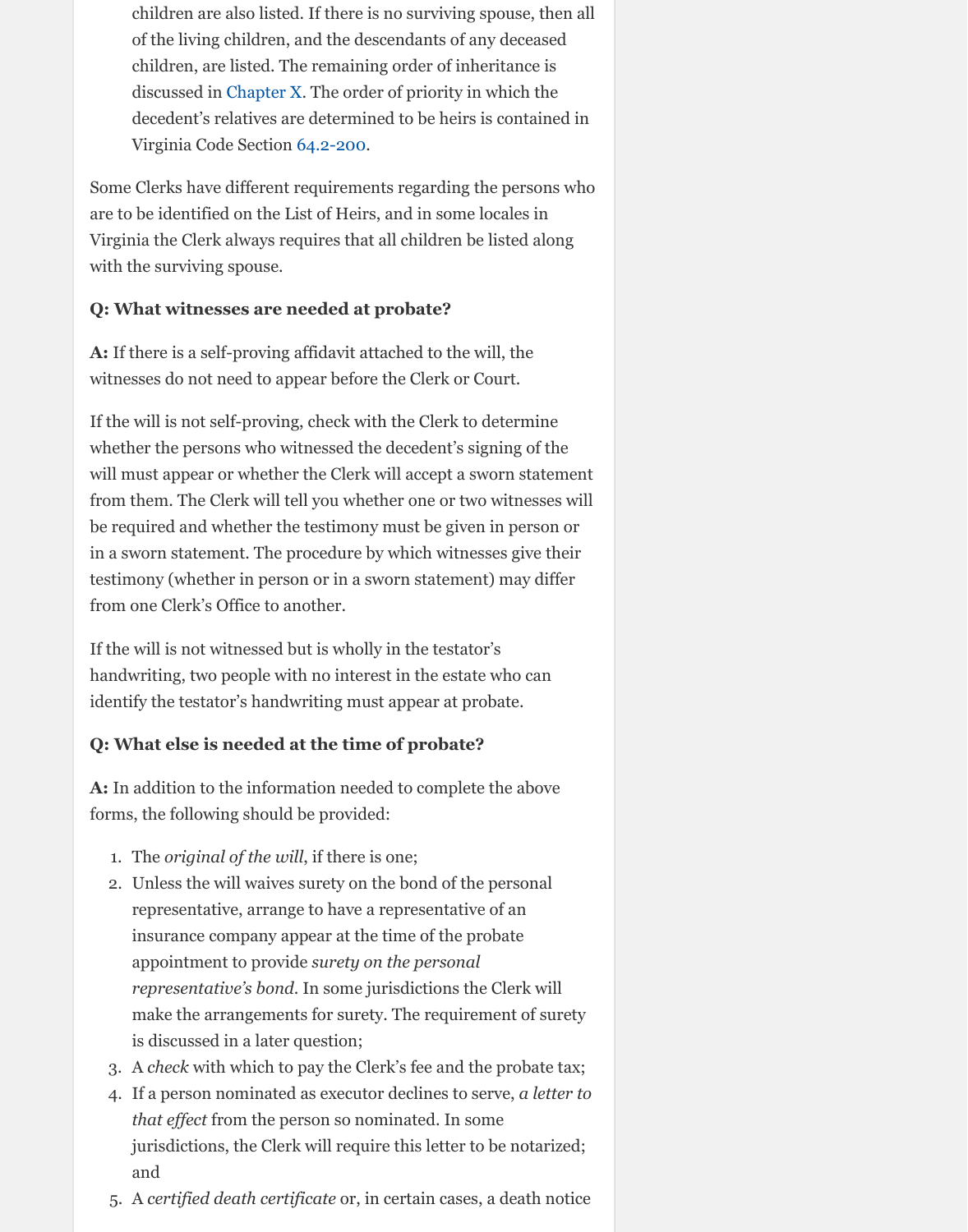$\sigma$ as a practical matter, it is as all  $\mu$  necessary in order administer the estate passing under the will or by intestacy. For example, it may be necessary for someone to be able to sign as personal representative in order to transfer assets from the decedent's name into the name of a beneficiary or to use the decedent's assets to pay claims against the estate. Examples of assets that frequently can be transferred without qualification are:

- 1. *Assets owned jointly with another* with survivorship rights.
- 2. *Real estate* in the decedent's name that is specifically given to a beneficiary in the decedent's will or that passes automatically to heirs by way of intestate succession. (Even though qualification may not be required in order for ownership to be transferred, the will, if any, should be probated or, in the case of intestacy, an affidavit filed with the Clerk to establish evidence of the change in ownership. See Chapter XI for further details on real estate in an estate.)
- 3. *Assets covered by the Virginia Small Estate Act*, found at Virginia Code Sections 64.2-600 through 64.2-604. These include:
	- Assets of an estate when the total value of the entire  $\circ$ personal probate estate as of the decedent's death does not exceed, under current law, \$50,000, if certain requirements are met, including an affidavit stating certain facts.
	- An asset, other than real property, owed, belonging or distributable to the decedent and valued at, under current law, \$25,000 or less, without an affidavit, if certain requirements are met.
	- Funeral expenses not exceeding \$4,000, as explained in Chapter VII, if transferred to the und[ertaker or m](http://www.vba.org/?page=guide_estates#assets)ortuary and certain requirements are met.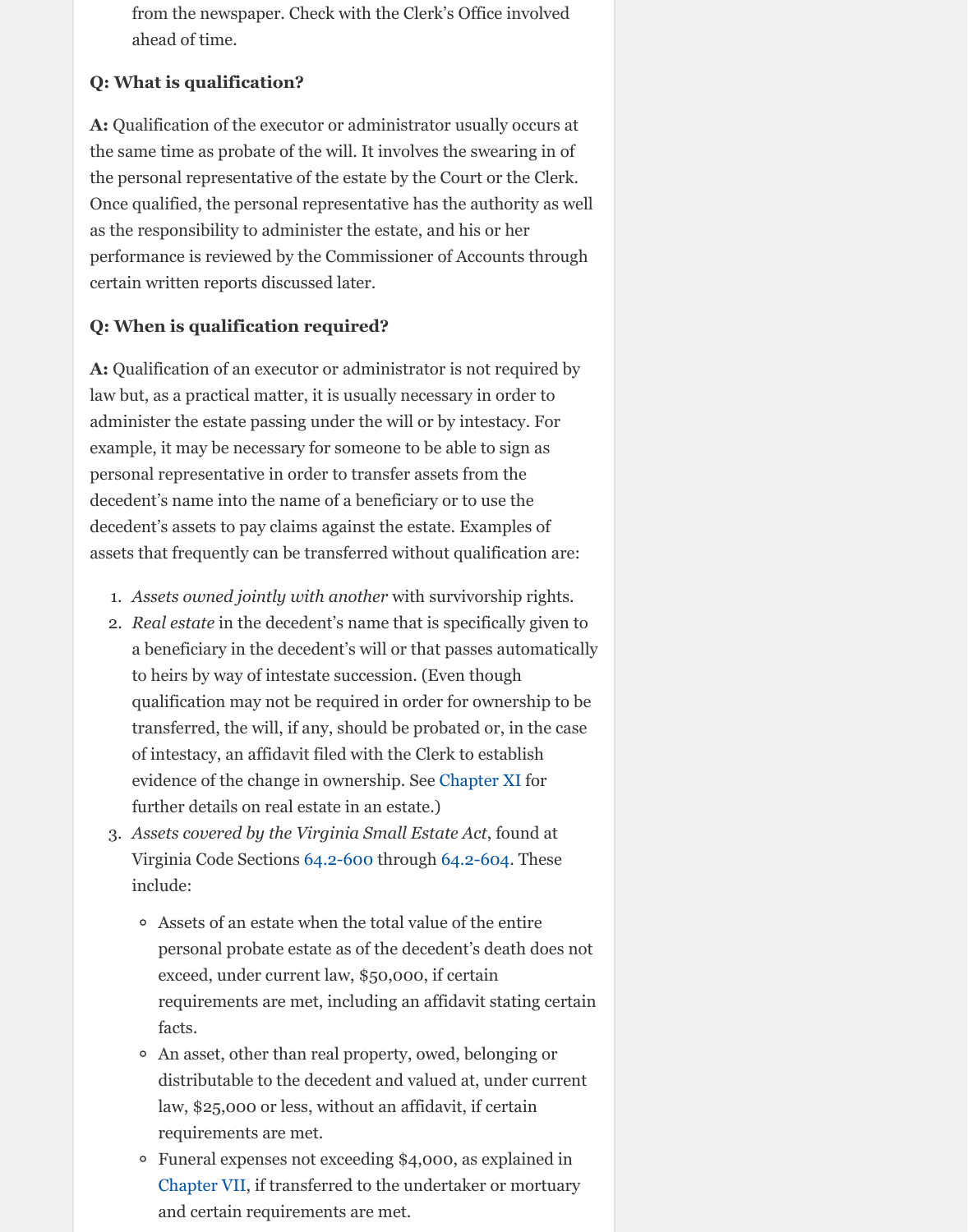- 2. must be *able to obtain surety*, if required;
- 3. may be a *resident or nonresident of Virginia*, but when a nonresident qualifies, bond with surety will be required unless a resident personal representative qualifies at the same time or the Court or Clerk waives surety and the value of the estate does not exceed the amount set by Virginia Code Section 64.2- 1411, currently \$25,000; and
- 4. must satisfy the Court or Clerk that he or she is *suitable and competent* to perform the duties required of a personal representative.

Institutions such as banks or trust companies may serve if authorized to conduct trust business in Virginia.

## **Q: Where do probate and qualification take place?**

**A:** If a will is to be offered for probate, or if a person intends to qualify as personal representative, the proper place to do so is in the Circuit Court, usually before the Clerk or Deputy Clerk, for the County or City:

- 1. in which *the decedent had a house or residence*; or
- 2. if none, *[where the decedent had other real estate](http://law.lis.virginia.gov/vacode/title64.2/chapter14/section64.2-1411/)*; or
- 3. if none, *where the decedent died or had other property*.

If the decedent resided in a nursing home because of advanced age or impaired health at the time of his death, then usually proper jurisdiction for probate and qualification is determined by the location of the decedent's residence prior to admission to the nursing home. If the decedent resided in a retirement complex (but not a nursing home) at the time of his or her death, then usually the location of the retirement complex determines which court has jurisdiction.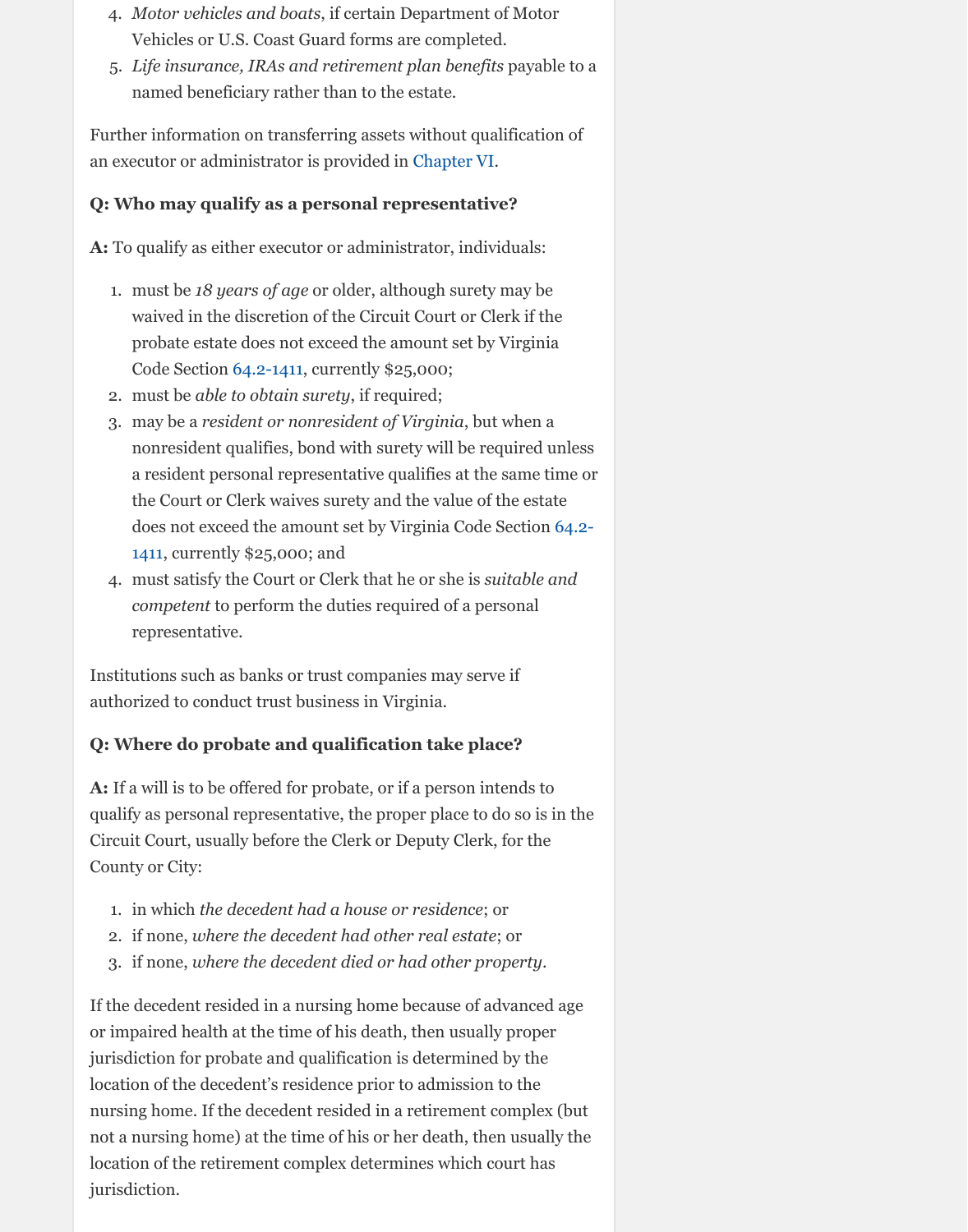agreement of an insurance company to back up the bond. This insures that there will be funds to cover any loss due to the personal representative's improper acts if the personal representative cannot or will not make restitution. The premium for surety is paid from estate assets.

The requirement of a surety is sometimes waived by specific language in the will. Surety is not required if all the beneficiaries of a decedent's estate are personal representatives of the decedent's estate. Also, surety is not required if the value of the personal estate does not exceed the amount set by Virginia Code Section 64.2-1411, currently \$25,000. No surety is required on an individual serving jointly with a bank or trust company exempt from the surety requirement. Under current Virginia law, one or more nonresident individuals serving as personal representative without a resident personal representative will be required to have surety unless the Court or Clerk waives surety and the value of the estate does not exceed the amount set by Virginia Code Section 64.2-1411, currently \$25,000.

## **Q: What is the "certificate of qualification" or "letters testamentary"?**

**A:** The certificate of qualification, sometimes referred to as "letters testamentary," is the certificate that the personal representative receives from the Clerk at the time of qualification, which states that the person has qualified as executor or administrator an[d has](http://law.lis.virginia.gov/vacode/title64.2/chapter14/section64.2-1411/) authority to act on behalf of the estate.

## **Q: What is the role of the Commissioner of Accounts?**

**A:** The Commissioner of Accounts is a person appointed by the Court to oversee the work of personal representatives and other fiduciaries. The Commissioner reviews the inve[ntory prep](http://law.lis.virginia.gov/vacode/title64.2/chapter14/section64.2-1411/)ared by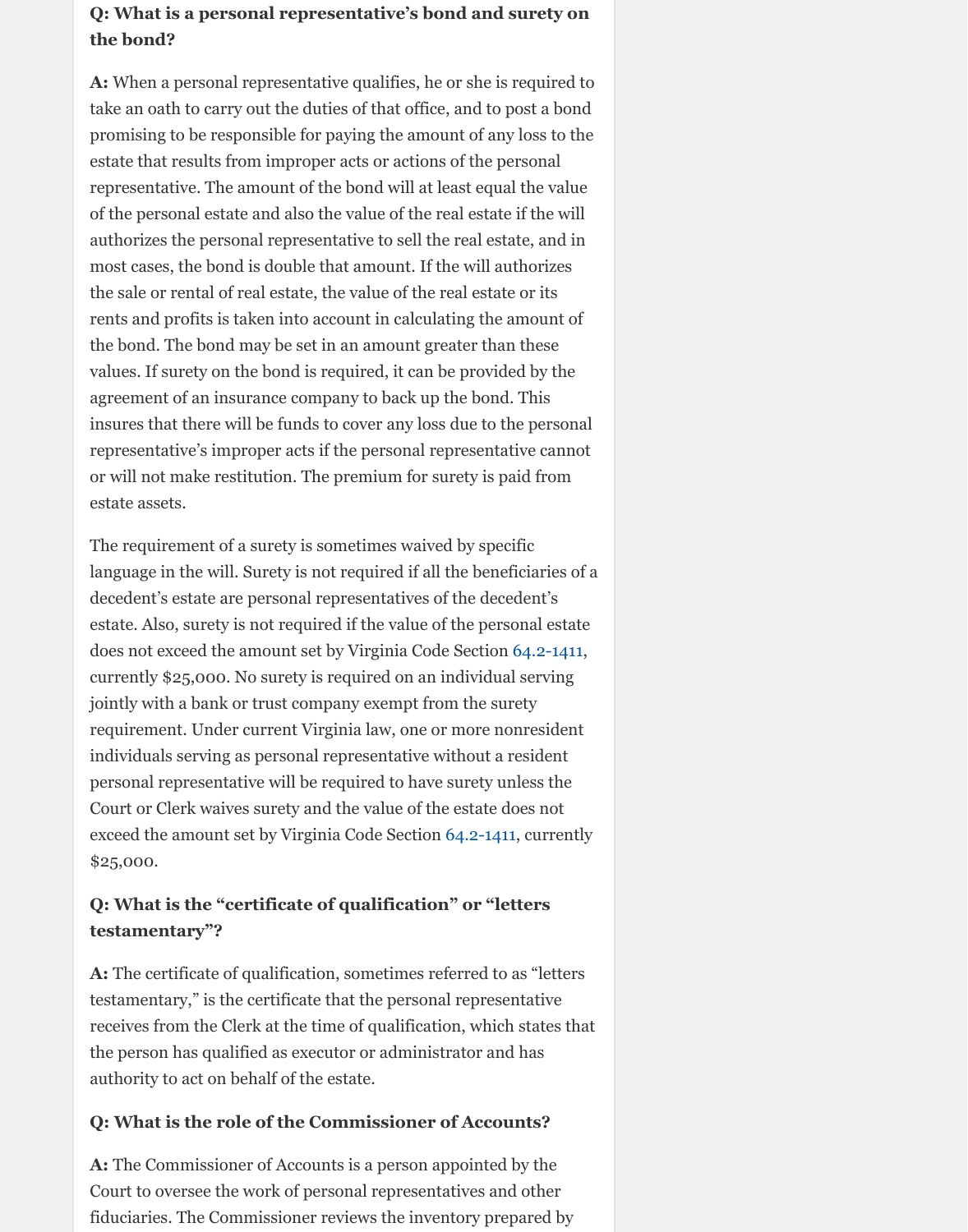#### **IV. Notifying the Beneficiaries**

## **Q: What is notice of proba[te?](http://www.vba.org/?page=guide_estates#rep)**

**A:** A personal representative or person offering a will for probate is required to provide written notice of probate and qualification and of entitlement to copies of wills, inventories, accounts, and other reports, to beneficiaries and heirs. At the time of probate or qualification, the Clerk will provide the form for the notice, with appropriate instructions regarding its use. [After notice](http://www.vba.org/?page=guide_estates#rep) is given, the person who is responsible for sending out the notice must file with the Clerk an affidavit that notice has been given.

## **[Q: Is notice of probate](http://www.vba.org/?page=guide_estates#contents) always required?**

**A:** No. The notice procedures are required only when the known assets passing under the will or by intestacy exceed the amount set by Virginia Code Section 64.2-508, currently \$5,000. Some persons are not required to receive notice, such as a personal representative who is also a beneficiary, trust beneficiaries (if the trustee is notified), and persons who receive bequests that do not exceed the amount set by Virginia Code Section 64.2-508, currently \$5,000, and who are not the decedent's heirs at law . There are other categories of persons who are not required to receive notice.

## **Q: Who has the responsibility of sending notice of probate?**

**A:** The personal representative of the estate must send a notice of probate. If no personal representative qualifies, the responsibility shifts to the person who offered the will for probate. If there is no will, any person having an interest in the estate may give the notice.

## **Q: When does the not[ice of pr](http://law.lis.virginia.gov/vacode/title64.2/chapter5/section64.2-508/)obate have to be filed?**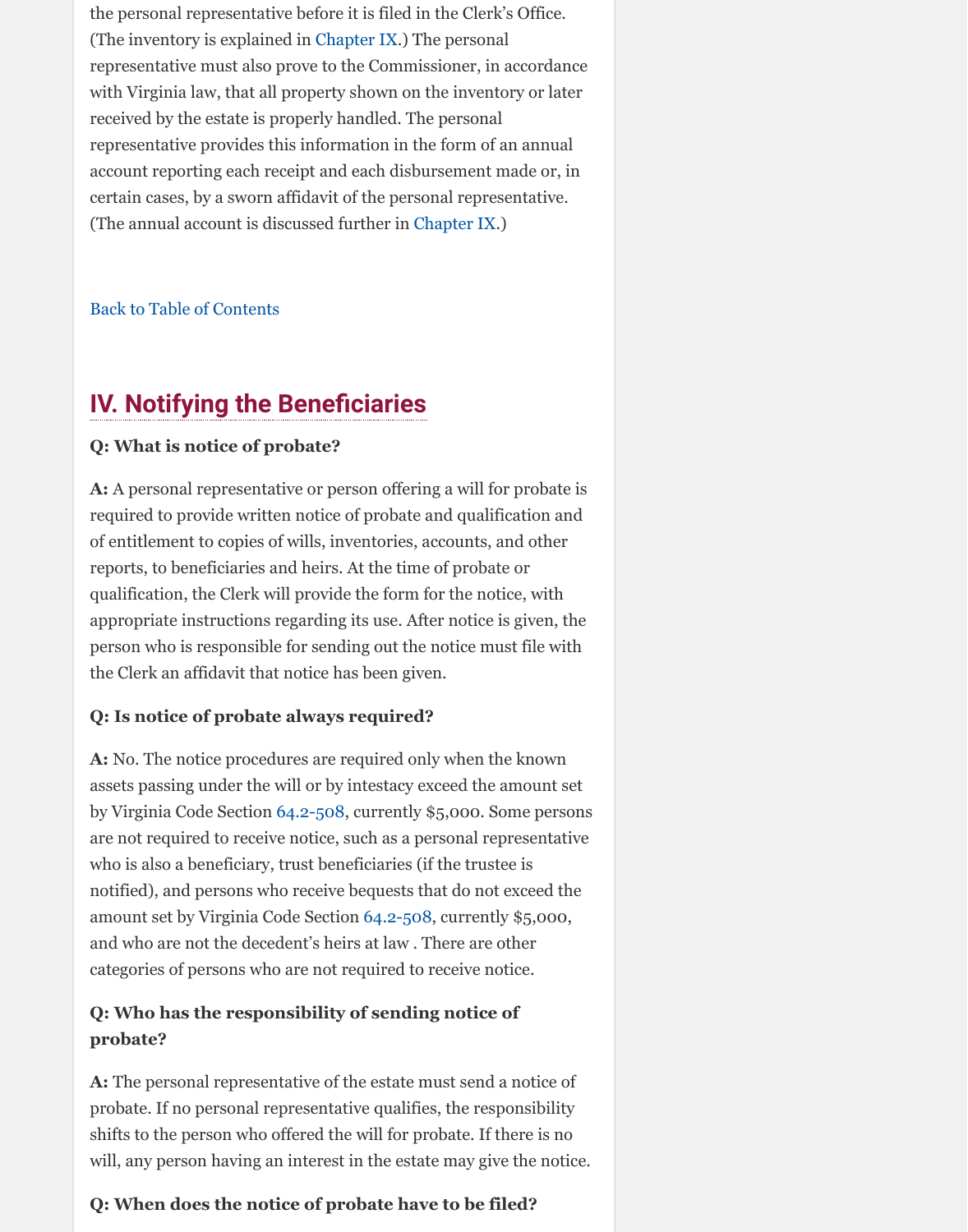**A:** The notice of probate must be sent within thirty (30) days from the date the personal representative qualified or the will was admitted to probate.

### **Q: Who is entitled to notice?**

**A:** The following persons are entitled to receive notice of probate:

- 1. *the surviving spouse* of the decedent, if any;
- 2. *all heirs at law of the decedent*, whether or not there is a will;
- 3. *all living and ascertained beneficiaries* under the will of the decedent and the beneficiaries of any trust created by the will; and
- 4. *all living and ascertained beneficiaries* under any will of the decedent previously probated in the same Court.

"This notice does not mean that you will receive any money or property;" and

## **Q: What information must the notice of probate contain?**

**A:** The notice must contain the following information:

- 1. the *decedent's name and date of death*;
- 2. the *name, address, and telephone number of a personal representative* or a proponent of a will;
- 3. the *mailing address of the Clerk of Court* in which the personal representative qualified or the will was probated;
- 4. *the following statements*:

"If personal representatives qualified on this estate, they are required by law to file an inventory with the commissioner of accounts within four months after they qualify in the clerk's office, to file an account within sixteen months of their qualification, and to file additional accounts within sixteen months from the date of their last account period until the estate is settled. If you make written request therefor to the personal representatives, they must mail copies of these documents (not including any supporting vouchers, but including a copy of the decedent's will) to you at the same time the inventory or account is filed with the commissioner of accounts unless (i) you would take only as an heir at law in a case where all of the decedent's probate estate is disposed of by will, or (ii) your gift has been satisfied in full before the time of such filing. Your written request may be made at any time; it may relate to one specific filing or to all filings to be made by the personal representative, but it will not be effective for filings made prior to its receipt by a personal representative. A copy of your request may be sent to the commissioner of accounts with whom the filings will be made. After the commissioner of accounts has completed work on an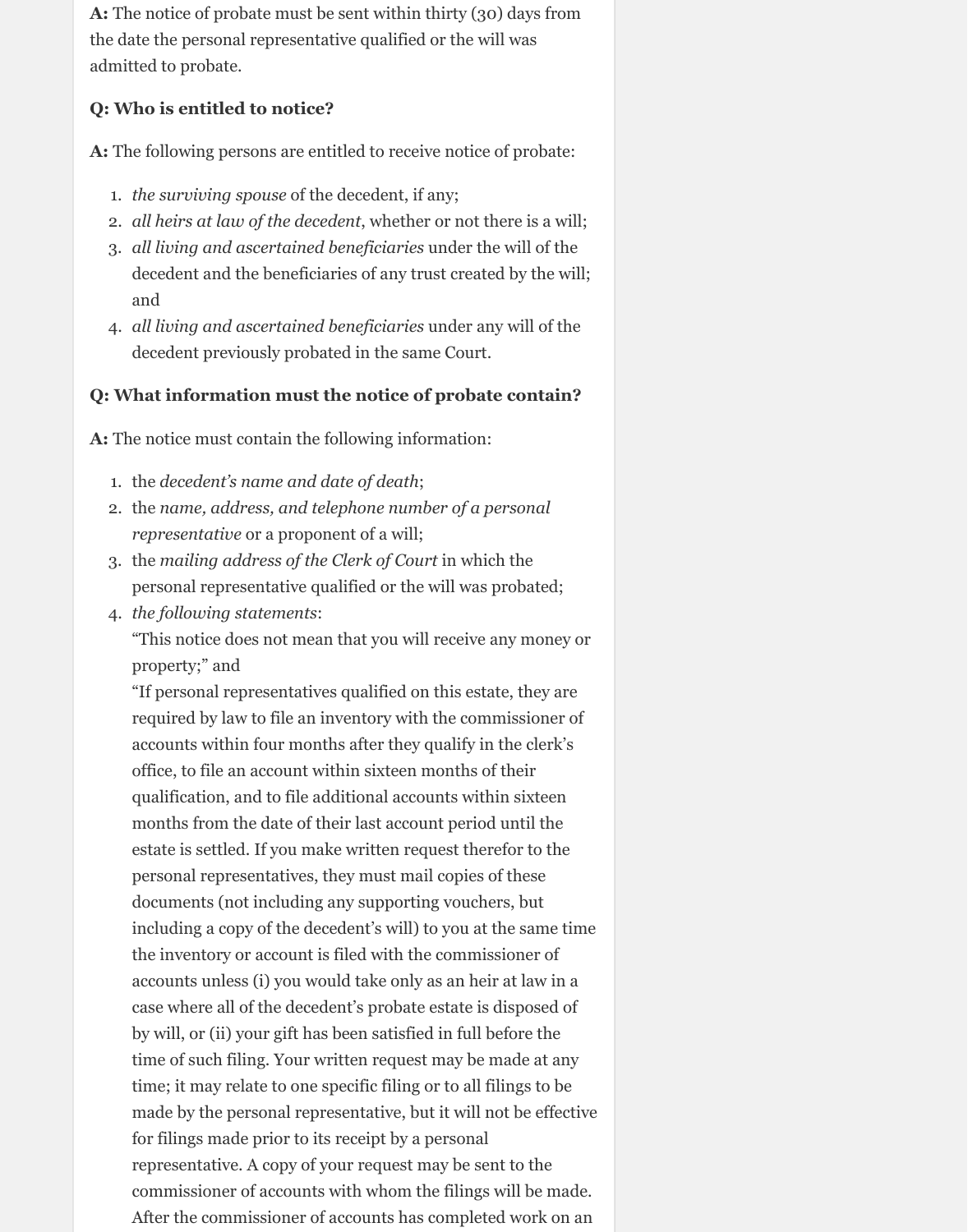**A:** Yes. The personal representative or proponent of the will, within four months after qualification or admission of the will to probate, must record in the Clerk's Office where the will is probated an affidavit stating the names and addresses of the persons to whom notice was sent and the date such notice was sent. The Clerk must be paid a fee when the affidavit is filed. The Clerk will provide a special form for this affidavit.

## **Q: What happens if proper notice of probate is not given?**

**A:** The failure to give the required notice does not affect the validity of the will nor does it make any person required to give notice, acting in good faith, liable to any person entitled to receive notice. However, the Commissioner of Accounts will not approve the accounts of the personal representative who fails to give notice and to file the affidavit. Moreover, if the affidavit has not been filed within the required four months, the Commissioner of Accounts shall issue a summons requiring the fiduciary to comply. If the fiduciary still fails to comply, the Commissioner of Accounts shall report the fact to the Court for further action.

Back to Table of Contents

# **V. Rights of the Surviving Spouse and Children**

## **Q: Does the surviving spouse have any special rights to property in the estate of the deceased spouse?**

**A:** Yes. A Virginia decedent cannot completely exclude his or her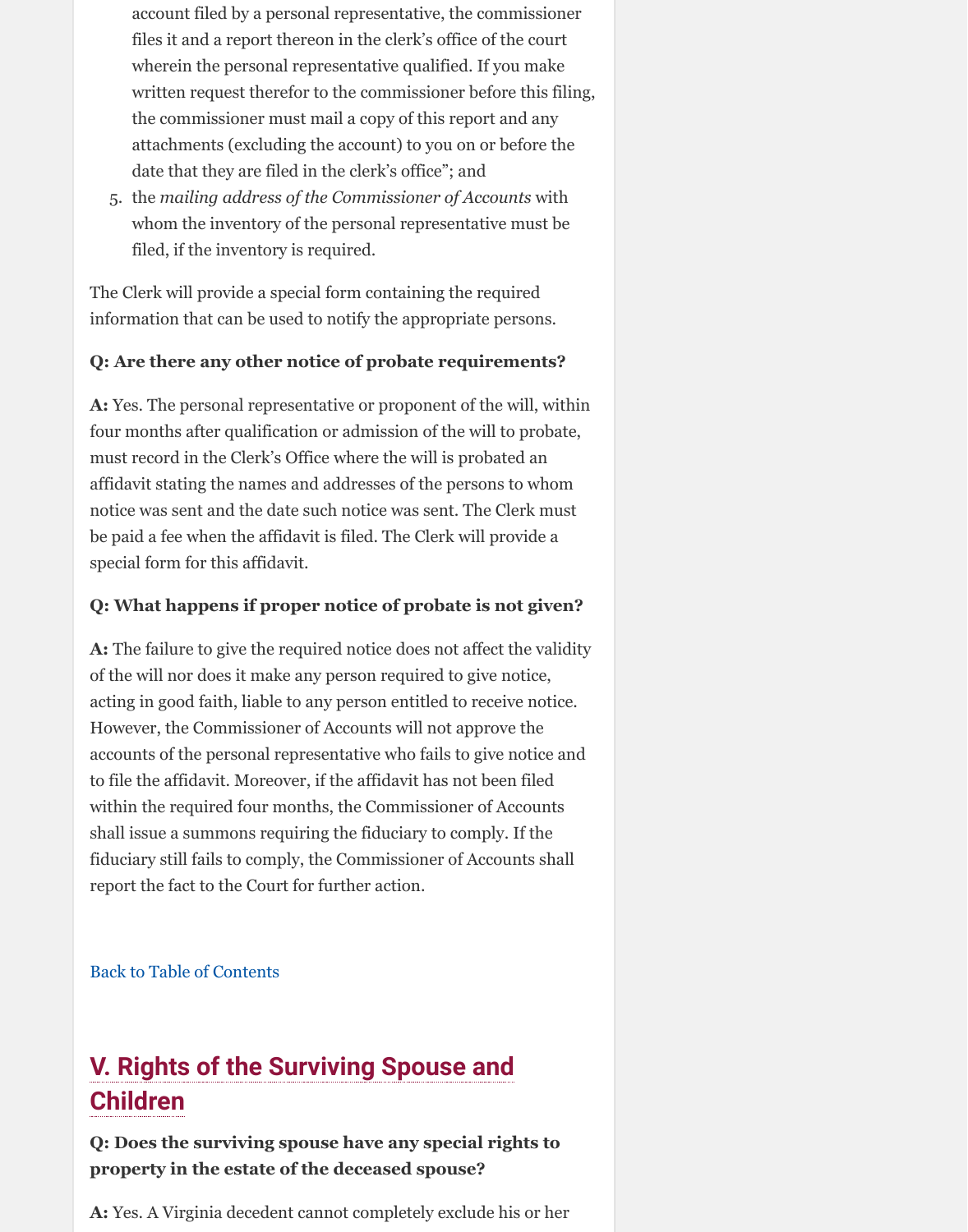In addition to claiming an elective share, the surviving spouse may claim certain exemptions and allowances that are discussed later in this Chapter.

## **Q: When does the surviving spouse make the election to claim a share?**

**A.** This election must be made within six (6) months from the later of (i) date of probate or (ii) date of qualification of a person to administer an intestate estate. The six-month period in which the surviving spouse makes the election may be extended in certain circumstances. The election must be made in person before the Court having jurisdiction over the estate or in a writing filed with the Clerk of the Court having jurisdiction over the estate.

## **Q: What is the "elective share" and how is it calculated?**

**A.** If the surviving spouse claims the elective share within the permitted time frame, the surviving spouse is entitled to an amount equal to one third (1/3) of the decedent's "augmented estate" (described below) if the decedent left surviving children or their descendants. The share is an amount equal to one half  $(1/2)$  of the decedent's "augmented estate" if the decedent left no children or their descendants.

The elective share is calculated by first determining the value of the decedent's "augmented estate" and then applying the appropriate fraction  $(1/3 \text{ or } 1/2)$  to the value of the augmented estate. When the value of the elective share has been determined, the value of any assets that are considered to be a part of the "augmented estate" and that pass to the surviving spouse anyway, regardless of the election (e.g., joint property, property given to the spouse in the will, certain property given to the surviving spouse during the decedent's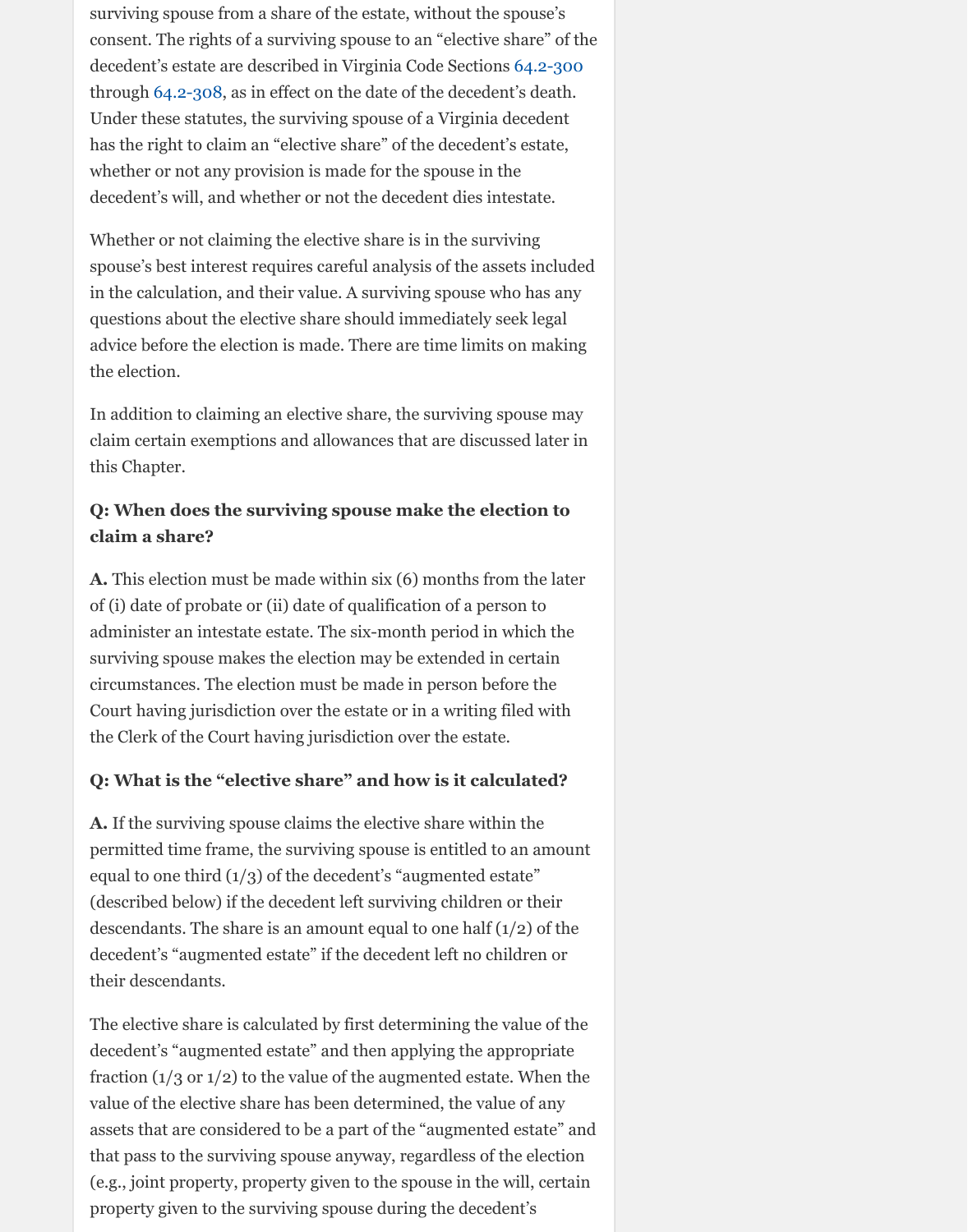#### **Q: What is the "augmented estate"?**

**A:** The "augmented estate" means, initially, the decedent's entire estate passing by will or intestate succession, after payment of all allowances, exemptions, funeral expenses, charges of administration (other than federal or state estate taxes) and debts. To this initial determination, certain other property that the decedent transferred to the spouse or others at death by any means other than by will or intestate succession or by gift during life is added. There are exceptions to the classes of property that must be taken into account.

There are very specific rules to determine the property that is to be included and excluded from the augmented estate. The calculation of the augmented estate can be very complex. The calculation is required only if the surviving spouse claims the "elective share" discussed above.

When the surviving spouse exercises this right, it can affect the shares other beneficiaries will receive. The personal representative must contribute, from the decedent's property under his or her control, whatever is necessary to make up the elective share, once the personal representative has been notified that the surviving spouse has claimed an elective share.

### **Q: What are the inheritance rights of an "omitted spouse"?**

**A:** An omitted spouse is one who is not given any share of property at death by will but the deceased spouse died with a will that was executed before the marriage (Virginia Code Section 64.2-422). In this case, the omitted spouse receives the same share of the estate that the spouse would have received if the decedent left no will, unless it appears from the will or from the provisions of a valid premarital or marital agreement that the omission was intentional.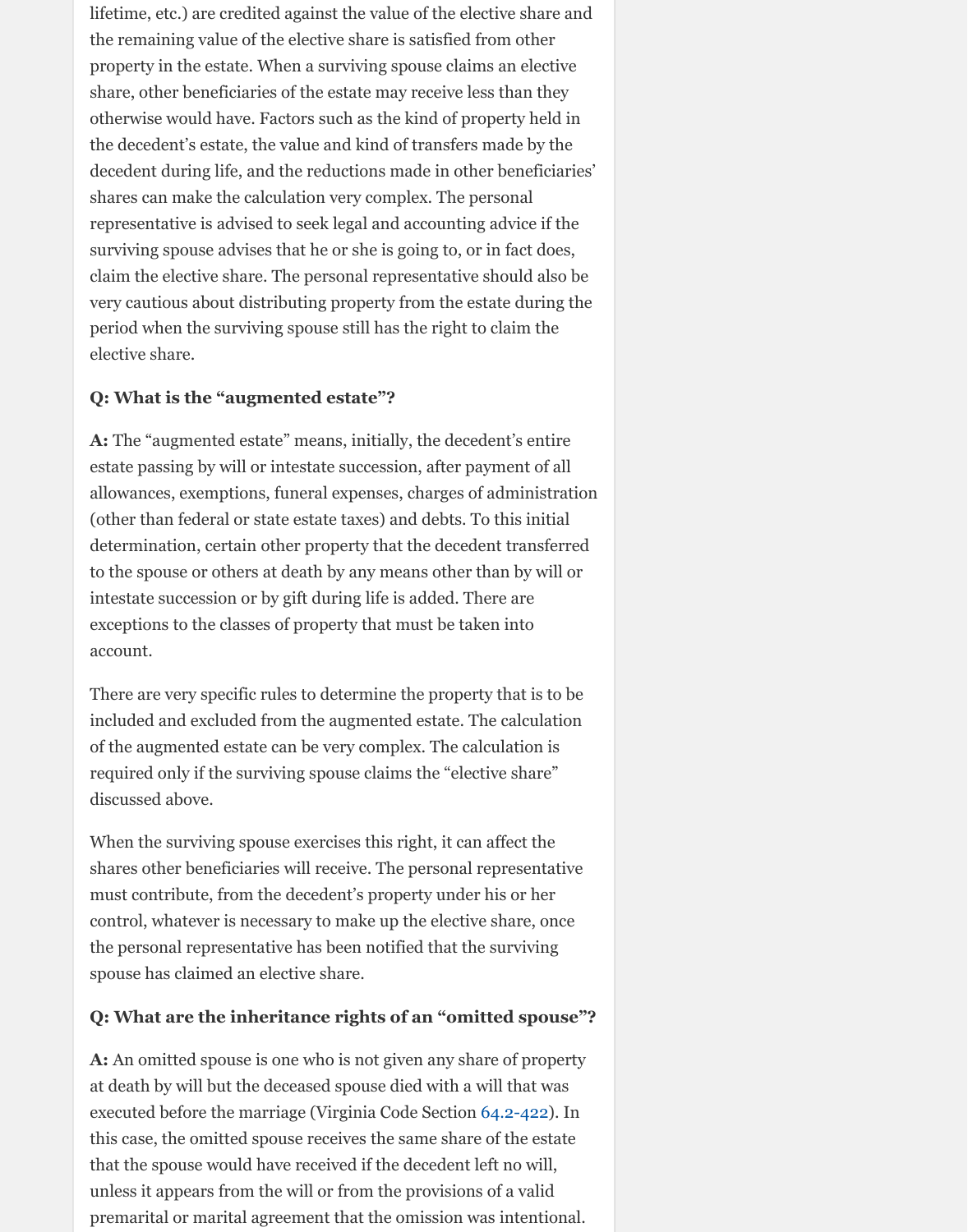residence passes by intestate succession and the decedent is survived by childre[n or their d](http://www.vba.org/?page=guide_estates#nowill)escendants, one or more of whom are not children or their descendants of the surviving spouse, or (ii) the surviving spouse claims an elective share in the decedent's augmented estate, Virginia Code Section 64.2-307 gives the surviving spouse the right to reside in the marital residence, without any charge for rent, repairs, taxes or insurance, until the spouse's rights in the residence can be determined.

## **Q: Do the surviving spouse and/or children of a decedent have any rights in the property of the estate that are superior to the rights of creditors or of other beneficiaries named in the will?**

**A:** Yes. The surviving spouse and minor children of a decedent are entitled to claim a "Family Allowance" for their continued maintenance. In addition, the surviving spouse is also entitled to claim an "Exempt Property" allowance. If there is no surviving spouse, this right vests in the minor children of the decedent. Third, the surviving spouse is entitled to a "Homestead Allowance." If there is no surviving spouse, this right vests in [the minor](http://law.lis.virginia.gov/vacode/title64.2/chapter3/section64.2-307/) children of the decedent.

The Family Allowance has priority over all claims against the estate. The right to Exempt Property has priority over all claims against the estate except the Family Allowance. The Homestead Allowance has priority over all claims against the estate, except the Family allowance and the right to Exempt Property. The Homestead Allowance is in lieu of any share passing to the surviving spouse or minor children by the decedent's will or by intestate succession. The Homestead Allowance is not available if the surviving spouse claims and receives an "elective share" of the decedent's estate, discussed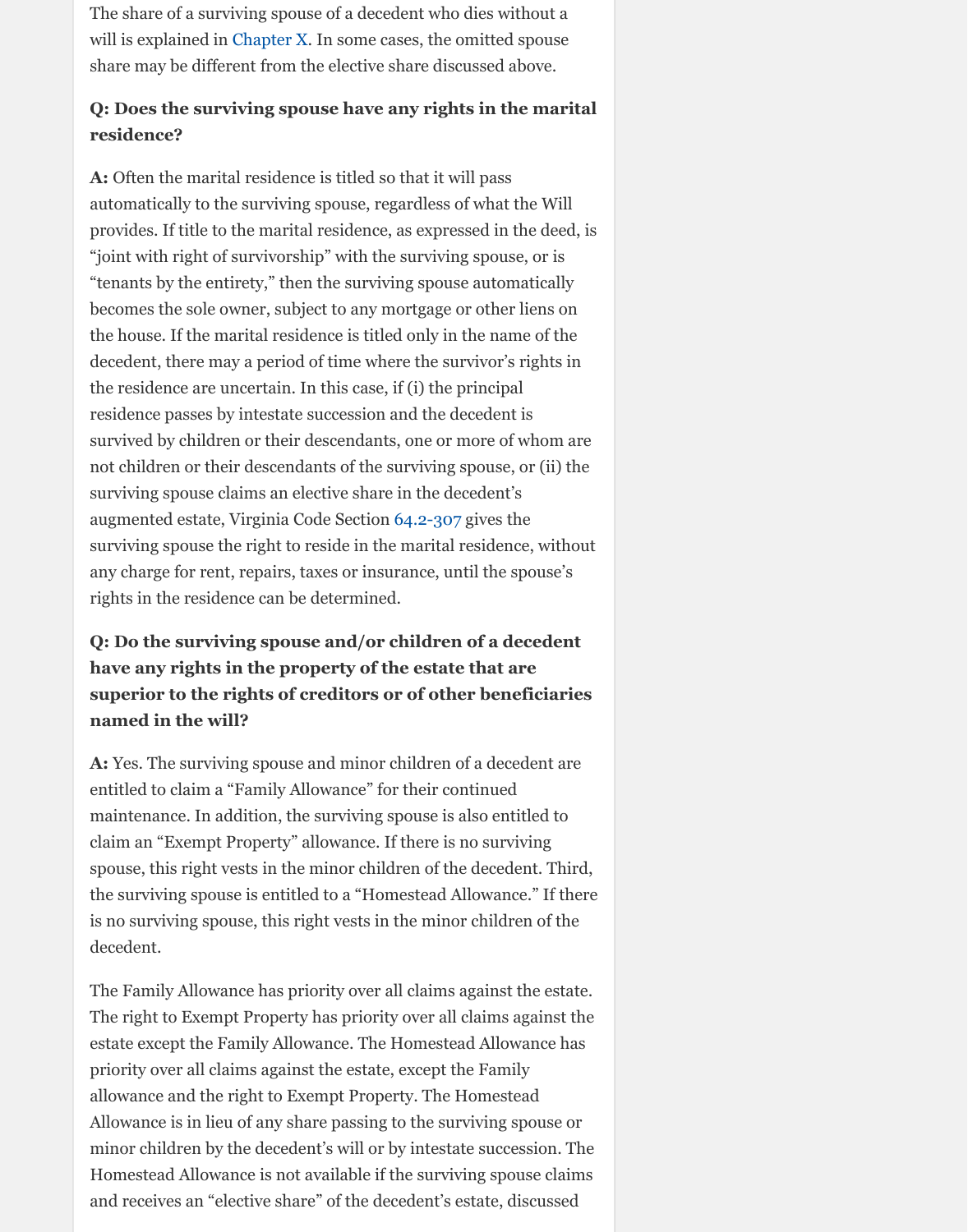children. The amount of the allowance is not to exceed \$24,000, payable in a lump sum or in periodic installments. This amount is subject to change by action of the General Assembly. Refer to Virginia Code Section 64.2-309 for updates to the amount. An election to take a Family Allowance must be made within one year from the decedent's death. The election is made either in person before the Court having jurisdiction over the estate, or by a signed writing, acknowledged before a notary public, that is admitted to record within the one year time frame.

## **Q: What is the Exempt Property Allowance and how is it claimed?**

**A:** The Exempt Property Allowance entitles the spouse, if living, and if not, the minor children of the decedent, to select up to \$20,000 worth of household furniture, automobiles, furnishings, appliances, and personal effects from the estate. Refer to Va. Code Section 64.2- 310 for updates to the amount. The Exempt Property Allowance is in addition to the Family Allowance and is also in addition to any share given to the spouse or [minor ch](http://law.lis.virginia.gov/vacode/title64.2/chapter3/section64.2-309/)ildren by will or by intestate succession or by the elective share. It is claimed in the same manner and in the same time frame as the Family Allowance.

## **Q: What is the Homestead Allowance and how is it claimed?**

**A:** The Homestead Allowance entitles the spouse, if living, and if not, the minor children of the decedent, to an allowance of \$20,000 from the estate. Refer to Va. Code Section 64.2-311 for updates to the amount. The Homestead Allowance is in addition to the Family Allowance and the Exempt Property Allowance but it replaces any share given to the spouse or minor children by will or intestate [succession unless that share is less than \\$20,000. It is claimed in](http://law.lis.virginia.gov/vacode/title64.2/chapter3/section64.2-310/)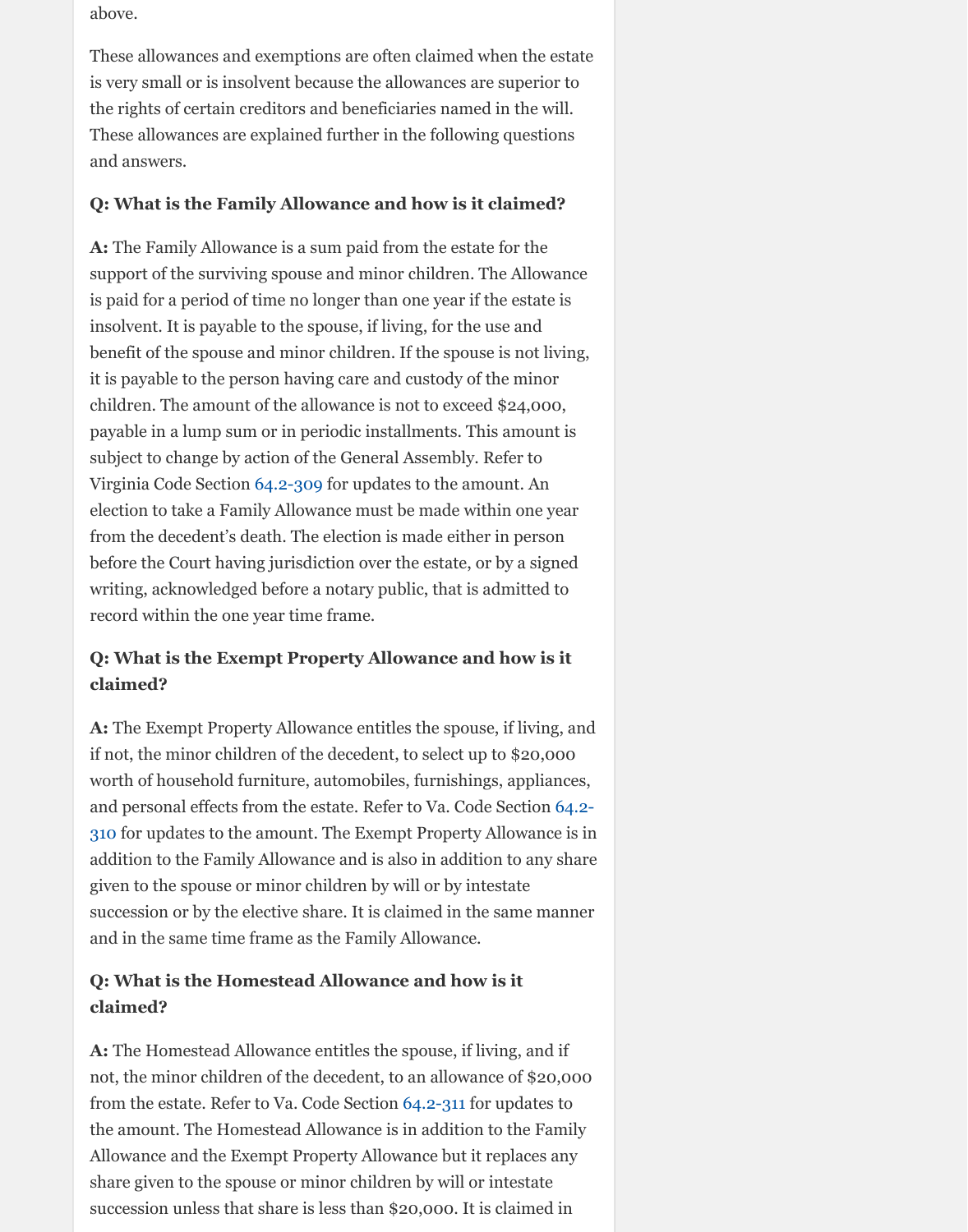#### **deceased parent's estate?**

**A:** *If the deceased parent made a will when he or she had no children*, then a child later born or adopted who is not provided for or mentioned in the will, or such child's descendants, is entitled to claim the same share the child would have received had the parent died without a will. Virginia Code Section 64.2-419. This means that if a parent dies without a will, then a child is entitled to a share only if either (i) there is no surviving spouse or (ii) the decedent left children who are not also the children of the surviving spouse. Otherwise, a child omitted from the will has no claim to a share of the deceased parent's estate.

*If the deceased parent made a will when he or she had at least one living child who was provided for in the will*, then any child subsequently born who is neither provided for or expressly excluded in the will is entitled to the smaller of (i) the same share as the child who is provided for in the will or (ii) the share the child would have received had the parent died without a will. Virginia Code Section 64.2-420.

*If the deceased parent made a will after all of his or her children were born and omitted one or more of th[em from t](http://law.lis.virginia.gov/vacode/title64.2/chapter4/section64.2-419/)he will*, the omitted child or children will have no claim against the estate by virtue of being "omitted."

Back to Table of Contents

# **VI. Administration of Small Estates**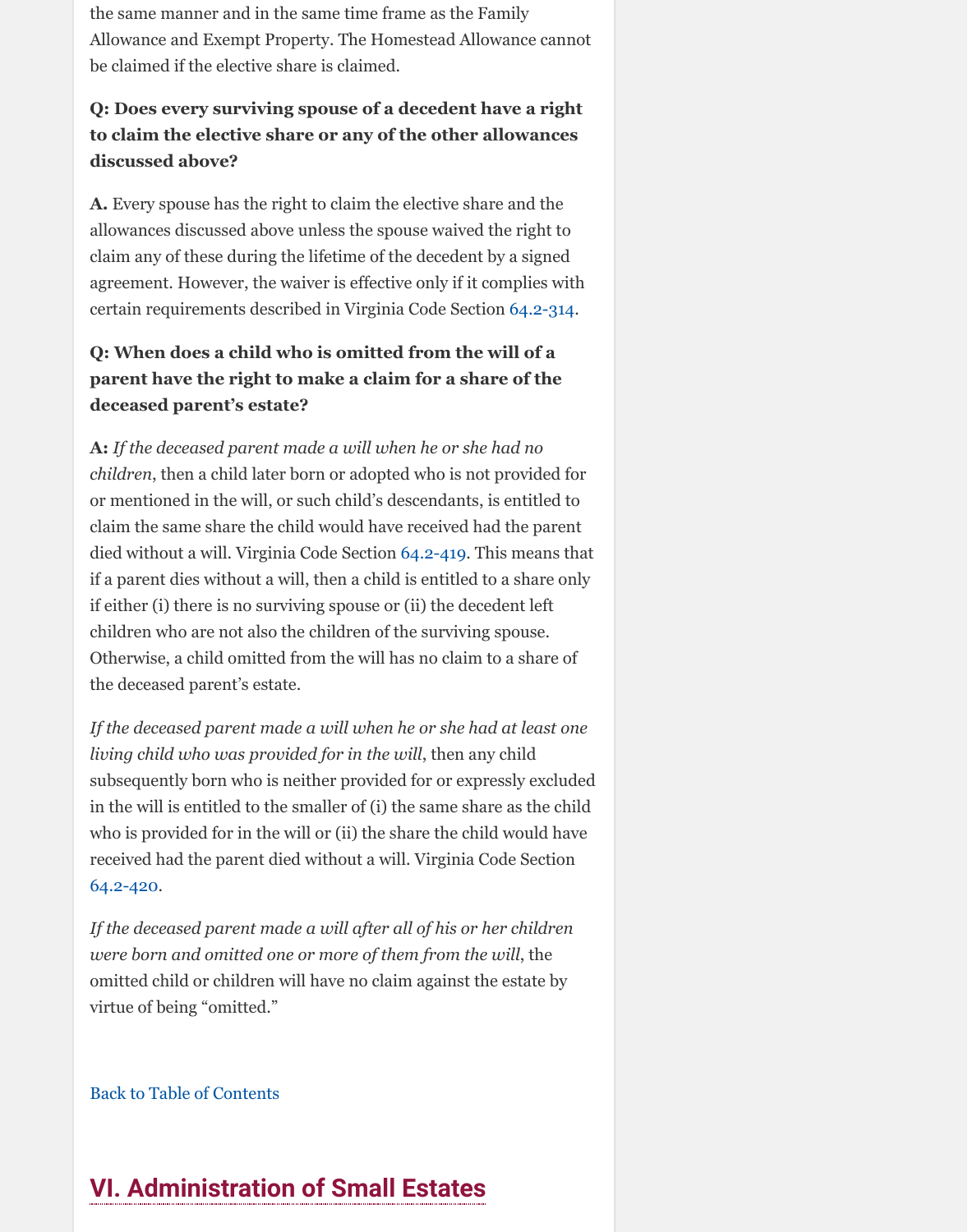partnerships, and other similar legal or commercial entities) having possession of a "small asset" belonging to a decedent to pay it to a successor who is entitled to the asset under the decedent's will or by intestate succession.

A "small asset" means any indebtedness owed to, or any asset belonging to the decedent, other than real property, having a value, on the date of the decedent's death, of no more than \$50,000 (or [such other a](http://www.vba.org/?page=guide_estates#assets)mount set forth in Virginia Code Section 64.2-600). A small asset includes any bank or similar account, brokerage account, security, tax refund, item of tangible personal property, or a note.

There are three different methods by which payment or delivery of a small asset can be made under the Virginia Small Estate [Act, as](http://law.lis.virginia.gov/vacode/title64.2/chapter6/section64.2-600/) follows:

- 1. *By Affidavit.* Any person who possesses a small asset *must pay* it to the *designated successor* upon being presented an affidavit made by all the known successors. A "successor" is any person, other than a creditor, who is entitled, under the decedent's will or by the laws of intestate succession, to all or part of the small asset. A "designated successor" is one of the successors who is designated in the affidavit to receive the small asset on behalf of all the successors. The affidavit must be signed by all known successors and must sta[te:](http://law.lis.virginia.gov/vacode/title64.2/chapter6/section64.2-600/)
	- That the value of the decedent's entire personal probate estate, as of the date of date, wherever located, does not exceed \$50,000;
	- That at least 60 days have elapsed since the decedent's death;
	- That no application for the appointment of a personal representative is pending or has been granted in any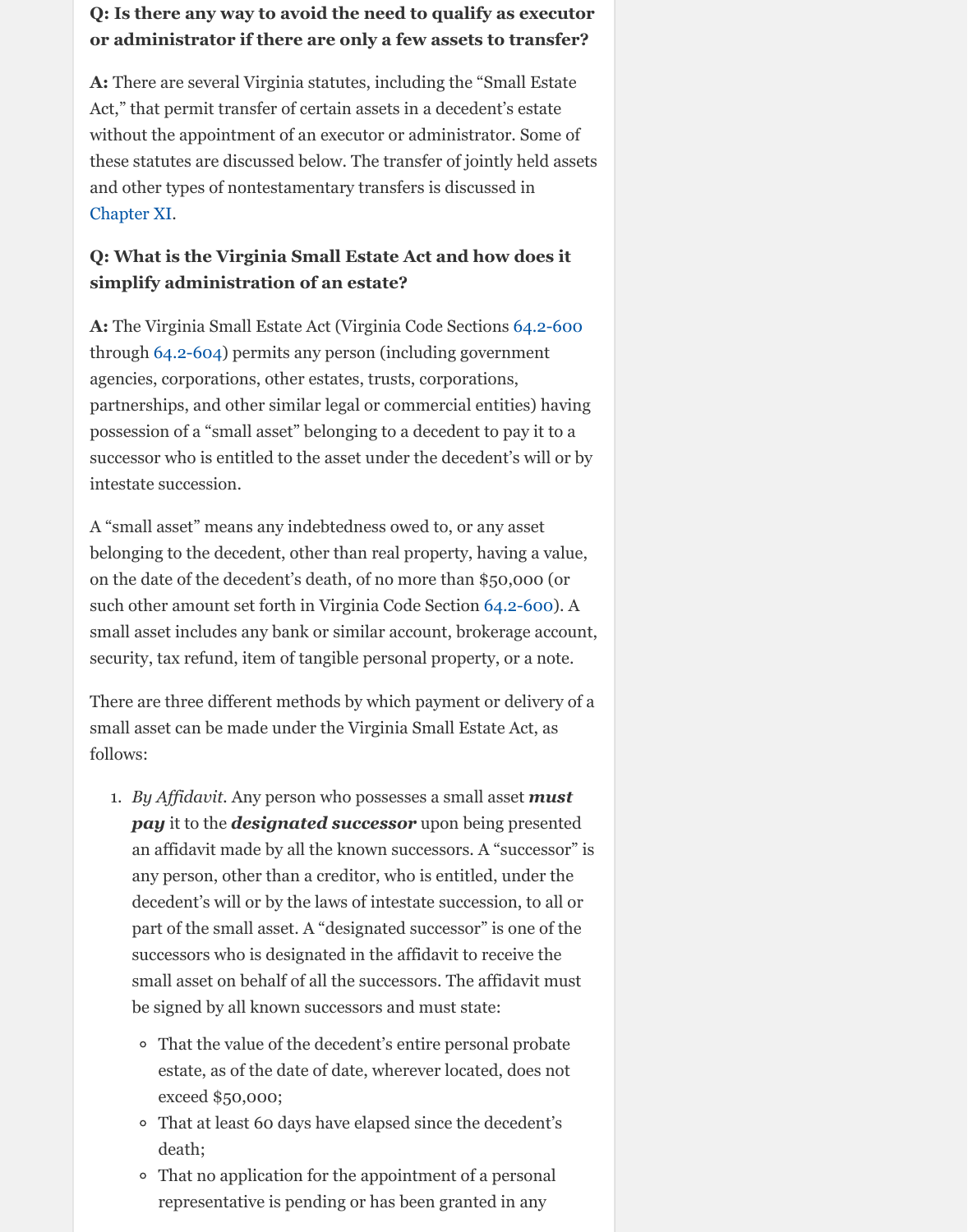valued at  $\mathcal{V}$  at a  $\mathcal{V}$  or less, may choose (but is not required) to require  $\mathcal{V}$ pay it to any successor if:

- At least 60 days have elapsed since the decedent's death; and
- No application for the appointment of a personal representative is pending or has been granted in any jurisdiction.

The designated successor has a fiduciary duty to safeguard and promptly pay or deliver the small asset to the other successors, if any, as required by the laws of Virginia.

Any person to whom payment or delivery of a small asset has been made is answerable to and accountable to any personal representative of the decedent's estate or to any other successor having an equal or superior right.

- 3. *In Payment of Funeral Expenses.* Any person who possesses a small asset may (but is not required to) pay to the undertaker or mortuary handing the decedent's funeral an amount not to exceed the amount in effect at the time under Virginia Code Section 64.2-528 (currently, \$4,000) at the request of a successor if:
	- At least 30 days have elapsed since the decedent's death; and
	- No application for the appointment of a personal representative is pending or has been granted in any jurisdiction.

Refer to the applicable statutes described above for any changes to the amounts made by the General Assembly.

### **Q: What if the successors cannot agree on a designated**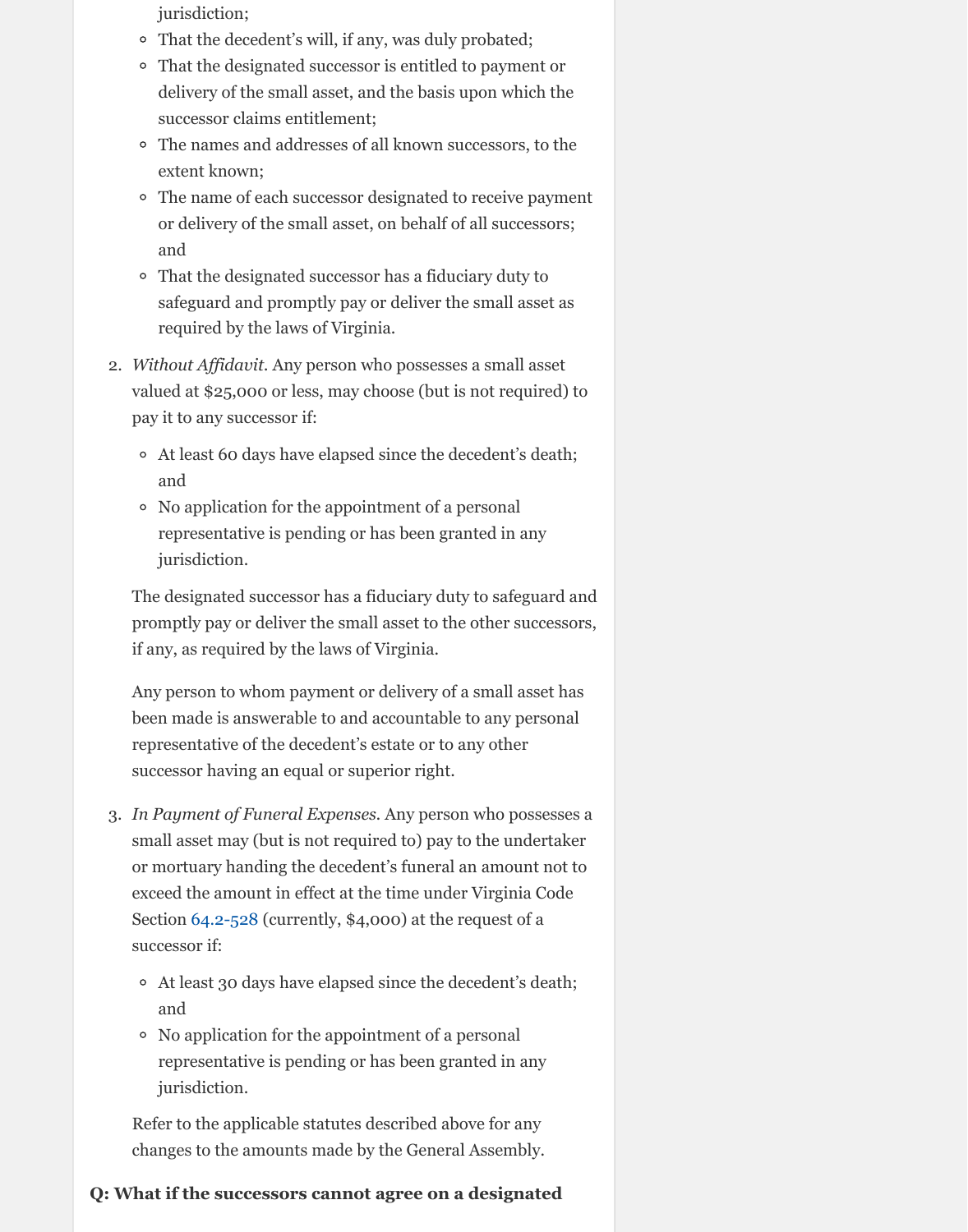order to record the fact of the decedent's passing and that title to the decedent's real property passed to the new owner. It is not necessary for someone to qualify as personal representative if there is no need to sell the real estate and all debts and claims can be otherwise satisfied.

If the dece[dent died wi](http://www.vba.org/?page=guide_estates#probate)thout a will, any interested person may file an affidavit describing the real estat[e, acknowled](http://www.vba.org/?page=guide_estates#rep)ging there is no will, and providing the names and addresses of the heirs at law. The affidavit is filed in the Court where the real estate is located and serves as evidence of ownership passing to the heirs.

A form of affidavit for this purpose can be found here.

## **Q: How is a boat or car transferred from the decedent's name to the new owner?**

**A:** *Motor Vehicles.* If no personal representative has qualified, then the Department of Motor Vehicles will issue a new certificate of title at the request of the legatee or distributee, who must submit proof of the owner's death and such other information as the Department of Motor Vehicles may require. The Department maintains a page that contains its current requirements, including forms.

*Boats.* Similarly, if no personal representative has qualified, then upon the owner's death, the U.S. Coast Guard will transfer ownership of a vessel registered with the Coast Guard at the request of the legatee or distributee, who must submit proof of the owner's death and such other information as the Coast G[uard](http://www.courts.state.va.us/forms/circuit/cc1612) may require. See http://www.dgif.virginia.gov/boating/registration.

#### Back to Table of Contents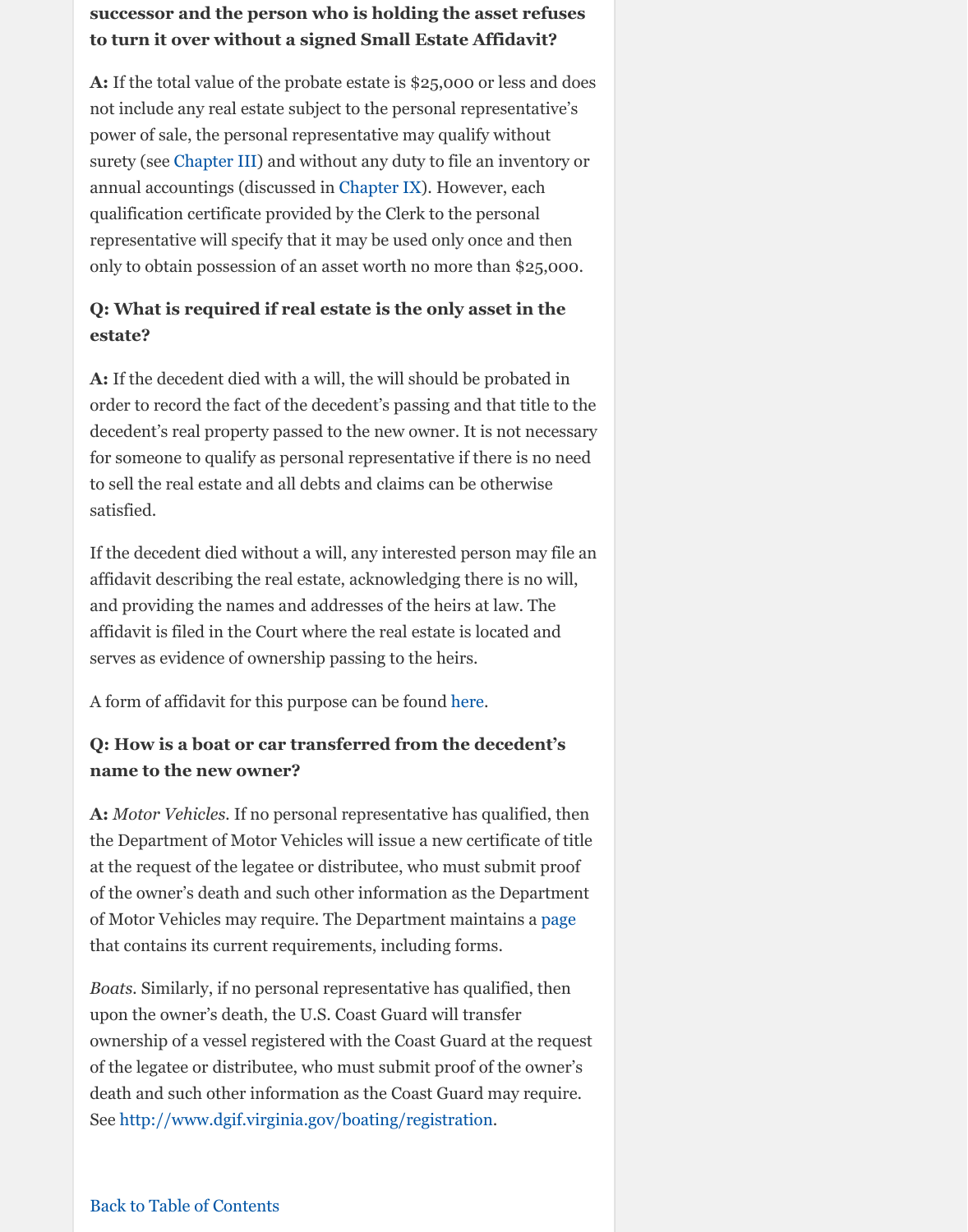claims will exceed the value of the assets of the decedent under the personal representative's control, must pay debts and claims in the following order:

- 1. Costs and *expenses of administration*;
- 2. Certain *family and homestead allowances* (discussed in Chapter V);
- 3. *Funeral expenses* not to exceed the amount set out in Virginia Code Section 64.2-528 (currently, \$4,000);
- 4. *Debts and taxes given priority under federal law*;
- 5. *Medical and hospital expenses of the decedent's last illness*, including compensation of persons attending the decedent, not to exceed the amounts set out in Virginia Code Section 64.2-528 for each hospital and nursing home (currently, \$2,150) and for each doctor or other person furnishing services or goods (currently, \$425);
- 6. *Debts and taxes due Virginia*;
- 7. *Debts due where the decedent was acting in a fiduciary capacity for another*;
- 8. *Debts and taxes owed to localities and municipal corporations in Virginia*; and
- 9. *[All other c](http://www.vba.org/?page=guide_estates#spouse)laims*.

## **Q: Is the personal representative personally liable for any debts and claim[s against](http://law.lis.virginia.gov/vacode/title64.2/chapter5/section64.2-528/) the estate?**

**A:** As a general rule the personal representative of a decedent's estate is not personally liable for the decedent's debts or claims against the decedent's estate. Liability could, however, arise, for exam[ple, if the](http://law.lis.virginia.gov/vacode/title64.2/chapter5/section64.2-528/) personal representative did not act in good faith, failed to distribute in accordance with the directions in the will or in accordance with an Order of Distribution (discussed in Chapter IX)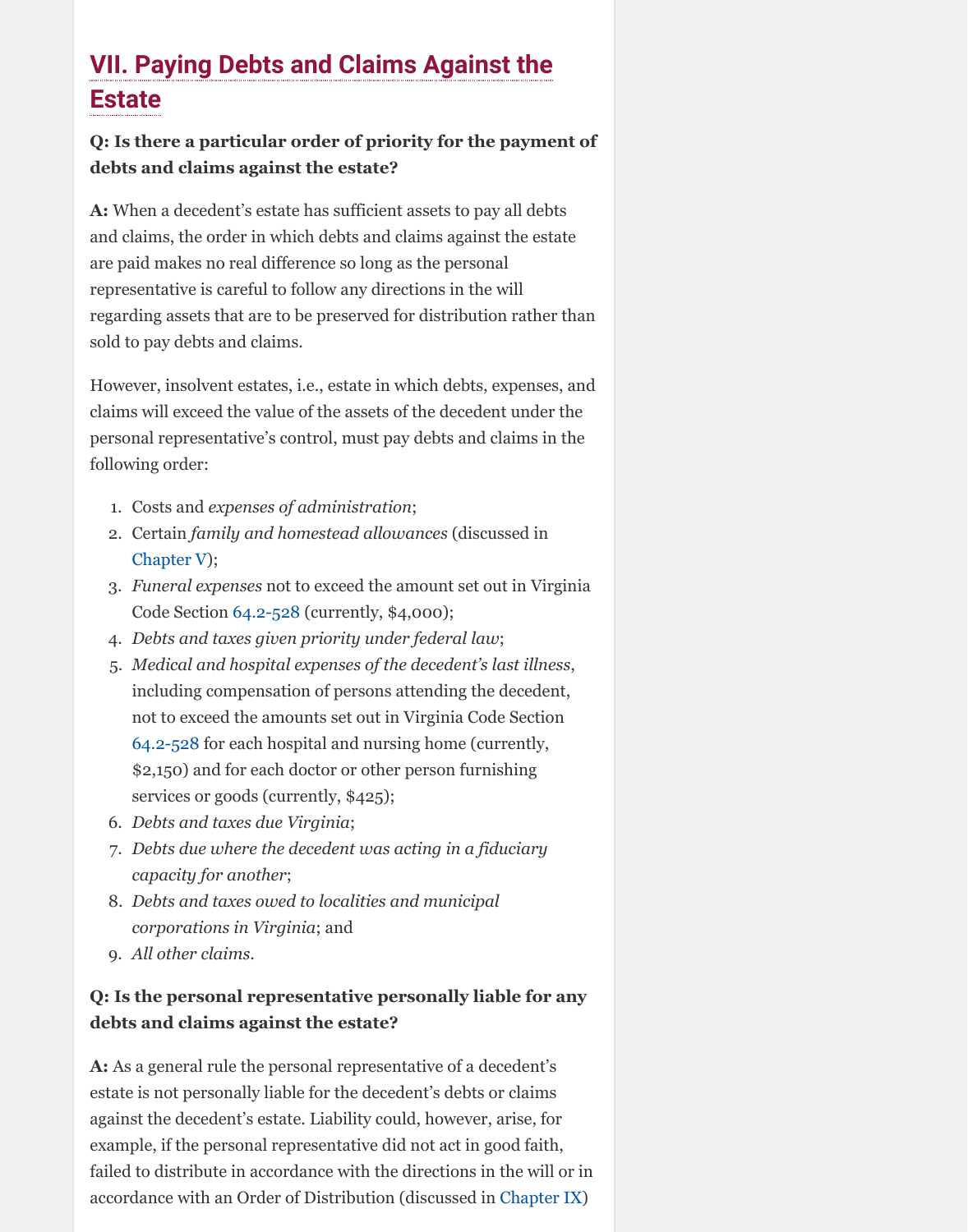of one third of that amount. The state probate tax is not imposed on estates of \$15,000 or less.

#### **Q: Must all estates file a federal estate tax return?**

**A:** [No. A federal return m](http://www.vba.org/?page=guide_estates#contents)ust be filed when the total of the gross estate plus all lifetime taxable gifts (other than "annual exclusion" gifts) exceeds the amount specified in federal law to be the "applicable exclusion amount" for the year of the decedent's death. For those dying in 2015, this amount is \$5,430,000. The amount is adjusted annually for inflation. Therefore, it is important to check the law for the year of the decedent's death. There is currently no Virginia estate tax, but if the decedent owned real property in another state, an estate tax return may need to be filed in that other state. Again, it is important to check the law in effect in the year of the decedent's death.

### **Q: What is the gross estate?**

**A:** "Gross estate" is a tax term. Generally, it means all property (or interests in property) owned by the decedent at death, including both probate and non-probate assets. It includes, for example, such items as life insurance even though payable to a beneficiary other than the decedent's estate, jointly-owned property that, by virtue of the way title is held, passes automatically to a survivor, and certain annuities and retirement benefits. If the gross estate, less any allowable deductions, exceeds the applicable exclusion amount, i.e., the amount exempt from estate tax in the year of the decedent's death, estate taxes may be due. The gross estate is often larger than the estate reported for probate purposes. The personal representative must be mindful of the difference between the "probate estate" and the "gross estate" in order to file the proper reports and returns.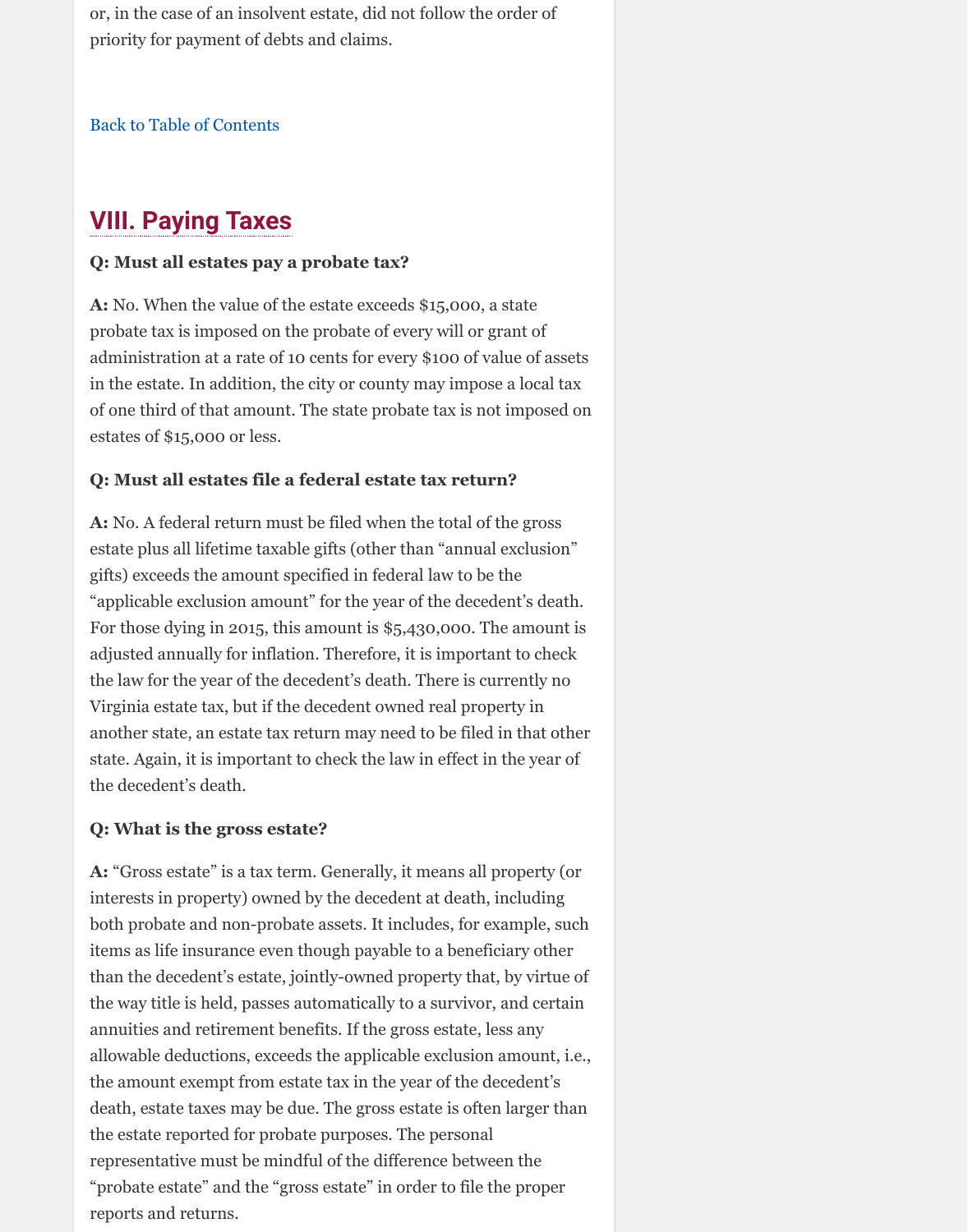**A:** Yes. An estate is a separate taxable entity for income tax purposes and reports its income on a fiscal year basis. The personal representative must file an annual "fiduciary income tax" return to report all income earned by the estate from the date of the decedent's death, if the estate's income is \$600 or more for the taxable year. Generally, any income taxes due are payable from the estate's assets unless distributed to a beneficiary. Because the fiduciary income tax return can be difficult to prepare, the personal representative is encouraged to obtain professional assistance. The estate's assets may be used to pay the cost of an accountant or other professional for this purpose.

## **Q: If the decedent made gifts, must gift taxes be paid?**

**A:** Not necessarily. If the decedent made gifts in any year before his death that exceeded the gift tax annual exclusion for that year, a gift tax return is required. The gift tax annual exclusion is the amount the IRS permits each individual to give to another free of gift tax and reporting requirements. In 2015, the gift tax exclusion amount is \$14,000 per recipient per year, but this amount is subject to change based on an inflation adjustment formula under federal tax law. The decedent's personal representative is responsible for filing the decedent's final gift tax return, if required, as well as any delinquent gift tax returns.

Back to Table of Contents

# **IX. Responsibilities, Powers, and Rights of**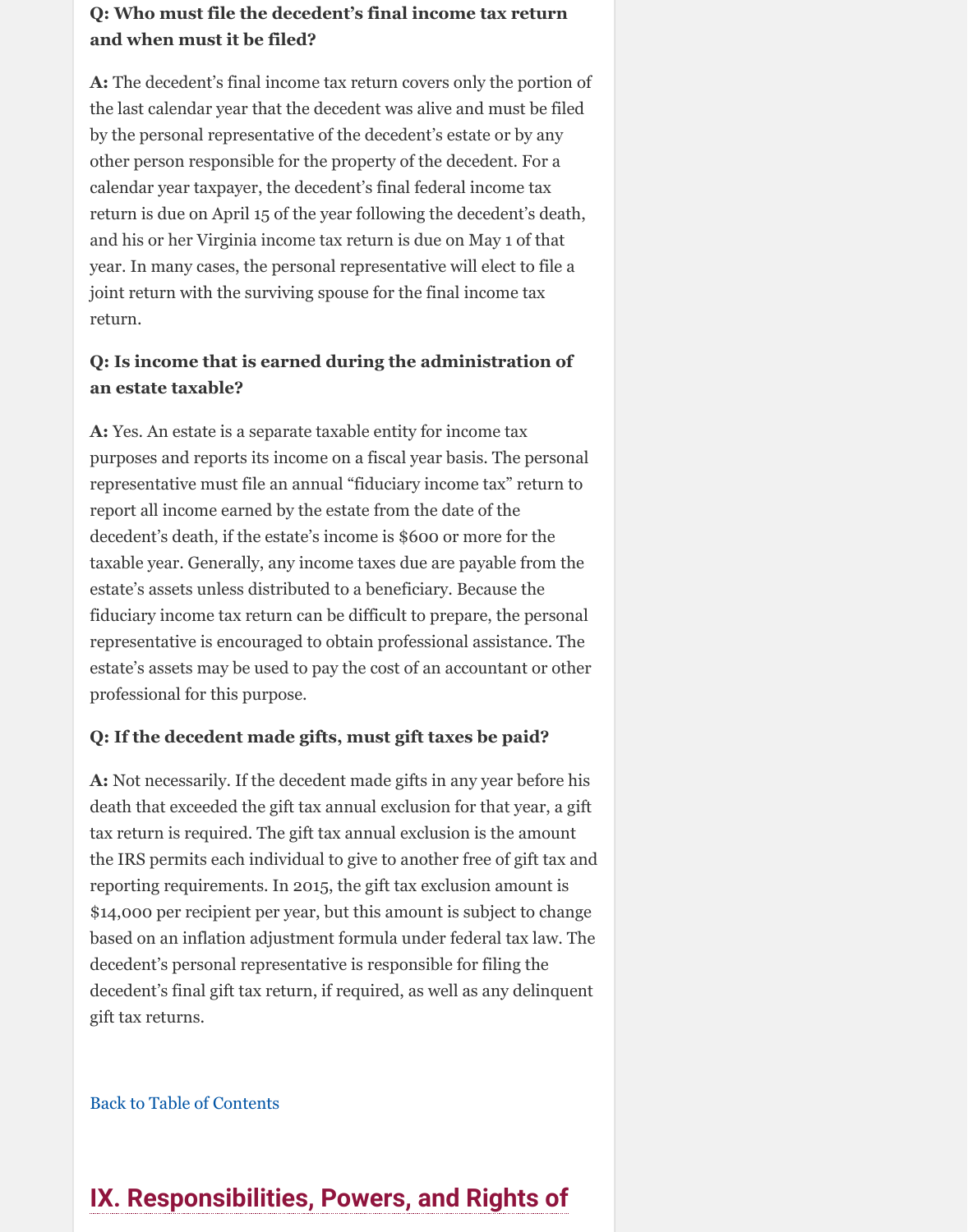If there is a will that has been probated, the personal representative should review the will to determine who the beneficiaries are, what property is being disposed of by the will, what powers are granted to the personal representative by the will, and whether there are any restrictions set out in the will itself regarding the transfer of the property to the named beneficiaries. The personal representative should also be mindful of provisions in the will, or other circumstances, that may cause problems, such as minor beneficiaries, beneficiaries named who are deceased or cannot be located, beneficiaries who are incompetent or under some disability, those whom one would expect to be beneficiaries (such as spouse and children) but have been omitted, and unusual or ambiguous provisions that are difficult to interpret. If the personal representative is unc[ertain how](http://www.vba.org/?page=guide_estates#funeral) to proceed, the personal representative will need further advic[e and couns](http://www.vba.org/?page=guide_estates#beneficiaries)el. This may be obtained from the Court, if necessary.

The personal representative should establish a checking account for the estate and, depending upon the size, establish additional savings or money market accounts so as to earn interest on any excess cash. The personal representative will need to present a death certificate and a certificate of qualification to the bank when opening the account. A tax identification number ("TIN") must be obtained for the estate from the Internal Revenue Service if the estate's assets will generate income. As a practical matter most banks will require a TIN to open an estate bank account regardless of whether income is being generated for the estate. The TIN is obtained by filing IRS Form SS-4 or applying online here. Consideration should also be given to filing of IRS Form 56, Notice Concerning Fiduciary Relationship, to notify the IRS that the personal representative's fiduciary relationship has been created or terminated.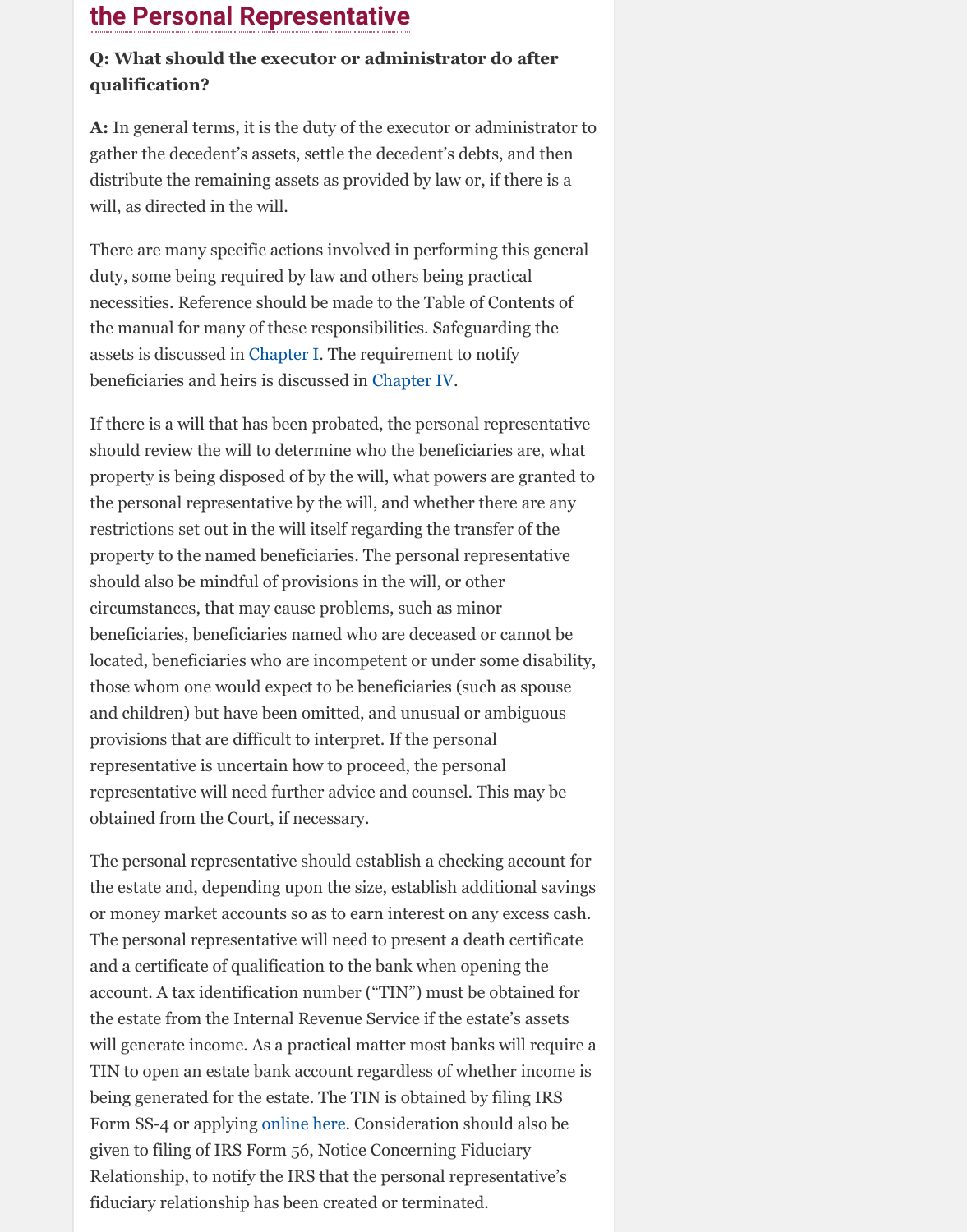The personal representative should transfer the balance in the decedent's personal bank accounts into the estate's account, reimburse any estate expenses that were advanced by others before qualification, and maintain detailed records for each transaction in the bank account that will permit preparation of the estate's tax returns and accountings, including the amount and source of each deposit and the payee, amount, and purpose of each check written. All original receipts, statements, and invoices and bills should be saved as supporting documentation.

#### **Q: Who collects and values the estate's assets?**

**A:** This responsibility falls upon the personal representative. As described below, the personal representative must file with the Commissioner of Accounts an inventory listing all of the decedent's personal estate under the personal representative's supervision and control, any Virginia real estate over which the personal representative has the power of sale, and any other Virginia real estate owned by the decedent of which the personal representative has knowledge. The inventory also requires additional information regarding joint accounts and real estate outside Virginia.

The personal representative may select appraisers to value any assets of uncertain or unknown value. If the decedent's estate is sufficiently large to require the filing of a federal estate tax return, formal appraisals will be required. Even if no formal appraisals are required, the personal representative is responsible for determining and establishing the value of the decedent's property as of the date of the decedent's death. This date-of-death value is reported on the inventory and, in the absence of an estate tax return, establishes a new income tax basis in the assets. The date-of-death value is especially important for tax purposes because when estate property is sold, whether by a personal representative or by a beneficiary to whom the property has been distributed, the basis (the date-ofdeath value) is used to determine whether there is a taxable gain or loss at the time of sale.

## **Q: Who is responsible for the investment, management, and preservation of the estate assets?**

**A:** The personal representative is responsible for the management, preservation, and care of the assets under his control. The personal representative must exercise the same degree of care, skill, prudence, and diligence that a prudent person familiar with such facts and acting on his or her own behalf would exercise under similar circumstances. The personal representative must also invest estate assets within four months of receiving them. After four months the personal representative will be responsible for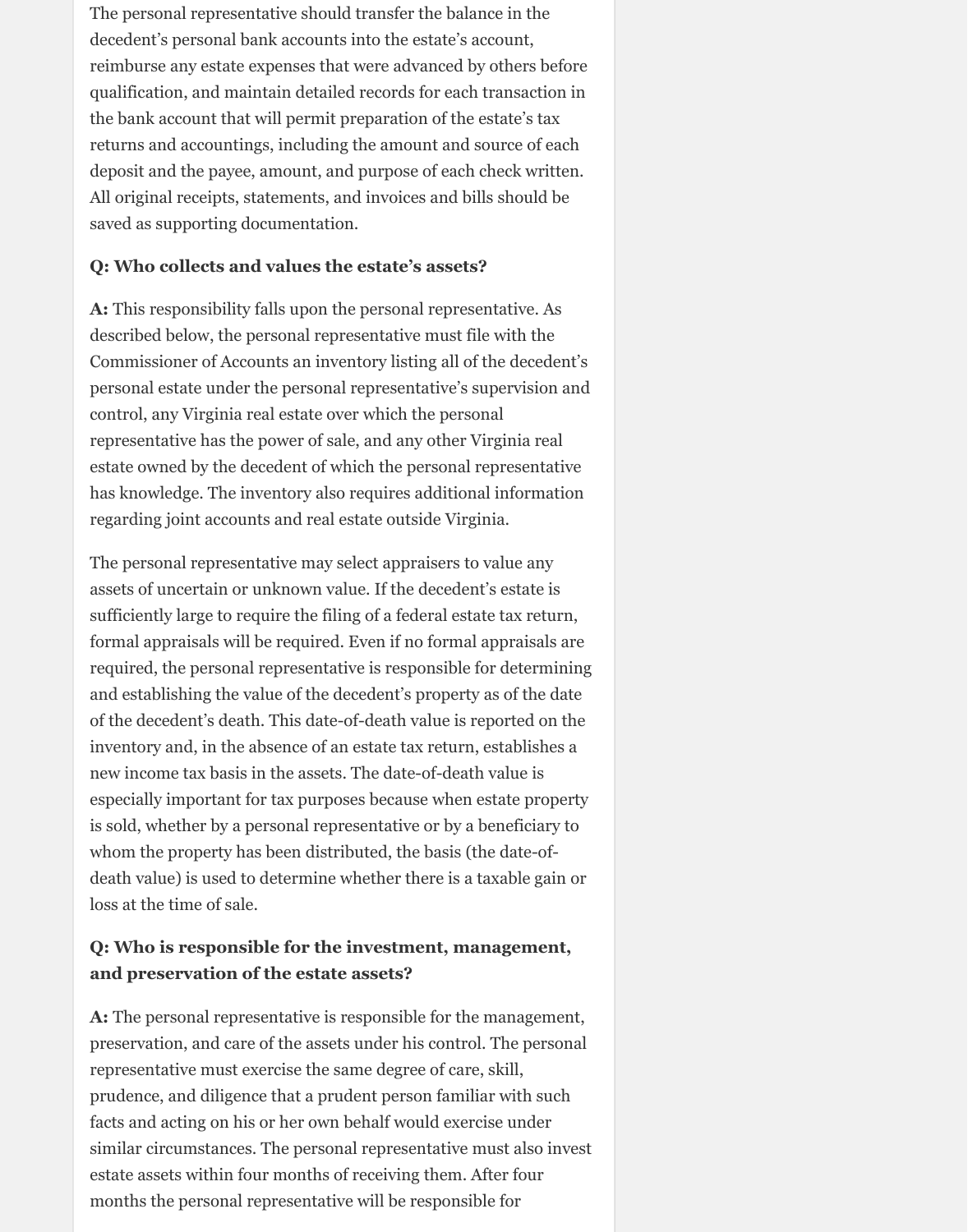**A:** *Notice of Probate*. Within thirty (30) days after probate and qualification, the personal representative should send a notice to the decedent's beneficiaries and heirs that the will has been probated and/or that a personal representative has qualified. More detail on the procedure of notifying beneficiaries and heirs is provided in Chapter IV.

*Small Estates*. When the decedent's estate does not exceed the statutory amount (\$25,000 as of July 1, 2015), a beneficiary or heir seeks qualification and the personal representative does not have the power of sale over the decedent's real estate, the requirement to file an inventory and an accounting is waived. In many such instances, it may not even be necessary qualify a personal representative at all, but the will should still be probated.

*Inventory*. The personal representative must file the inventory with the Commissioner of Accounts within four (4) months after the qualification date. The inventory lists all probate assets at their date-of-death value.

*Accountings*. Unless an exception applies, the personal [representat](http://www.vba.org/?page=guide_estates#beneficiaries)ive must file a report, or accounting, with the Commissioner of Accounts each year to detail what has occurred in the estate since the last report. The first account uses the inventory values as a starting point, and is due 16 months after the personal representative's qualification. It covers the estate's activity during the first 12 months following qualification. After the personal representative files the first account, second and subsequent accounts must be filed annually, each due within four months after the end of the particular accounting period involved. The Clerk will provide the personal representative with the necessary forms and instructions for the inventory and accountings at the qualification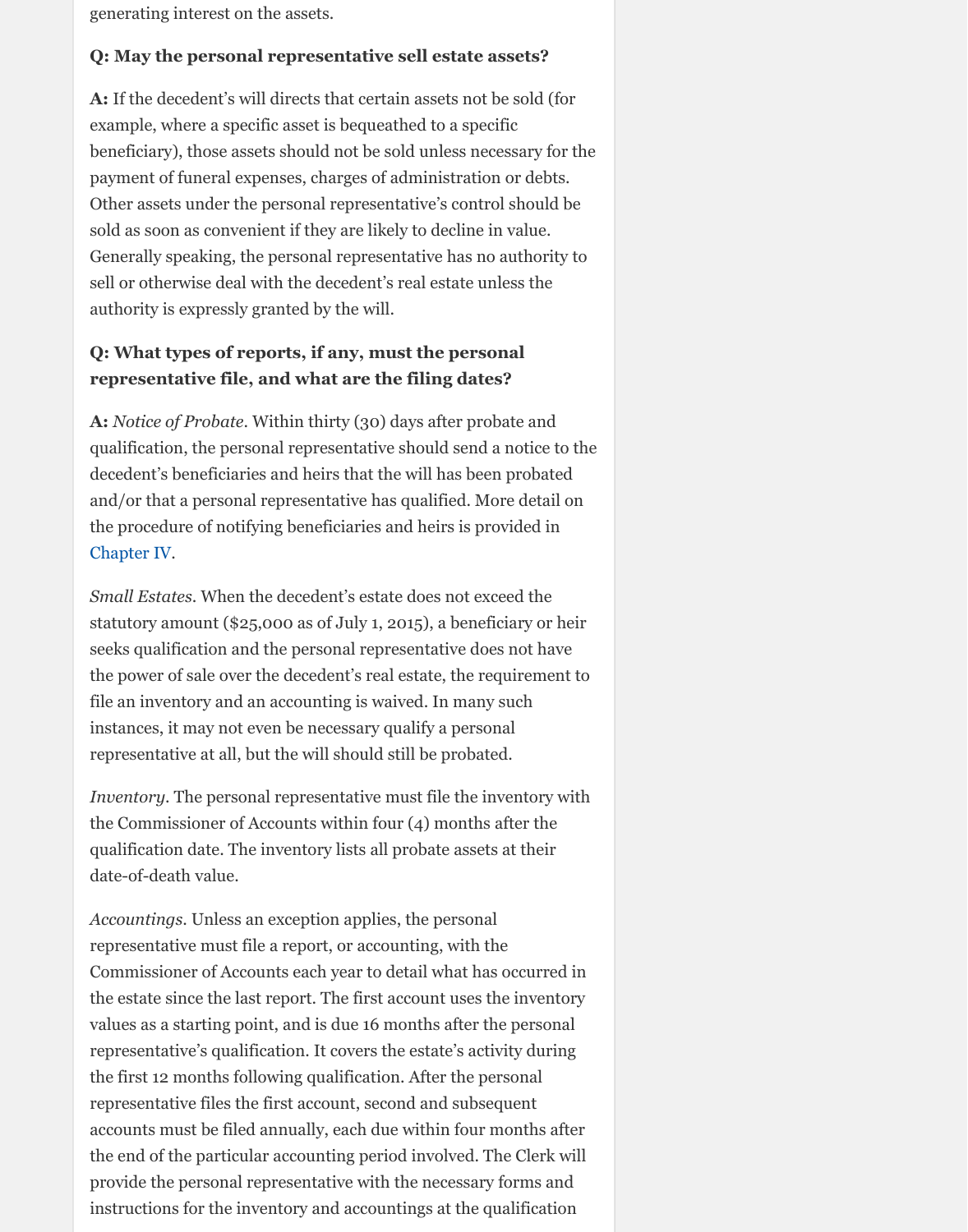state income tax returns may need to be filed for the year in which the decedent died, as well as for any prior year(s) for which a return was due but not filed. The tax filing requirements are discussed in more detail in Chapter [VIII.](http://www.vba.org/?page=guide_estates#advisors)

*Other*. There are other important dates that are applicable only in certain estates, such as the deadline for filing a suit to contest a will, the deadline for filing a disclaimer, the six-month alternate valuation date if an estate tax return is being filed, the deadline for the spouse to claim the elective share and the deadline for claiming special allowances and exemptions. Some of these are discussed elsewhere in this manual and others are outside of its scope.

Chapter XV contains an estate administration checklist to help track many of the items discussed in this manual. Sample forms, instructions and PDFs of many of the forms described above are available on the following website:

http://www.courts.state.va.us/forms/circuit/fiduciary.html.

## **Q: Is there a[ny particula](http://www.vba.org/?page=guide_estates#taxes)r timeframe within which distributions (including the funding of trusts) must be made?**

**A:** A personal representative cannot be compelled to pay or distribute any property from the estate until at least six months have passed since her or she qualified. The personal representative may require a beneficiary to sign a refunding bond. The refunding bond obligates the beneficiary to refund a pro rata portion of the distribution if needed later by the personal representative to satisfy [any debts or](http://www.vba.org/?page=guide_estates#checklist) claims that are subsequently presented or brought against the estate. In addition, no personal representative is required to transfer, pay over or distribute any property subject to a federal estate tax until the amount of the tax due has been paid, or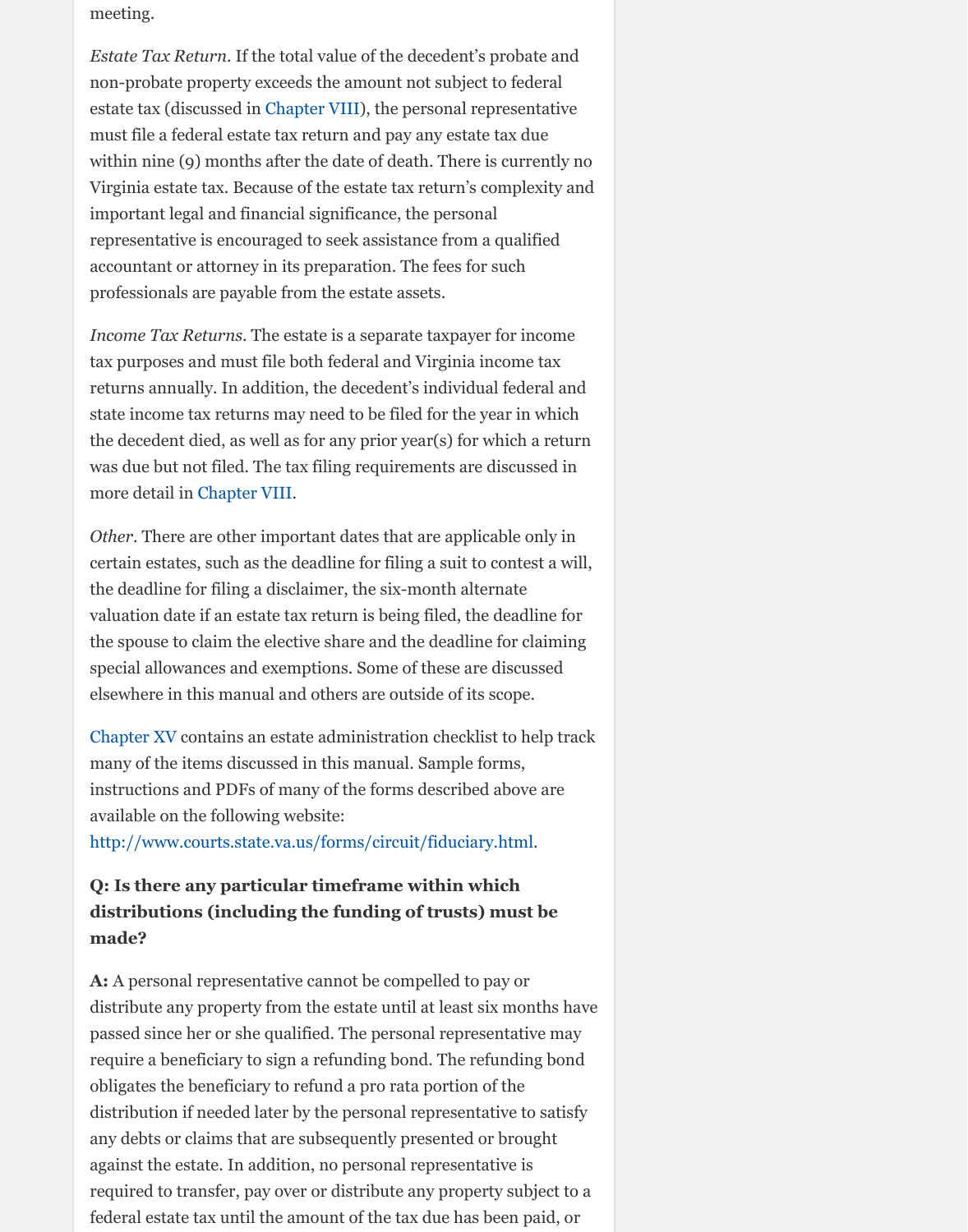are not enough estate assets available to fully satisfy all debts and claims, the personal representative may seek contribution from those who received certain property from the decedent outside of probate. See, for example, Virginia Code Sections 6.2-611 (joint and payable-on-death accounts) and 64.2-747 (revocable trust). If the estate is insolvent, all debts and claims must be paid in the order of priority set out in Chapter VII. Failure to do so could cause the personal representative to be personally liable to a creditor who might otherwise have been paid.

Even if the estate is solvent, the personal representative could still face personal liability if a debt or claim becomes known after all assets have been distributed. This potential threat is eliminated if the personal representative obtains an Order of Distribution from the Court befo[re making th](http://www.vba.org/?page=guide_estates#debts)e final distributions from the estate. The process for obtaining an Order of Distribution includes a so-called "debts and demands" hearing and a Show Cause motion and order, both of which are described below.

## **Q: What is a debts and demands hearing?**

**A:** The first step in protecting the personal representative from personal liability [following the](http://www.vba.org/?page=guide_estates#debts) final distribution of the estate assets is a debts and demands hearing. The procedure for a debts and demands hearing is as follows:

- 1. The personal representative requests the Commissioner of Accounts to establish a time and place for creditors or those having claims against the estate to appear and file their claims.
- 2. The Commissioner of Accounts publishes a notice in the local newspaper and posts a notice of the hearing at the courthouse where the personal representative qualified.
- 3. At least 10 days before the hearing, the personal representative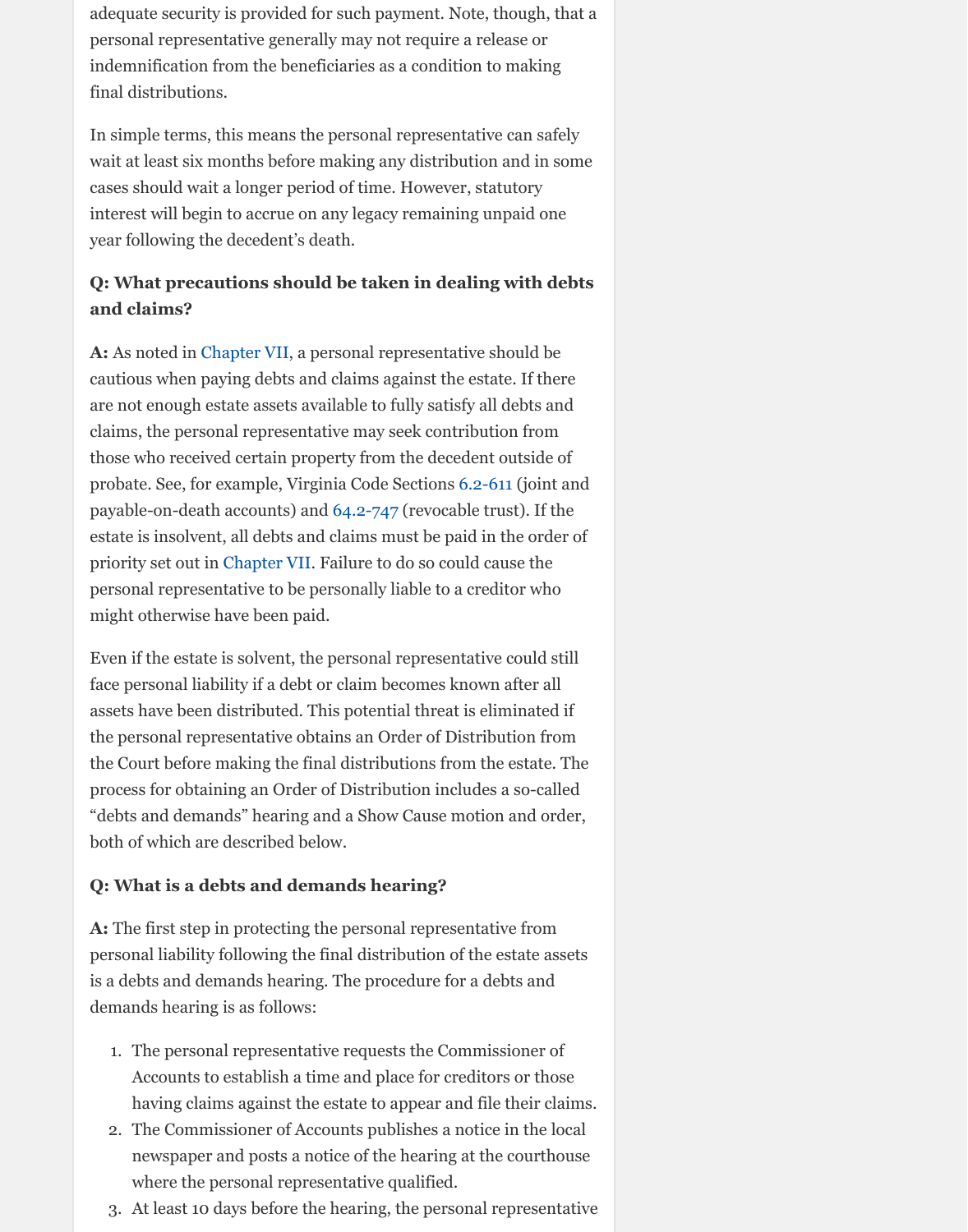to issue an order requiring all creditors or those having claims against the estate to show why final payment and delivery of the estate to the estate's beneficiaries should not be made. The Show Cause order, a form of which may be found in Virginia Code Section 64.2-557, is published for two weeks in the local newspaper. The Show Cause order requires creditors to appear in court on the specified day if they wish to object to the final distribution of the estate assets.

## **Q: What is the Order of Distribution?**

**A:** If no objections are presented at the Show Cause hearing, the Court will enter an Order of Distribution directing the personal representative to proceed with the final distribution of estate assets to the beneficiaries. Personal representatives who make distributions in reliance upon this order are fully protected from all creditors and those to whom distribution is made in accordance with the order. In some jurisdictions, the Order of Distribution actually names the distributees or legatees to whom distribution is authorized.

## **Q: Must there be a final Order of Distribution before the personal representative can close the estate?**

**A:** The personal representative may settle the estate without an Order of Distribution. However, as previously mentioned, the debts and demands procedure provides the personal representative the greatest degree of protection in the distribution of an estate. The personal representative should weigh its cost against his or her degree of comfort that all creditors have been identified and all beneficiaries are satisfied with the plan of distribution.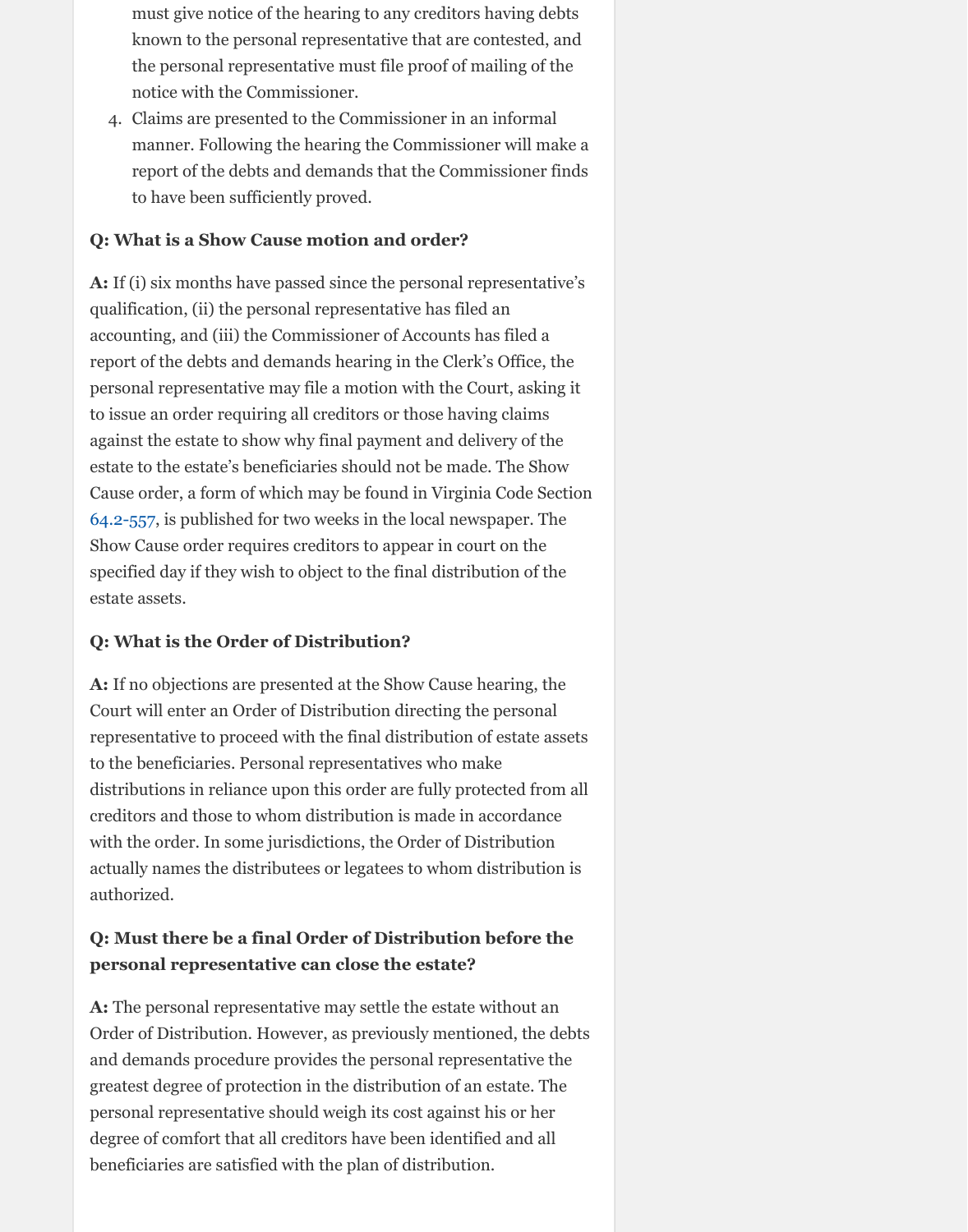[of the state in which it is lo](http://www.vba.org/?page=guide_estates#contents)cated, regardless of where its deceased owner was living at the time of death.)

In Virginia, if a person dies intestate but survived by a spouse, the widow or widower is entitled to the entire estate passing by intestacy, unless the decedent had any children who are not also the children (by birth or adoption) of the surviving spouse. If the decedent had such children (usually from a prior marriage), the surviving spouse and all of the decedent's children divide the estate, with the spouse taking one third and all of the decedent's children sharing the other two thirds.

*Example 1*. Harold dies intestate, survived by his wife, Wanda, and their two children, Alice and Bernard. Wanda inherits Harold's entire estate.

*Example 2*. Herbert dies intestate, survived by his second wife, Winifred, and by Adelbert (Herbert's son by his first marriage) and Beulah (the daughter of Herbert and Winifred). Winifred inherits one third of Herbert's estate; Adelbert and Beulah divide the other two thirds between them.

If a person is not married when he or she dies but has children or other descendants, the children or their descendants generally inherit the entire estate. If there is no spouse or descendant surviving, the decedent's surviving parents (or parent) inherit the property. If neither of the decedent's parents is living, Virginia Code Section 64.2-200 sets out the order in which more remote relatives (i.e., brothers and sisters, then nieces and nephews, then grandparents, then their descendants, etc.) will inherit the estate. If all lines of descent are exhausted, the Commonwealth becomes entitled to the estate ("escheat").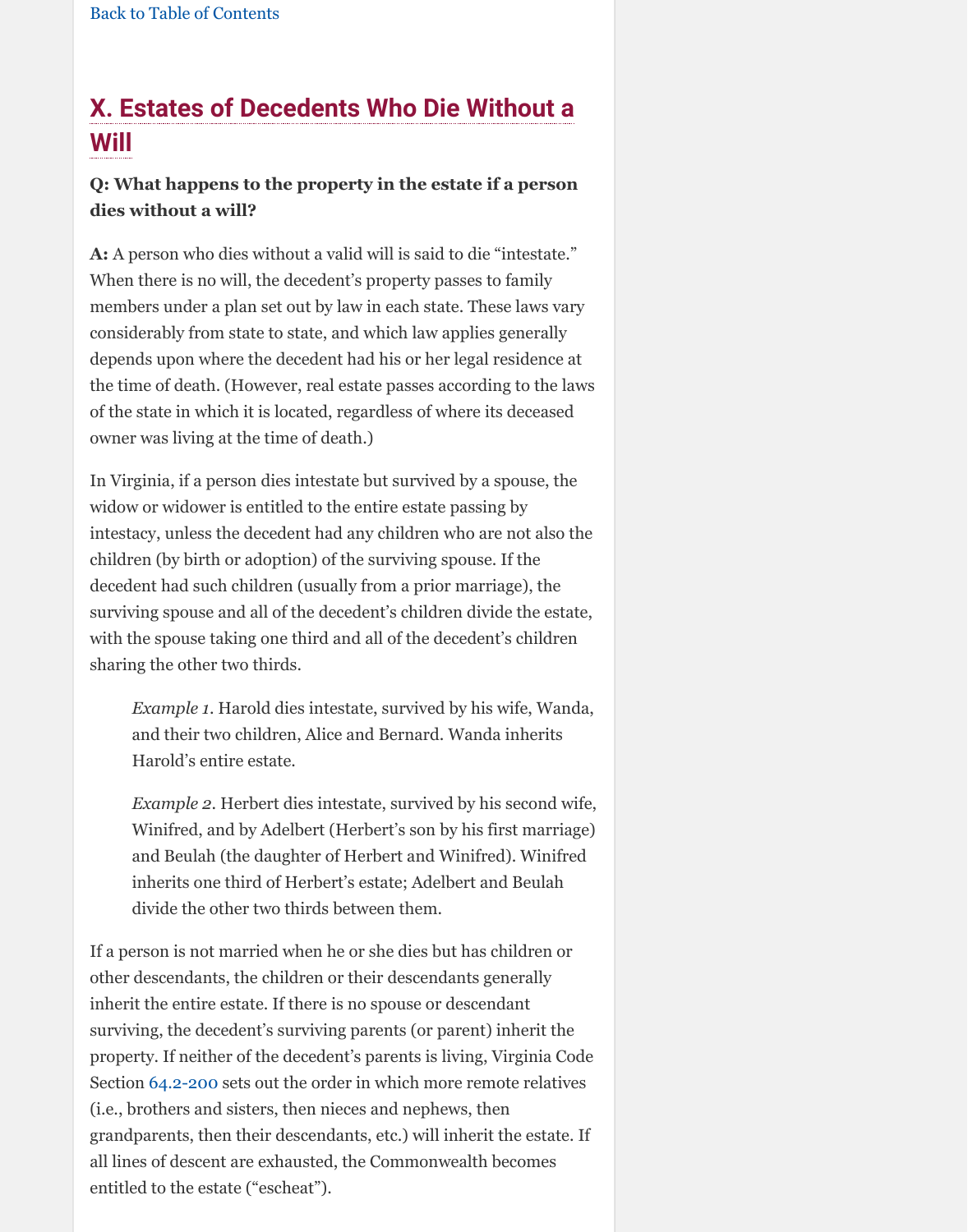case, the Clerk will give all those interested in qualifying an opportunity to be heard. If no one has asked to qualify within 45 days after the decedent's death, the Clerk may grant administration to any nonprofit charitable organization that served as the decedent's guardian or conservator, if the organization certifies that it has made a diligent search for any distributee and meets certain other notice requirements. After 60 days, the Clerk may grant administration to one or more creditors or to any other person.

The Clerk may refuse to appoint anyone who fails to satisfy the Clerk of his suitability and competence to serve. Administration will not be granted to any person under a disability as defined in Virginia Code Section 8.01-2 or has been convicted of certain criminal offenses.

### **Q: How is the estate administered if there is no will?**

**A:** The administration of an intestate estate is very similar to that of a testate estate, with all of the same requirements for filing the inventory, accountings, and tax returns discussed in previous Chapters. The personal representative collects the estate assets, pays its debts and expenses, and finally distributes the estate to the heirs.

One important difference, however, is that if there is no will, the decedent could not waive the legal requirement for surety on the personal representative's bond, which will often cause the estate to incur the additional expense of a surety premium in order to have a personal representative appointed. Another difference is that personal repr[esentat](http://law.lis.virginia.gov/vacode/title8.01/chapter1/section8.01-2/)ives are usually granted certain powers under the will to transact estate business, such as selling real estate, which the personal representative of an intestate cannot do without making special application to the Court.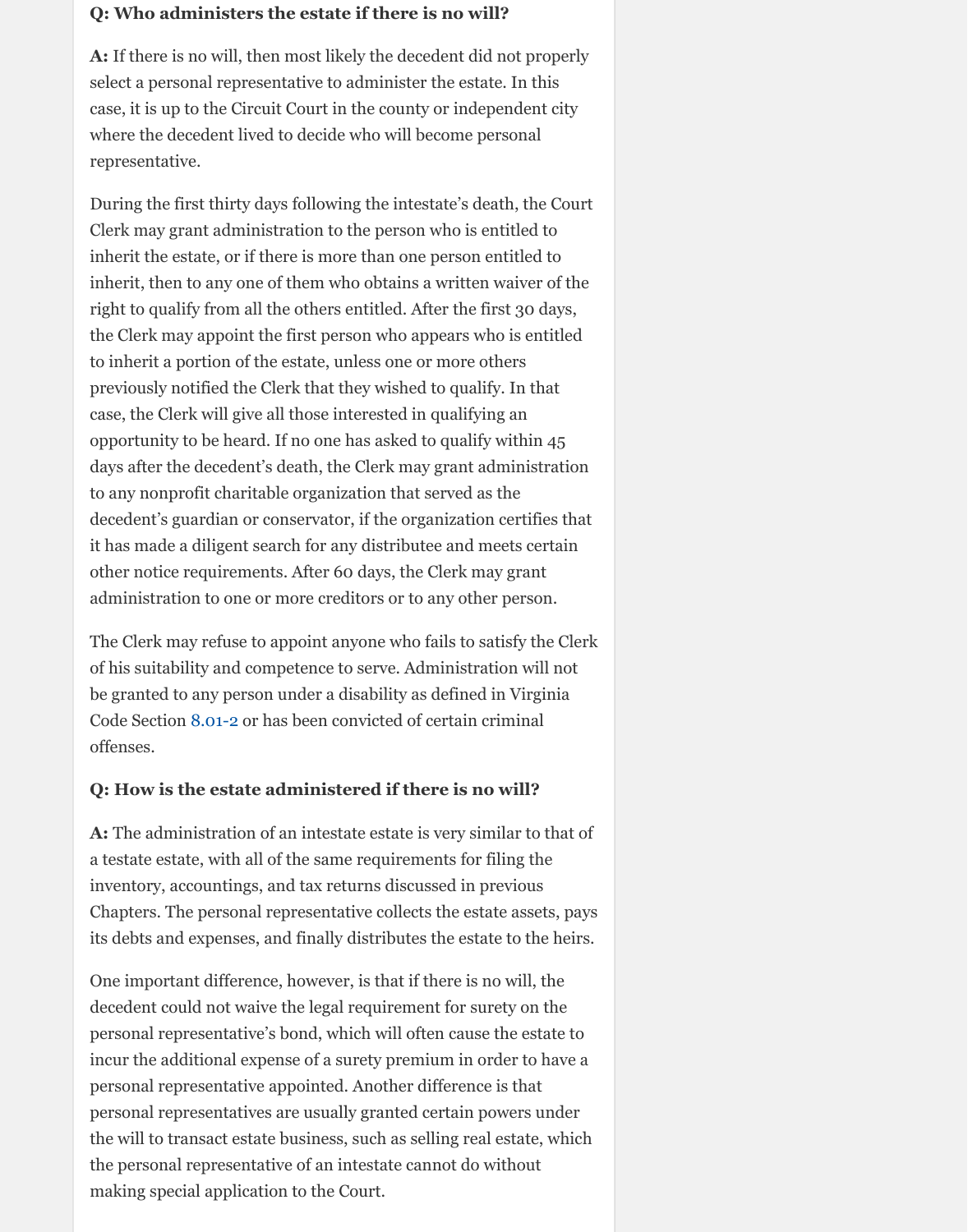# **XI. Special Assets**

## **Q: What does it mean when property is "jointly" owned, and what becomes of the property when one of the owners dies?**

**A:** In Virginia, joint ownership can take five forms: tenancy in common, joint tenancy without right of survivorship, j[oint tenancy](http://www.vba.org/?page=guide_estates#small) wit[h rig](http://www.vba.org/?page=guide_estates#assets)ht of survivorship, tenancy by the entirety and community property. There are significant differences among them.

- 1. A *tenancy in common* is a simple form of co-ownership between two or more persons. The shares may be equal or [unequal. When one](http://www.vba.org/?page=guide_estates#contents) of the co-owners dies, the interest passes as part of his or her estate, either under will or by the laws of intestate succession.
- 2. A *joint tenancy without right of survivorship* is effectively the same as a tenancy in common, except that the joint tenants' interests are equal. With the exception of joint bank accounts (which are always presumed to belong to the surviving party), an asset held as "joint tenants" without any reference to survivorship is deemed to be a joint tenancy without right of survivorship and the decedent's share passes as part of his or her estate. Virginia Code Section 55-20.1.
- 3. A *joint tenancy with right of survivorship* can also exist between any number of persons, but it is usually seen with only two (or three at most). All co-owners' interests must be equal, and when one of them dies, his or her interest passes to the surviving joint owner or owners equally, regardless of what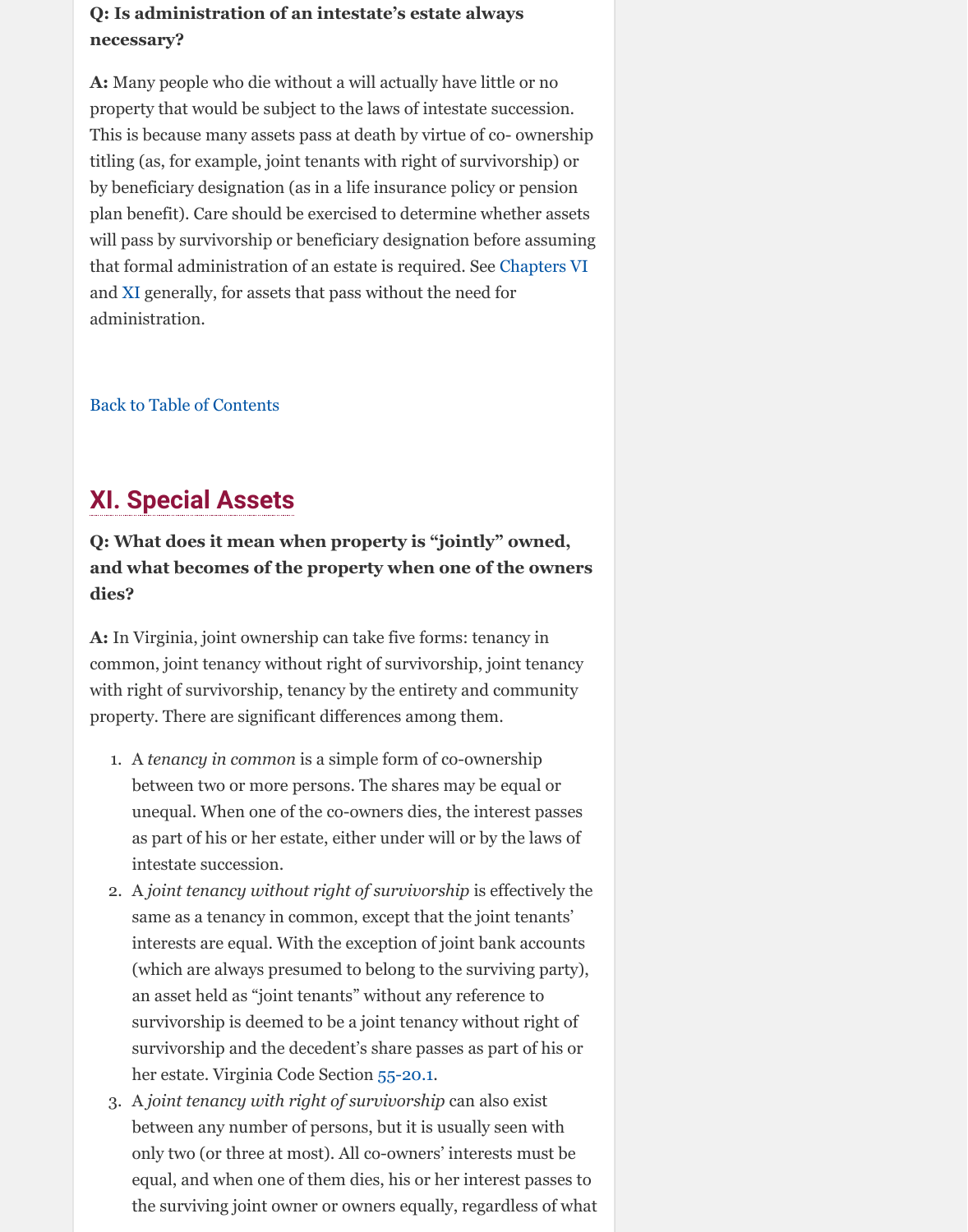the decedent's will may say.

- 4. A *tenancy by the entirety* is very much like a joint tenancy with right of survivorship, except that there can be only two co-owners, and they must be legally married to each other. This is by far the most common way for married couples to own real estate in Virginia. When one of the tenants by the entirety dies, his or her interest passes to the surviving spouse, regardless of what the decedent's will may say. In the event of divorce, this form of ownership automatically converts to a tenancy in common.
- 5. *Community property* is a special form of ownership that applies only to property acquired by a married couple while living in one of the community property states. The primary difference between community property and joint property is that title to community property may be held in either spouse's sole name. Regardless of title, however, each spouse has the right to dispose of his or her one half of the community property at death unless it is held "with survivorship." Virginia is not a community property state, but it does recognize the community property character of assets brought into this state by couples who acquired it while living in a community property state, provided the property or its proceeds continue to be held as "community property." Because it is relatively rare to encounter community property in Virginia, this manual does not address it. If a decedent owns community property, the personal representative should consider seeking legal advice.

### **Q: How do you tell which form of co-ownership the decedent had?**

**A:** For real estate, check the deed by which the decedent and the other co-owner(s) took title. For deeds to Virginia property, there is no right of survivorship unless the words "joint tenants with right of survivorship," "tenants by the entireties" or similar express language is used.

For bank and brokerage accounts, the account statement may provide a clue as to how the account is titled For example, if the statement is addressed to "John and Mary Doe JTWROS" or "John and Mary Doe TBE," it is likely to be jointly owned with survivorship rights. However, to be certain, the personal representative should ask to see a copy of the signature card or paperwork completed when the account was opened, which will usually spell out the precise form of co-ownership, if any.

For securities held in certificate form, the form of co-ownership will be stated on the certificate. Be sure to look on the back of the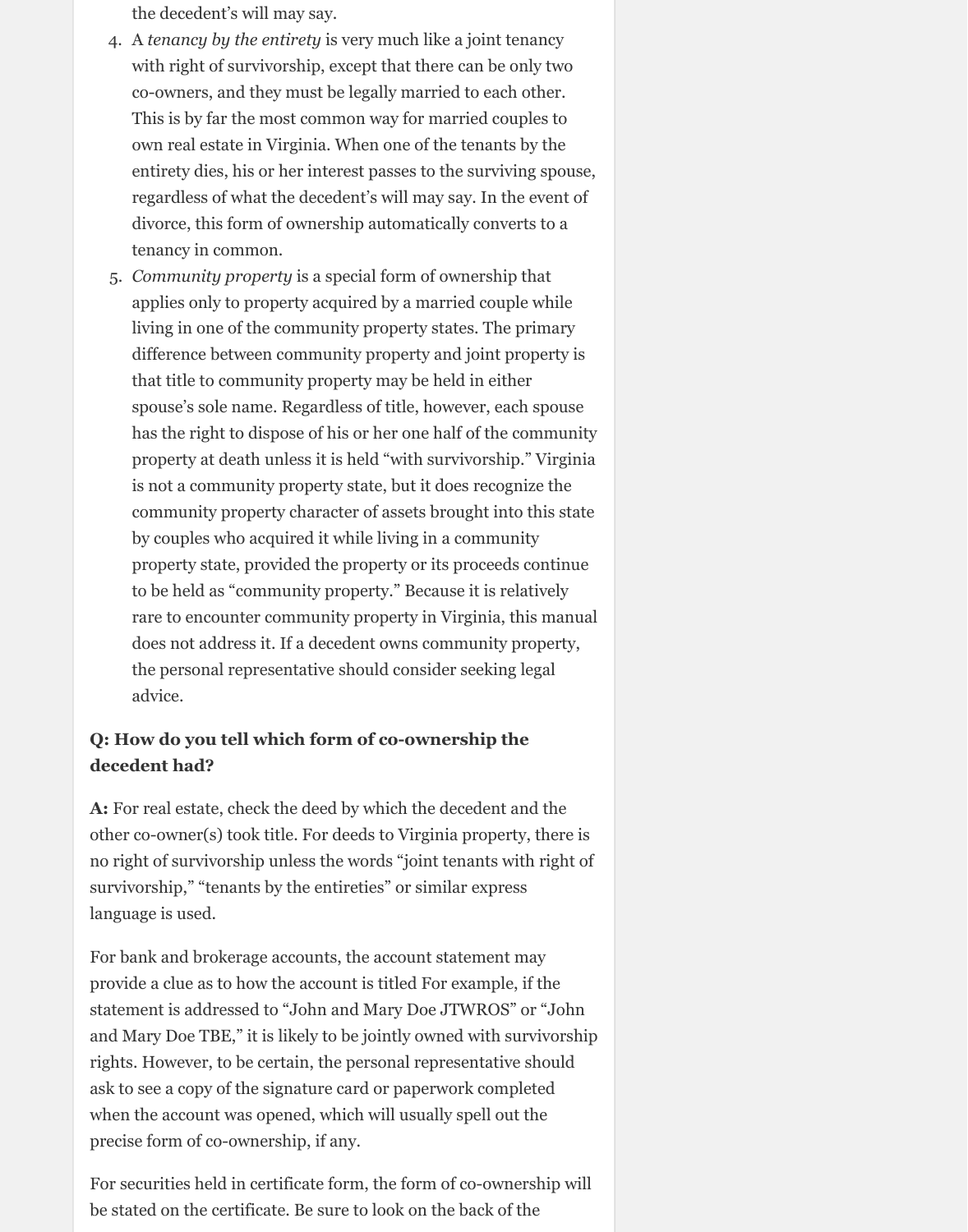certificate for an explanation of any abbreviations used on the front.

#### **Q: How is the decedent's real estate handled?**

**A:** Virginia real estate is often titled in multiple owners' names as tenants by the entirety or as joint tenants with right of survivorship so that when one owner dies, the other(s) automatically acquire the decedent's share. This type of property is not included in the decedent's probate estate.

However, if the decedent owned real property in his or her sole name or as a tenant in common (or is the sole surviving owner of survivorship property), the real estate passes as part of the estate. Any real estate included in the estate is usually accorded special handling. It is generally not supposed to be sold unless necessary to pay creditors or expenses of administration, or unless the decedent directed the sale in the will. It cannot be sold by the personal representative unless authority to sell was given under the will or by the Court.

Virginia also permits owners to record a "transfer on death" deed to name the person or persons who will take title to the property at the owner's death. If such a deed has been recorded in the local land records during the owner's lifetime, the named beneficiary becomes the new owner automatically upon the decedent's death and the property is not part of the probate estate. Anyone who has recorded a transfer on death deed during his or her lifetime may also revoke it by filing a revocation in the land records. Therefore, the personal representative may wish to check the land records to determine whether such a deed or revocation has been previously filed.

#### **Q: What about life insurance?**

**A:** Life insurance benefits are payable at the insured's death according to the terms of the contract between the owner of the policy and the insurance company. The owner has the right to name a beneficiary or beneficiaries to receive the policy proceeds at the insured's death. Usually, the insured is also the owner of the policy,

and the decedent's surviving spouse or children (or a trust created for their benefit) is the beneficiary. If the insurance contract does not name a beneficiary, or if the named beneficiary does not survive the insured, the proceeds will be payable to the estate unless the insurance contract provides for a different default beneficiary.

If the beneficiary is an individual or a living trust (discussed below), the policy proceeds pass outside of the will or intestate estate, directly to the beneficiary. In the case of proceeds payable to a trust, the trustee will manage and distribute the funds as part of the trust assets according to the terms of the trust agreement. If the policy is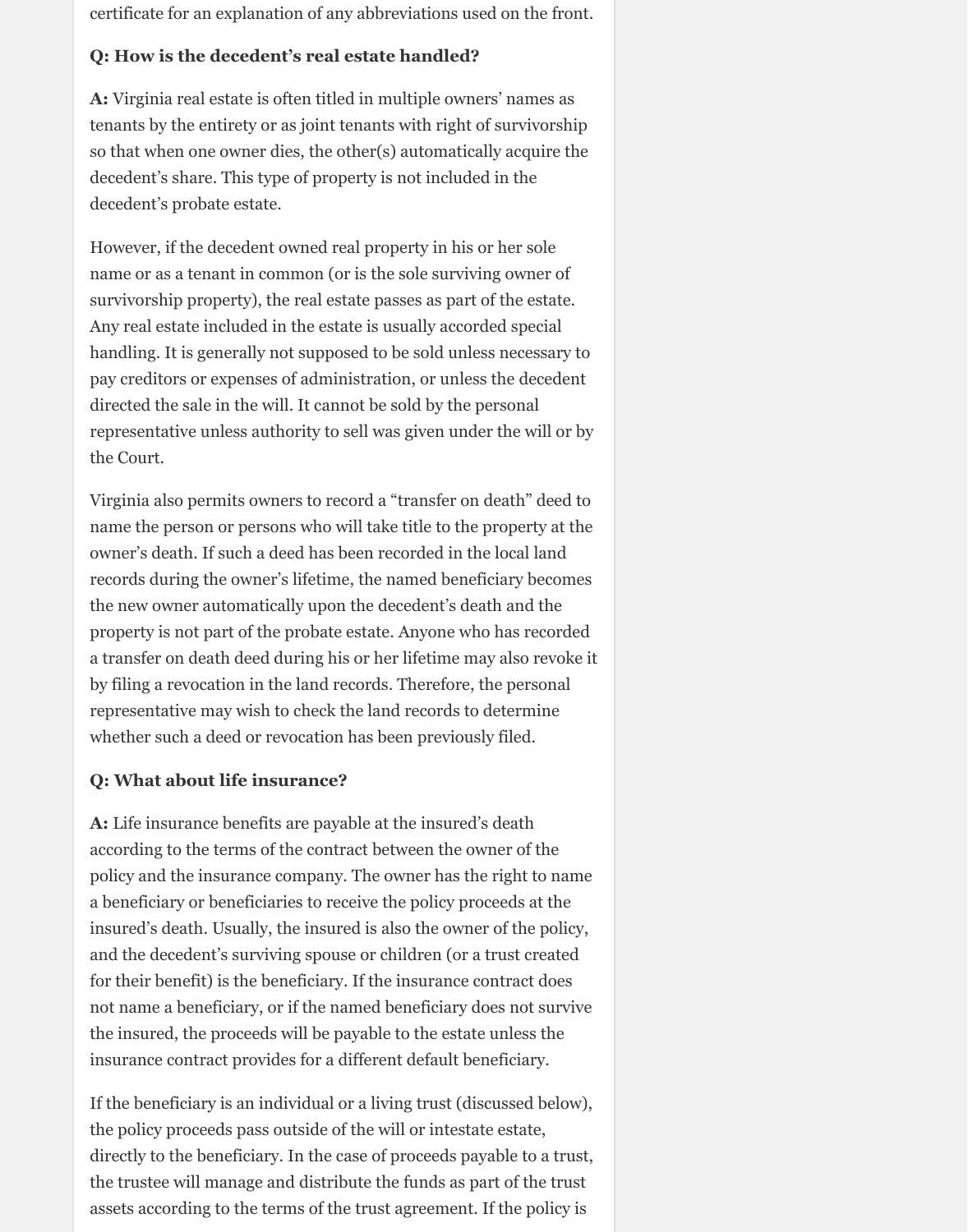rather than under the will or by intestacy.

Care should be taken to determine the proper income tax treatment of savings bonds. The tax treatment varies with the type of bond held. Remember that the decedent may have deferred recognizing the interest on the bonds for income tax purposes. The deferred interest may generate a substantial [amount of in](http://www.vba.org/?page=guide_estates#taxes)come tax.

## **Q: What happens to retirement plan benefits upon the death of a plan participant?**

**A:** Because retirement plan benefits pass by beneficiary designation, they are usually not subject to estate administration. However, the [personal representative](http://www.savingsbonds.gov/) still may have responsibilities related to the decedent's retirement benefits, including accounting for the decedent's minimum required distribution in the year of death, completing roll-overs, collecting and paying any estate taxes apportioned to the retirement plan benefits, and making other decisions that affect the decedent's final income tax return.

If benefits are payable to the estate of the decedent, then they do become part of the probate estate and the personal representative will have additional responsibilities. The IRS has complicated rules that make some forms of death payouts much less desirable than others, and the personal representative will need to seek professional advice to preserve some of the opportunities to avoid disadvantageous post-death pay out options.

### **Q: What about Social Security survivor benefits?**

**A:** Social Security survivor benefits are not subject to estate administration or to estate tax. The Social Security Administration will contact the decedent's widow or widower or surviving minor or disabled children directly about the availability of such benefits.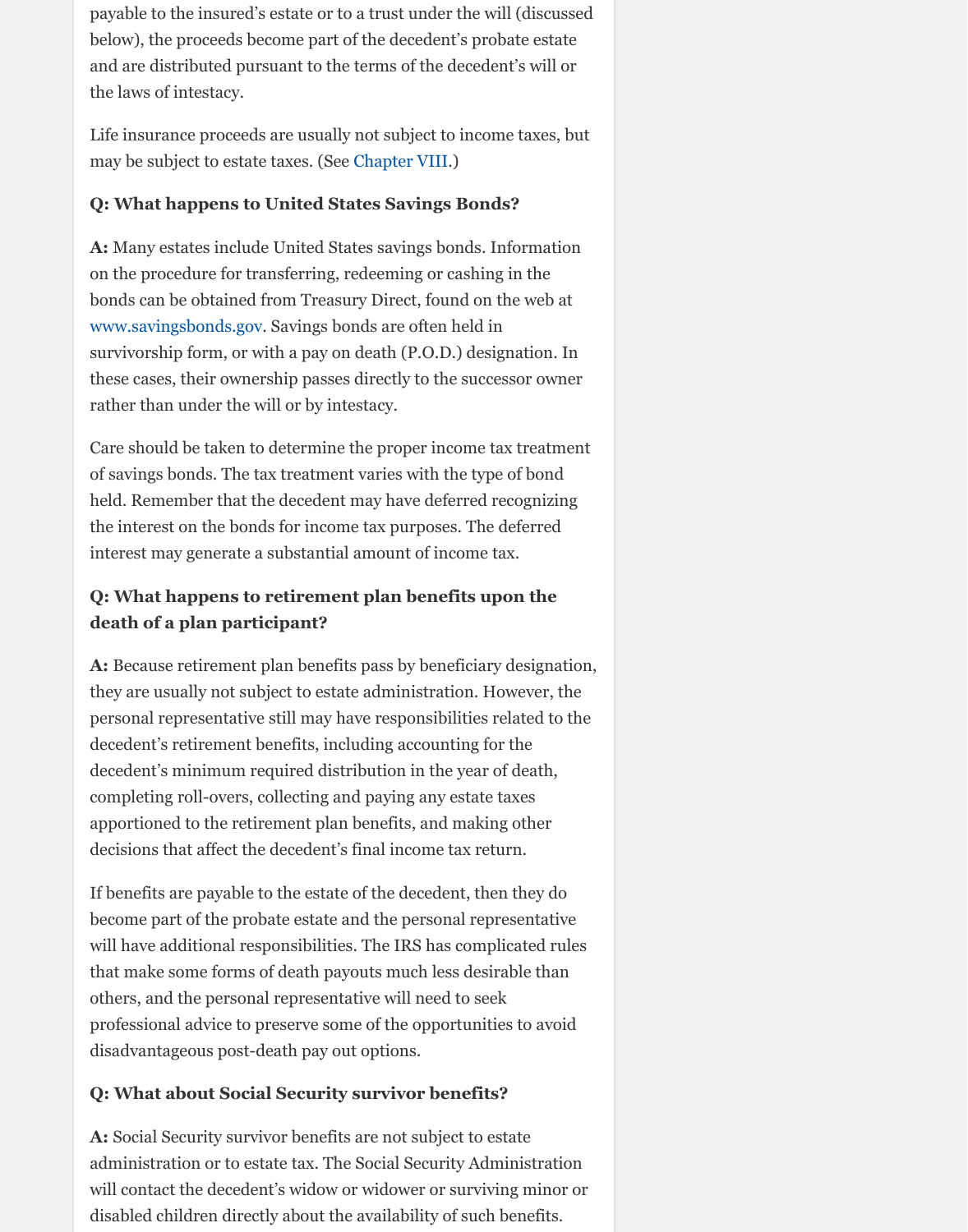#### **Q: Is a "living trust" subject to estate administration?**

**A:** It is increasingly popular for people to establish a trust during lifetime, transfer all or most of their assets to it, but retain the benefit and control of the assets for the rest of their life. This is commonly referred to as a living trust.

When the creator of the trust dies, the assets in the trust, including any additional assets payable to the trust at the creator's death, are distributed or held by the trustee as directed in the trust agreement. Under most circumstances, the provisions in such a trust cannot be changed after the creator of the trust dies.

If the will directs that assets pass to the trust, then the personal representative will be responsible for distributing the assets to the trust. The personal representative will need to confirm the continued validity of the trust and the trustee's authority before coordinating with the trustee to transfer the assets and pay any estate or income taxes payable on the assets passing from the estate to the trust. The assets used to fund the trust prior to the decedent's death do not usually come under the control of the estate's personal representative except to the extent permitted by the terms of the trust.

Any assets that were transferred to the trust prior to the decedent's death are not treated as probate assets. It is this feature of probate avoidance that has helped most to boost the popularity of living trusts. However, it is important to remember that the federal estate tax applies to assets in living trusts, and that interest, dividends and other income the trust assets generate are subject to income taxation. The named trustee under the living trust will have responsibilities similar to those of a personal representative in preserving and managing the trust assets and distributing them as provided in the trust agreement.

#### **Q: What about a trust that is created in the will itself?**

**A:** The decedent's will may direct that a trust be established for the

management of some or all of the assets of the estate. This is referred to as a testamentary trust, and is often used to postpone outright distribution of property to children after the death of their parents. In this case, the trust is an entity separate from the estate and is created when the personal representative distributes assets to the testamentary trustee to fund the trust. The person named as testamentary trustee under a will has responsibilities similar to those of the personal representative, including the duty to file accountings (unless the duty is properly waived by the will or the trust beneficiaries as required by law), but the trustee's authority is limited to the assets that become a part of the trust, whereas the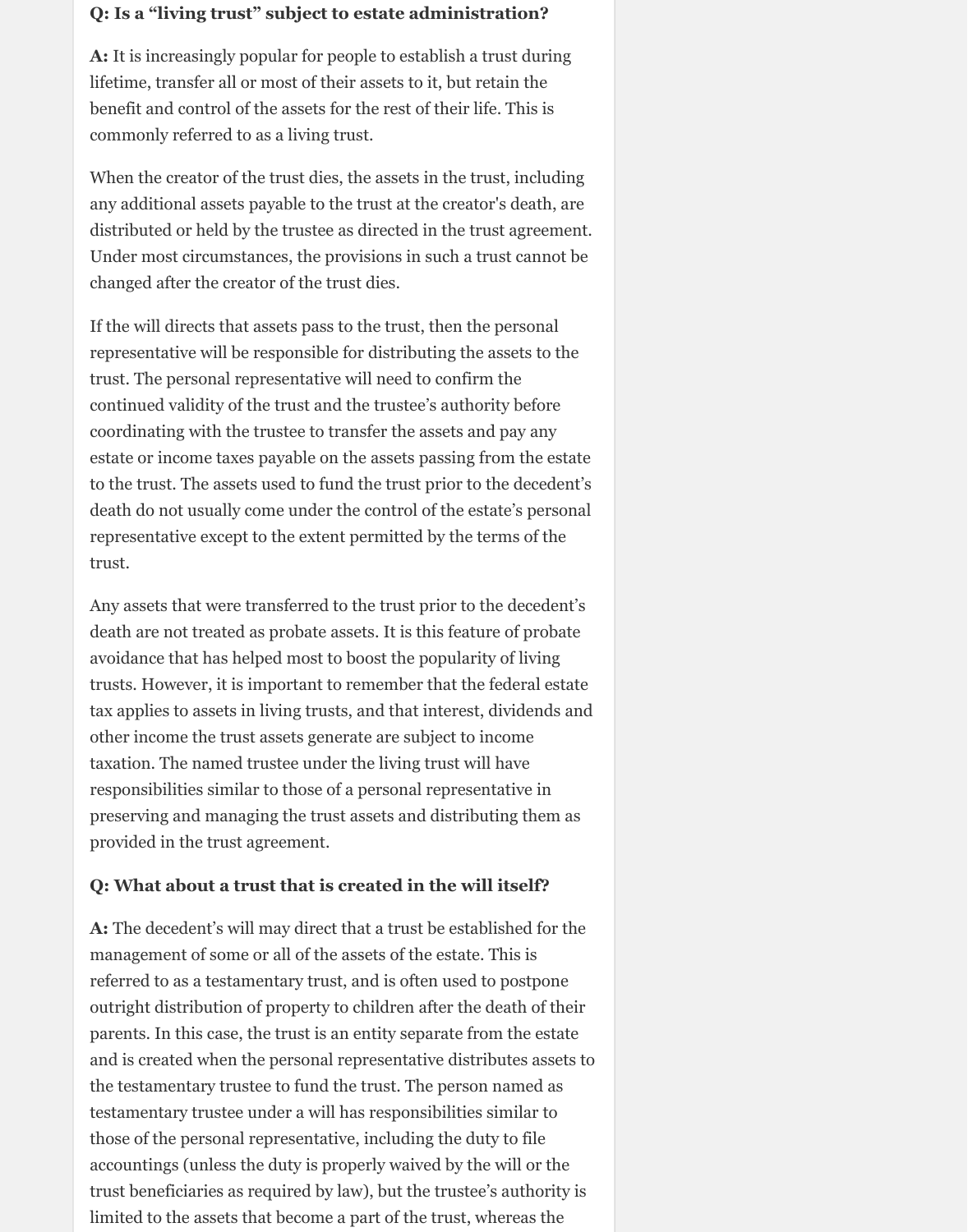**A:** Yes. Virginia Code Section 64.2-1208 requires the Commissioner of Accounts to allow the personal representative to be reimbursed for reasonable expenses incurred and, unless the will, a separate agreement or the Court provides otherwise, reasonable compensation for services. If the will provides a specific method for calculating fees, or a specific amount or percentage, then the commission for services will be allowed based on that provision in [the will, unless it is excess](http://www.vba.org/?page=guide_estates#contents)ive in relation to the services provided.

What is "reasonable" has been the subject of many Virginia court cases. Generally, it is based on the services the personal representative has provided on behalf of the decedent's estate. Many older cases, beginning in 1793, established a general rule followed in many jurisdictions that 5% of the value of the assets subject to administration is reasonable, but this figure may be increased or decreased based on the circumstances at hand. The personal representative should keep or[iginal recei](http://law.lis.virginia.gov/vacode/title64.2/chapter12/section64.2-1208/)pts for all expenses for which reimbursement is requested and should keep a contemporaneous record of all time expended and the tasks performed for the estate. Under Virginia Code Section 64.2-1217, a personal representative will forfeit any right to compensation if he or she fails to file certain required statements with the Commissioner of Accounts.

If an attorney, accountant or other third party assists with the administration of the estate, their fees charged to the estate will reduce the personal representative's commission only to the extent they perform tasks that the personal representative is reasonably expected to handle personally. For example, legal fees paid for preparation of tax returns, handling any litigation related to the estate, preparation of motions and orders, and legal advice and counsel to the fiduciary in how to carry out responsibilities do not reduce the personal representative's commission, but fees paid to a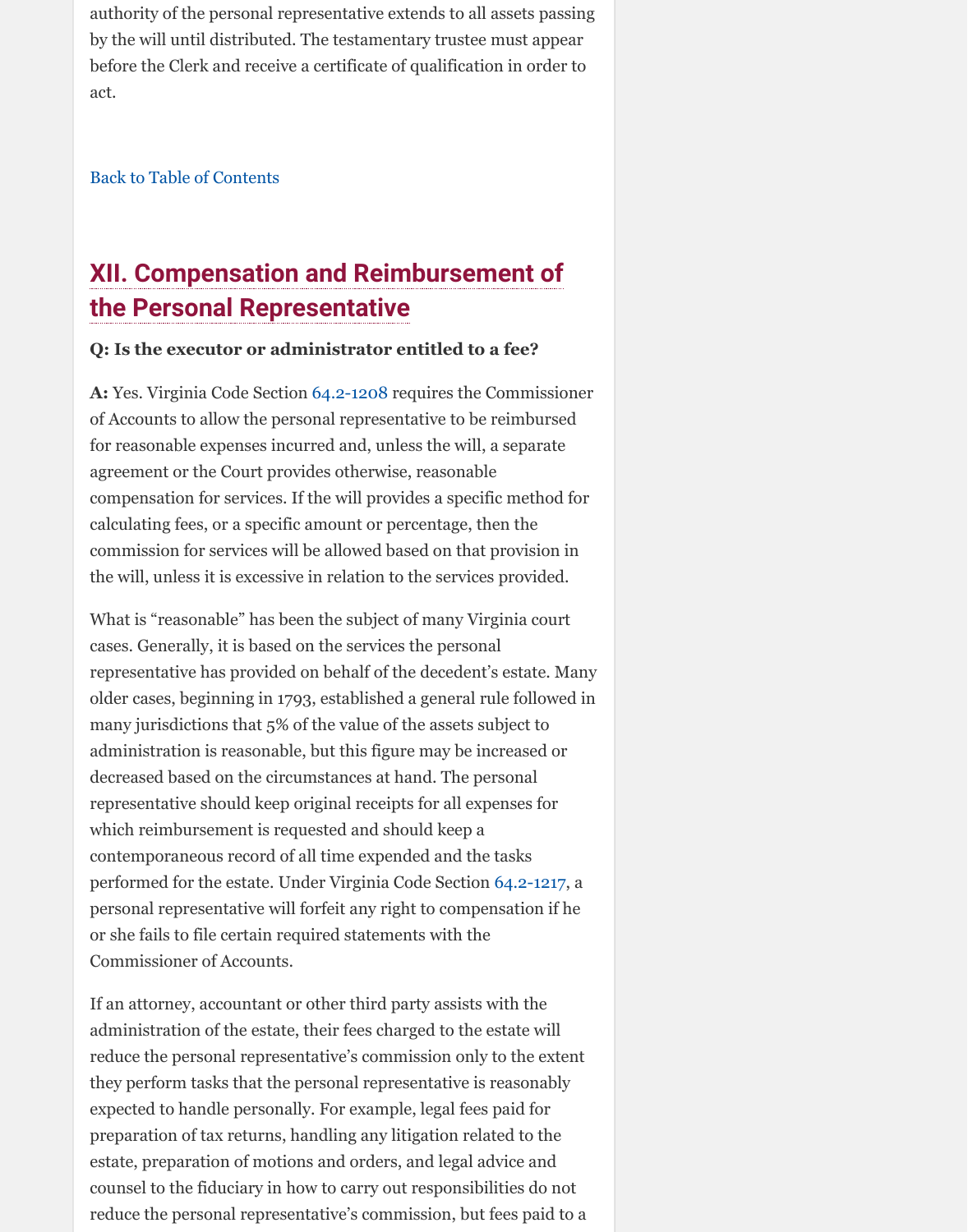prepared by the members of the Judicial Council's Standing Committee on Commissioners of Accounts. The Guidelines can also be found online here and several other websites maintained by Commissioners of Accounts.

Back to Table of Contents

## **XIII. Advisors**

## **Q: Where can the executor or administrator obtain help in administering an estate?**

**A:** The personal representative of an estate is entitled to seek assistance from attorneys, accountants, banks or trust companies, investment advisors, brokers, and other advisors who can help with the administrati[on of](http://www.henricocommissionerofaccounts.com/pdf/Fiduciary_Compensation_Guidelines.pdf) the estate, the investment, management and sale of the assets, the preparation and filing of tax returns, and the preparation and filing of the inventory and accountings required to be filed with the Commissioner of Accounts. In addition, the Clerk [in charge of probate usual](http://www.vba.org/?page=guide_estates#contents)ly distributes written instructions at the time of qualification. The Commissioner of Accounts assigned to oversee administration of the estate may be available to answer certain questions, but neither the Clerk nor the Commissioner will provide individual legal or tax advice.

The responsibility of proper administration rests with the personal representative, who may avoid costly errors by seeking the guidance and help of a lawyer or other advisor early in the probate process.

### **Q: What other information is needed to administer an**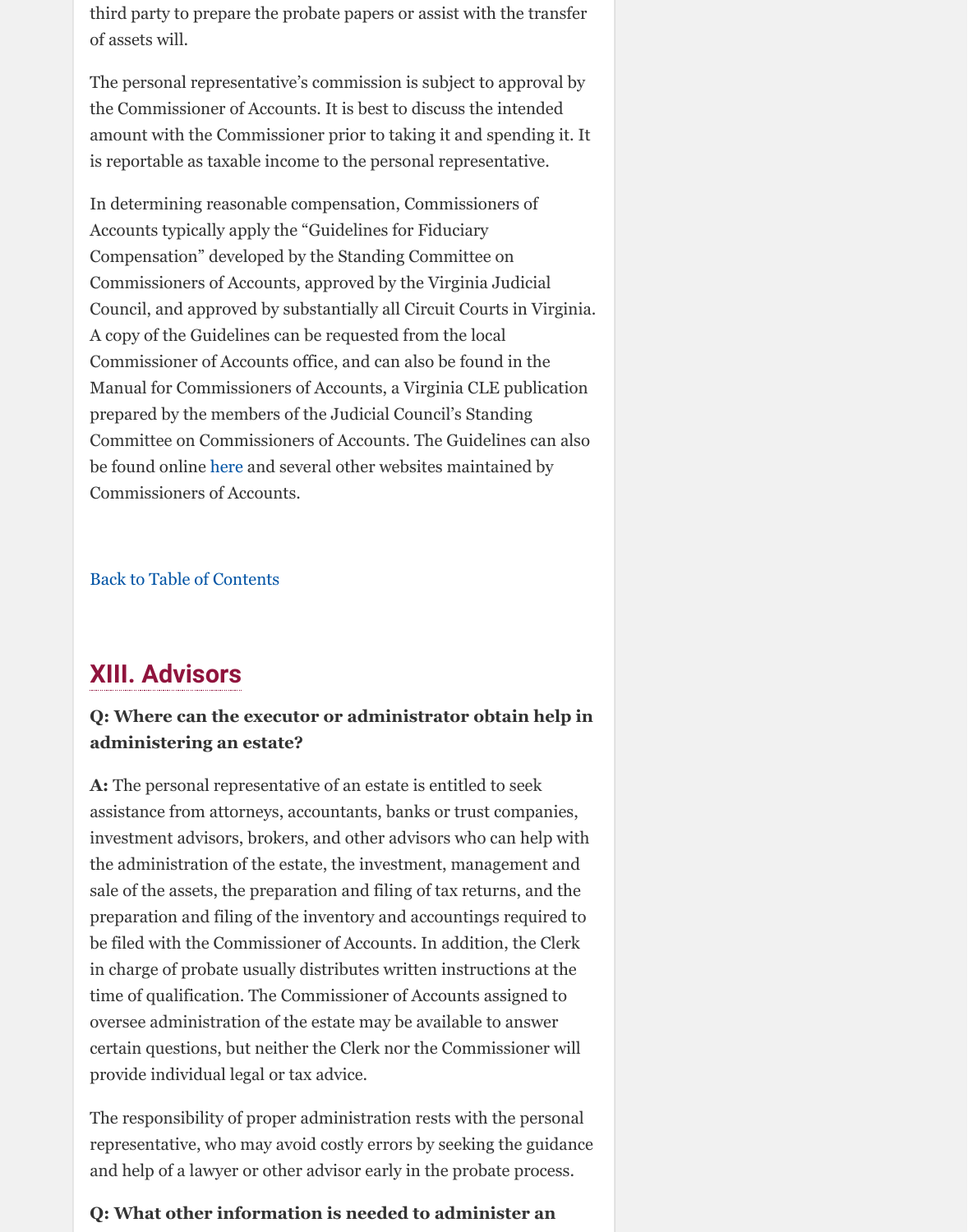## **from the estate, borrow from the estate or hire relatives to assist with the administration?**

**A:** The executor or administrator acts in a position of absolute trust and responsibility with respect to estate property in which other persons may have an interest. The personal representative should not benefit personally, directly or indirectly, from his or her role as executor or administrator and should not distribute any assets in any fashion that gives the personal representative a financial [advantage over the other b](http://www.vba.org/?page=guide_estates#contents)eneficiaries or creditors of the estate. Unless the personal representative is the only beneficiary of the estate and there are no unpaid estate debts, he or she should not lend estate funds to himself or herself, a close family member or any business in which he or she or a close family member has an interest.

A personal representative who wishes to purchase assets from the estate or hire a family member to assist with the estate's administration should first obtain all other beneficiaries' written consent. In the case of a purchase of assets, the personal representative should also obtain and provide the beneficiaries with an independent appraisal of the property and consult with a lawyer before going any further. Such transactions are risky and may be overturned by a court.

Back to Table of Contents

# **XV. Estate Administration Checklist**

**Q: How can the personal representative keep track of all**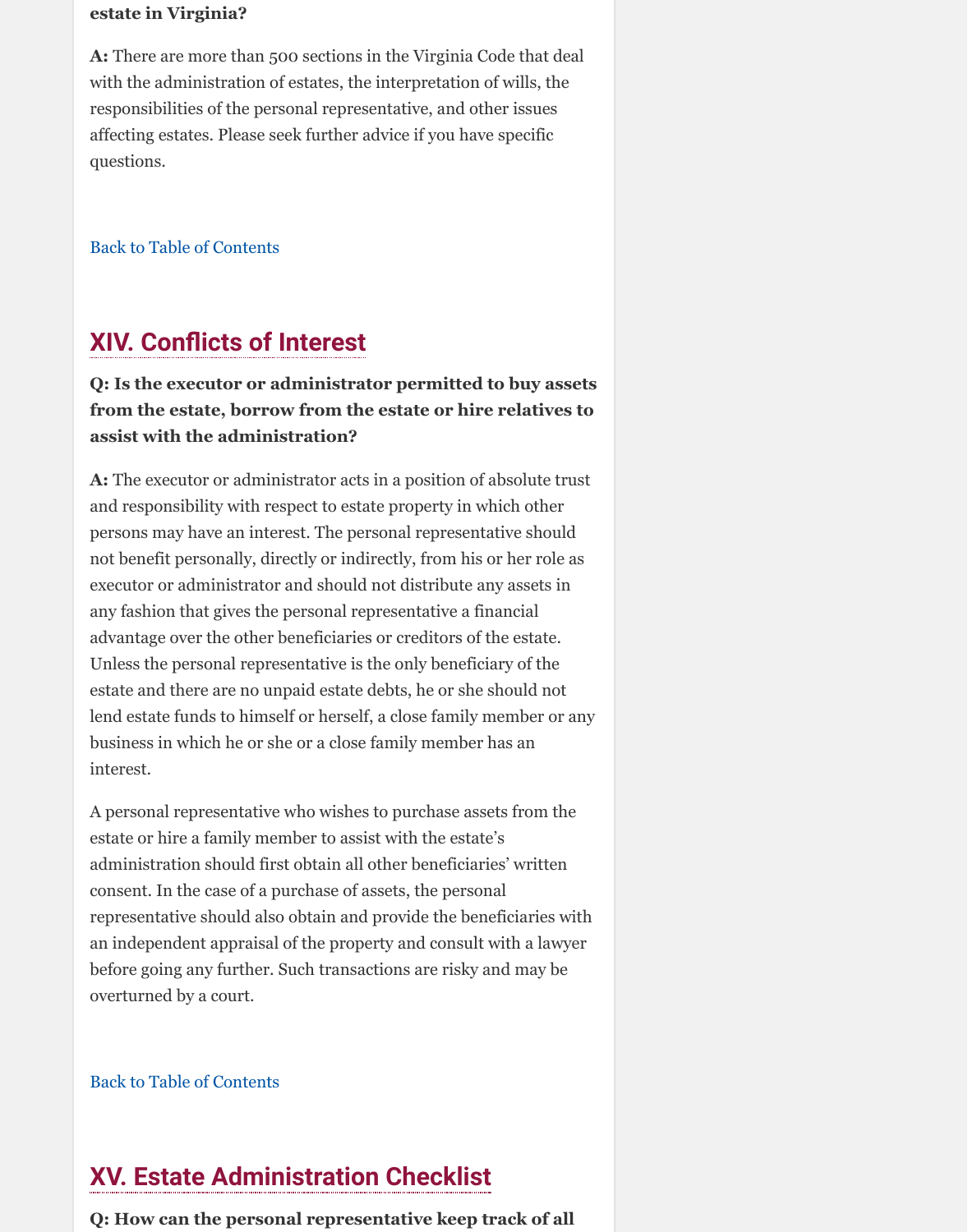#### **the filing deadlines?**

**A:** Use the following checklist to assist in keeping track of various the filing dates for reports to the Commissioner of Accounts and to the taxing authorities:

## **ESTATE ADMINISTRATION CHECKLIST**

**Name of Decedent:**

**Date of Death:**

**Decedent's Social Security No.:**

**Name of Personal Representative:**

**Date of Probate:**

**Date of Qualification:**

**Tax Year for Estate Ends:**

**Estate Federal ID Number Applied for: (IRS Form SS-4):**

**Notice of Probate:** (due 30 days from qualification or probate)

**Notice Affidavit to Clerk's Office:**  (due 4 months from qualification or probate)

**Spouse's Election for Share of Augmented Estate:**  (due 6 months from date of qualification or probate, unless extended)

**Inventory:** (due 4 months from qualification)

**Decedent's Final Federal Income Tax Return:** (due April 15 – IRS Form 1040)

**Decedent's Final State Income Tax Return:**

(due May 1 - Va. Form 760)

## **Decedent's Final Gift Tax Return (if required):**

(due April 15 – IRS Form 709)

#### **Estate Tax Return:**

(due 9 months from date of death – IRS Form 706)

#### **First Federal Fiduciary Income Tax Return:**

(due 15th day of 4th month after estate's fiscal tax year ends - IRS Form 1041)